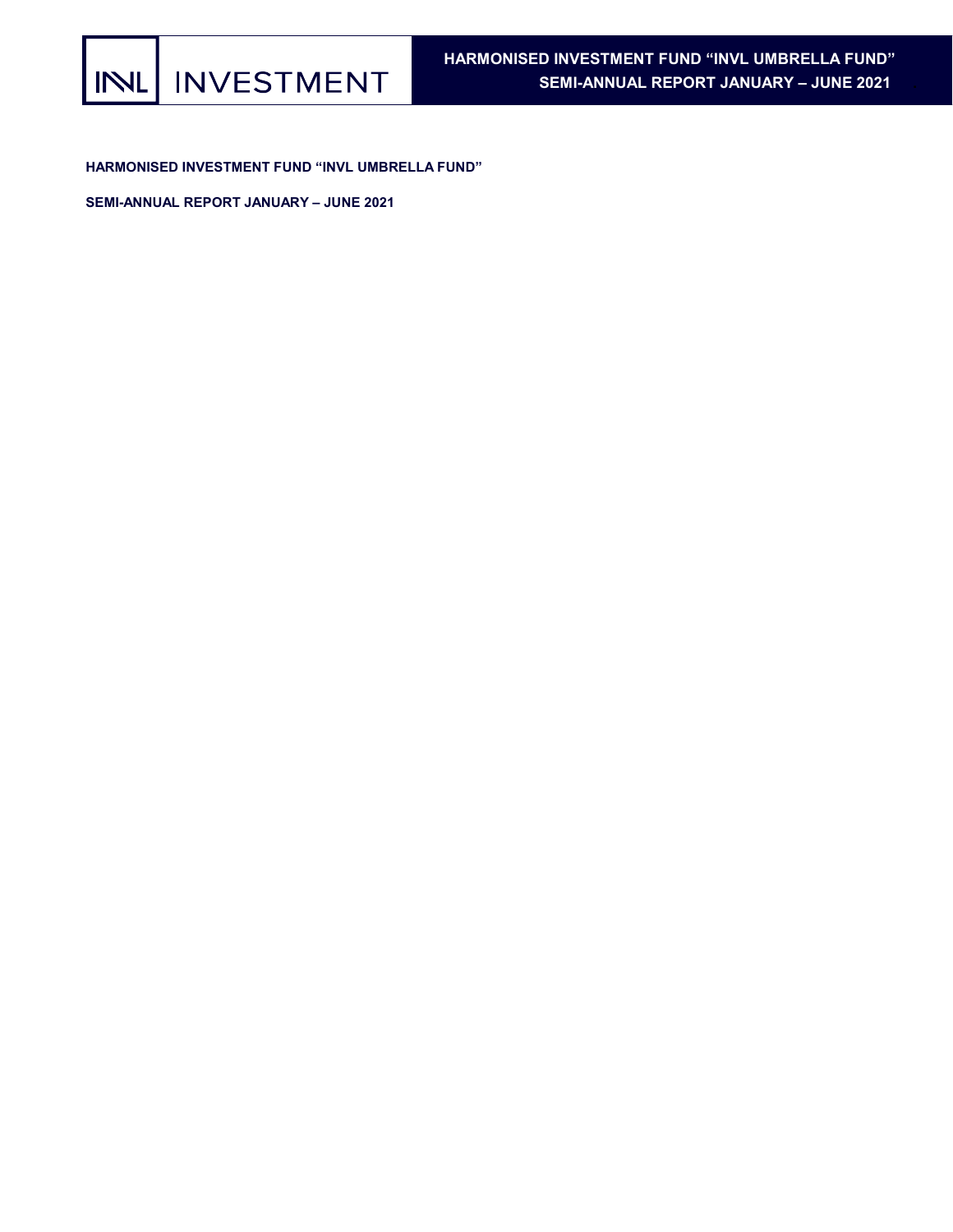**INVESTMENT** INL

## I. GENERAL INFORMATION

1. The main information of the harmonised investment fund "INVL Umbrella Fund":

Information is provided under section General information in the explanatory notes.

2. Reporting period covered by these financial statements:

Information is provided under section General information in the explanatory notes.

3. Details of the management company:

Information is provided under section General information in the explanatory notes.

4. Details of the depository:

Information is provided under section General information in the explanatory notes.

## II. NET ASSET VALUE, NUMBER AND VALUE OF INVESTMENT UNITS

5. Net asset value (NAV), number and value of investment units:

Information is provided in Note 2.

6. Number of investment units distributed and redeemed over the reporting period and value:

Information is provided in Note 3.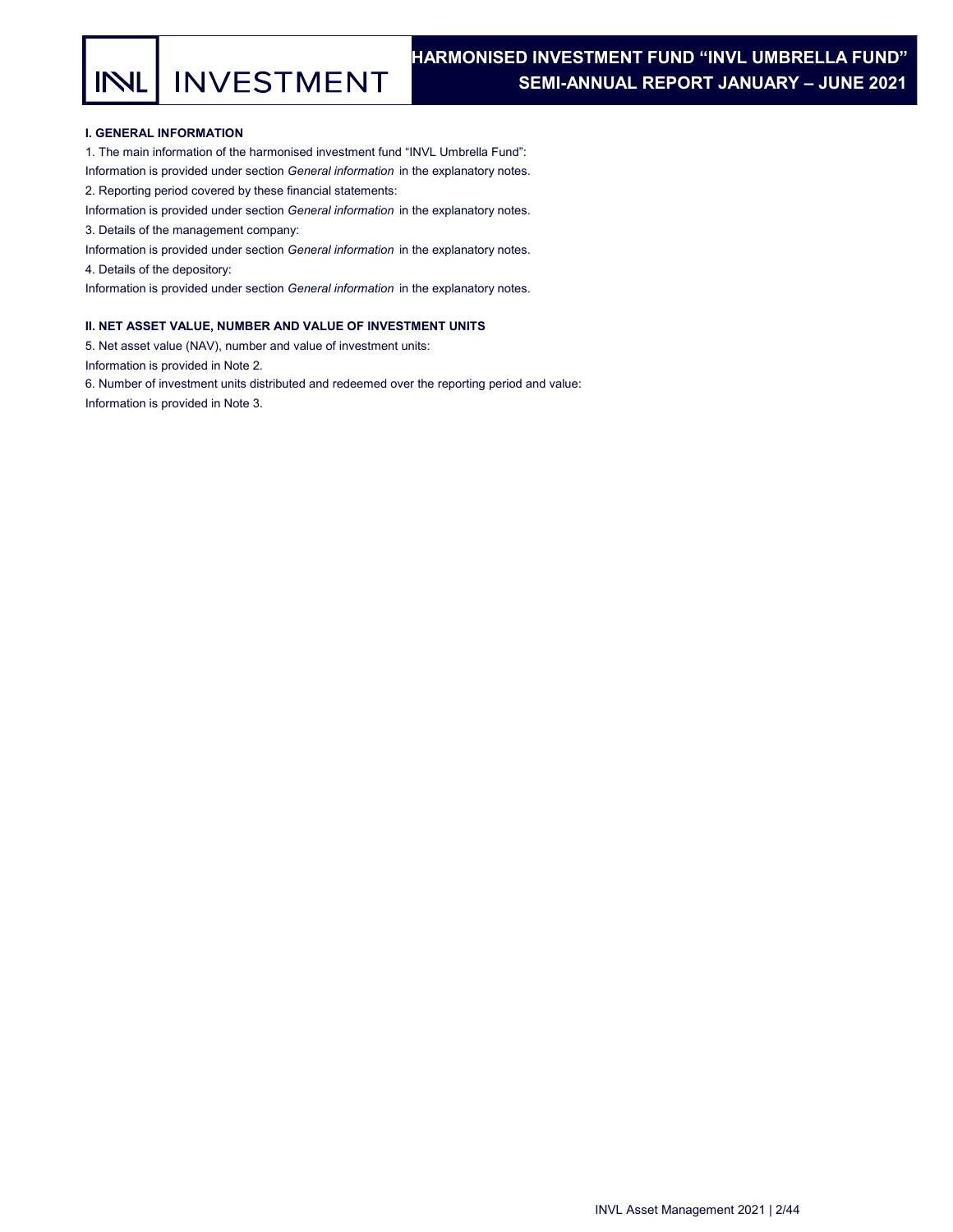#### III. EXPENSE AND TURNOVER RATIOS OF THE COLLECTIVE INVESTMENT UNDERTAKING

### 7. Deductions from assets of the collective investment undertaking:

INVL Emerging Europe ex Russia TOP20 Subfund\*

| <b>Deductions</b>                                                                                                                                     |                                                                                                                                                          | Rates of deductions (%)                      | Amount of deductions charged for the<br>reporting and previous reporting<br>period, in EUR |         | % of average net asset value for the<br>reporting and previous reporting period |         |
|-------------------------------------------------------------------------------------------------------------------------------------------------------|----------------------------------------------------------------------------------------------------------------------------------------------------------|----------------------------------------------|--------------------------------------------------------------------------------------------|---------|---------------------------------------------------------------------------------|---------|
|                                                                                                                                                       | Maximum rates as per founding<br>documents                                                                                                               | Rates applied during the reporting<br>period | 2021-06                                                                                    | 2020-06 | 2021-06                                                                         | 2020-06 |
| Management fee:                                                                                                                                       |                                                                                                                                                          |                                              |                                                                                            |         |                                                                                 |         |
| <b>Fixed rate</b>                                                                                                                                     | No more than 1.5% of the<br>Subfund's average annual net<br>asset value                                                                                  |                                              |                                                                                            | 2945    |                                                                                 | 0,05    |
| Success fee                                                                                                                                           | No more than 15% of the increase<br>in the Subfund's net asset value                                                                                     |                                              |                                                                                            | ÷       |                                                                                 |         |
| Other operating costs (Subfund change fee)                                                                                                            | No more than 5% of the value of<br>the Subfund's unit                                                                                                    |                                              |                                                                                            |         |                                                                                 | 0,01    |
| Other operating costs (Subfund change fee)                                                                                                            | No more than 0.25% of the value<br>of the Subfund's units changed                                                                                        |                                              |                                                                                            | 1       |                                                                                 |         |
| Depository fee                                                                                                                                        | No more than 0.5% of the<br>Subfund's average annual net<br>asset value                                                                                  |                                              |                                                                                            | 582     |                                                                                 | 0,01    |
| <b>Transaction fee</b>                                                                                                                                | No more than 1% of the value of<br>transactions executed                                                                                                 |                                              |                                                                                            | 3 9 4 0 |                                                                                 | 0,07    |
| Audit fee                                                                                                                                             | Fee payable to audit firm and<br>financial institutions for services<br>rendered – no more than 1% of the<br>Subfund's average annual net<br>asset value |                                              |                                                                                            |         |                                                                                 |         |
| Fee charged by the bank for keeping records of participants                                                                                           |                                                                                                                                                          |                                              |                                                                                            | 238     |                                                                                 |         |
| Other operating costs (bank charges)                                                                                                                  |                                                                                                                                                          |                                              |                                                                                            |         |                                                                                 |         |
| Other operating costs (fees charged by the market maker,<br>quotation costs and one-off fees)                                                         | No more than 1% of the Subfund's<br>average annual net asset value                                                                                       |                                              |                                                                                            | 62      |                                                                                 |         |
| Other operating costs (third party fees charged on services of<br>the Depository through use of services provided by other<br>financial institutions) |                                                                                                                                                          |                                              |                                                                                            | 1 3 4 8 |                                                                                 | 0,02    |
| Total expenses included in TER, in EUR                                                                                                                |                                                                                                                                                          |                                              |                                                                                            |         |                                                                                 |         |
| Total expenses, in EUR                                                                                                                                |                                                                                                                                                          |                                              |                                                                                            |         |                                                                                 |         |

\*On 15 January 2020 INVL Emerging Europe ex Russia TOP20 subfund of the harmonized investment fund INVL Umbrella Fund was merged to the open-ended harmonized investment fund INVL Baltic Fund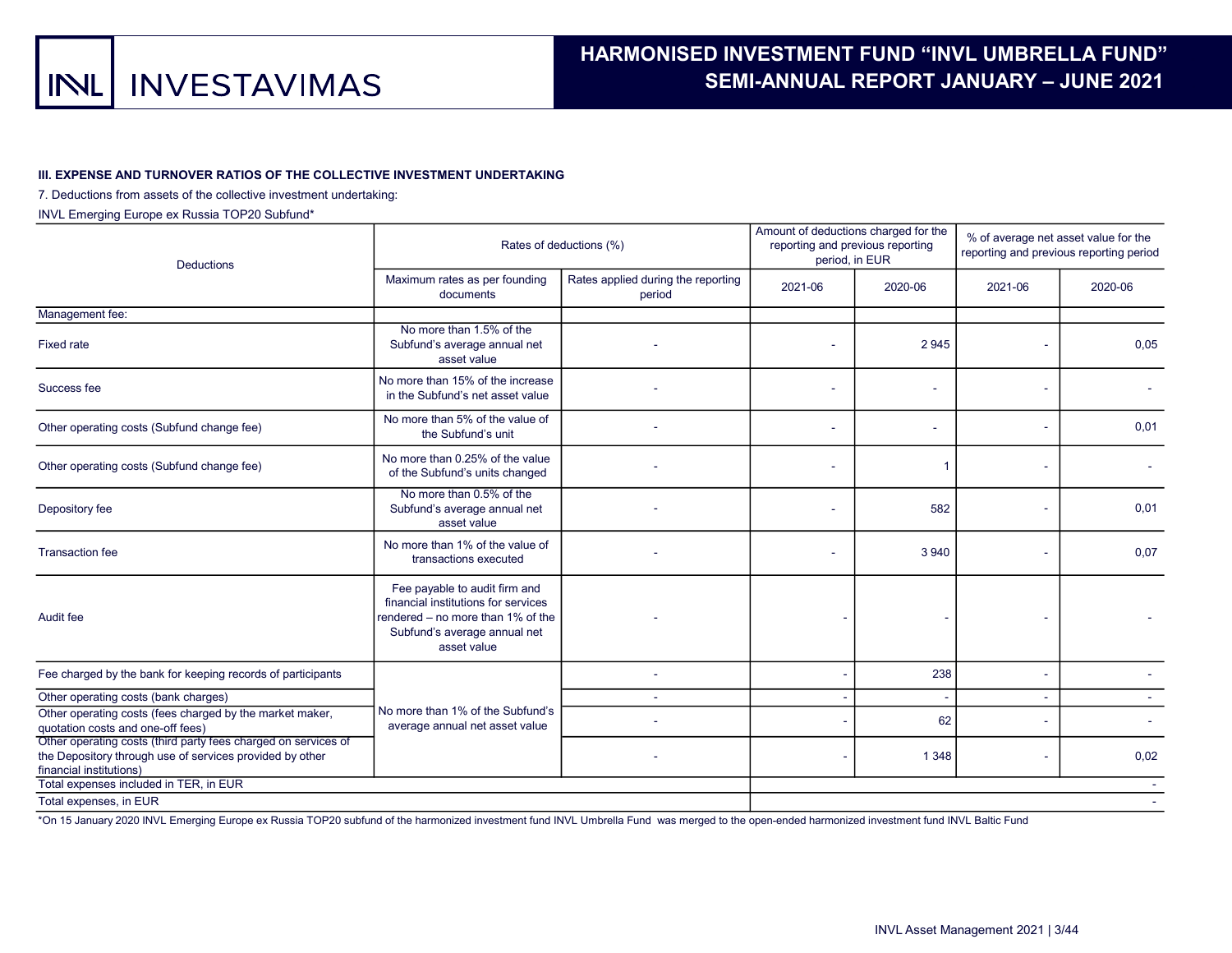### 7. Deductions from assets of the collective investment undertaking:

## INVL Emerging Europe Bond Subfund

| <b>Deductions</b>                                                                             |                                                                                                                     | Rates of deductions (%)                                                                                                                                                                        | Amount of deductions charged for the<br>reporting and previous reporting<br>period, in EUR |         | % of average net asset value for the<br>reporting and previous reporting period |         |  |
|-----------------------------------------------------------------------------------------------|---------------------------------------------------------------------------------------------------------------------|------------------------------------------------------------------------------------------------------------------------------------------------------------------------------------------------|--------------------------------------------------------------------------------------------|---------|---------------------------------------------------------------------------------|---------|--|
|                                                                                               | Maximum rates as per founding<br>documents                                                                          | Rates applied during the reporting<br>period                                                                                                                                                   | 2021-06                                                                                    | 2020-06 | 2021-06                                                                         | 2020-06 |  |
| Management fee:                                                                               |                                                                                                                     |                                                                                                                                                                                                |                                                                                            |         |                                                                                 |         |  |
| <b>Fixed rate</b>                                                                             | Since 30/06/2021 no more than<br>0,45% (till 29/06/2021 fixed rate<br>annual net asset value                        | Since 30/06/2021 no more than<br>0,45% (till 29/06/2021 fixed rate<br>was $1\%$ ) of the Subfund's average (was $1\%$ ) of the Subfund's average<br>annual net asset value                     | 148 020                                                                                    | 150 852 | 0,49                                                                            | 0.49    |  |
| Success fee                                                                                   | Not applicable                                                                                                      | Not applicable                                                                                                                                                                                 |                                                                                            | $\sim$  |                                                                                 |         |  |
| Other operating costs (Subfund change fee)                                                    | No more than 5% of the value of<br>the Subfund's unit                                                               | Not applicable                                                                                                                                                                                 |                                                                                            |         |                                                                                 |         |  |
| Other operating costs (Subfund change fee)                                                    | No more than 0.25% of the value<br>of the Subfund's units changed                                                   | No more than 0.25% of the value of<br>the Subfund's units changed                                                                                                                              |                                                                                            | 16      |                                                                                 |         |  |
| Depository fee                                                                                | No more than 0.5% of the Fund's<br>average annual net asset value                                                   | No more than 0.5% of the Fund's<br>average annual net asset value                                                                                                                              | 13 674                                                                                     | 15 9 65 | 0,05                                                                            | 0,05    |  |
| <b>Transaction fee</b>                                                                        | No more than 1% of the average<br>annual value of transactions<br>executed                                          | No more than 1% of the average<br>annual value of transactions<br>executed                                                                                                                     | 675                                                                                        |         |                                                                                 |         |  |
| Audit fee                                                                                     | Fee payable to audit firm and<br>financial institutions for services<br>Subfund's average annual net<br>asset value | Fee payable to audit firm and<br>financial institutions for services<br>rendered – no more than 1% of the $ $ rendered – no more than 1% of the<br>Subfund's average annual net<br>asset value | 3 4 9 7                                                                                    | 3452    | 0,01                                                                            | 0,01    |  |
| Fee charged by the bank for keeping records of participants                                   |                                                                                                                     |                                                                                                                                                                                                | 4 608                                                                                      | 4 2 9 6 | 0,02                                                                            | 0,01    |  |
| Other operating costs (bank charges)                                                          | No more than 1% of the Subfund's                                                                                    | No more than 1% of the Subfund's                                                                                                                                                               | 4 4 6 1                                                                                    | 89      | 0,01                                                                            |         |  |
| Other operating costs (fees charged by the market maker,<br>quotation costs and one-off fees) | average annual net asset value                                                                                      | average annual net asset value                                                                                                                                                                 | 1 2 7 4                                                                                    | 1459    |                                                                                 |         |  |
| Total expenses included in TER, in EUR                                                        |                                                                                                                     |                                                                                                                                                                                                |                                                                                            |         |                                                                                 | 175 534 |  |
| Total expenses, in EUR                                                                        |                                                                                                                     |                                                                                                                                                                                                |                                                                                            |         |                                                                                 | 176 209 |  |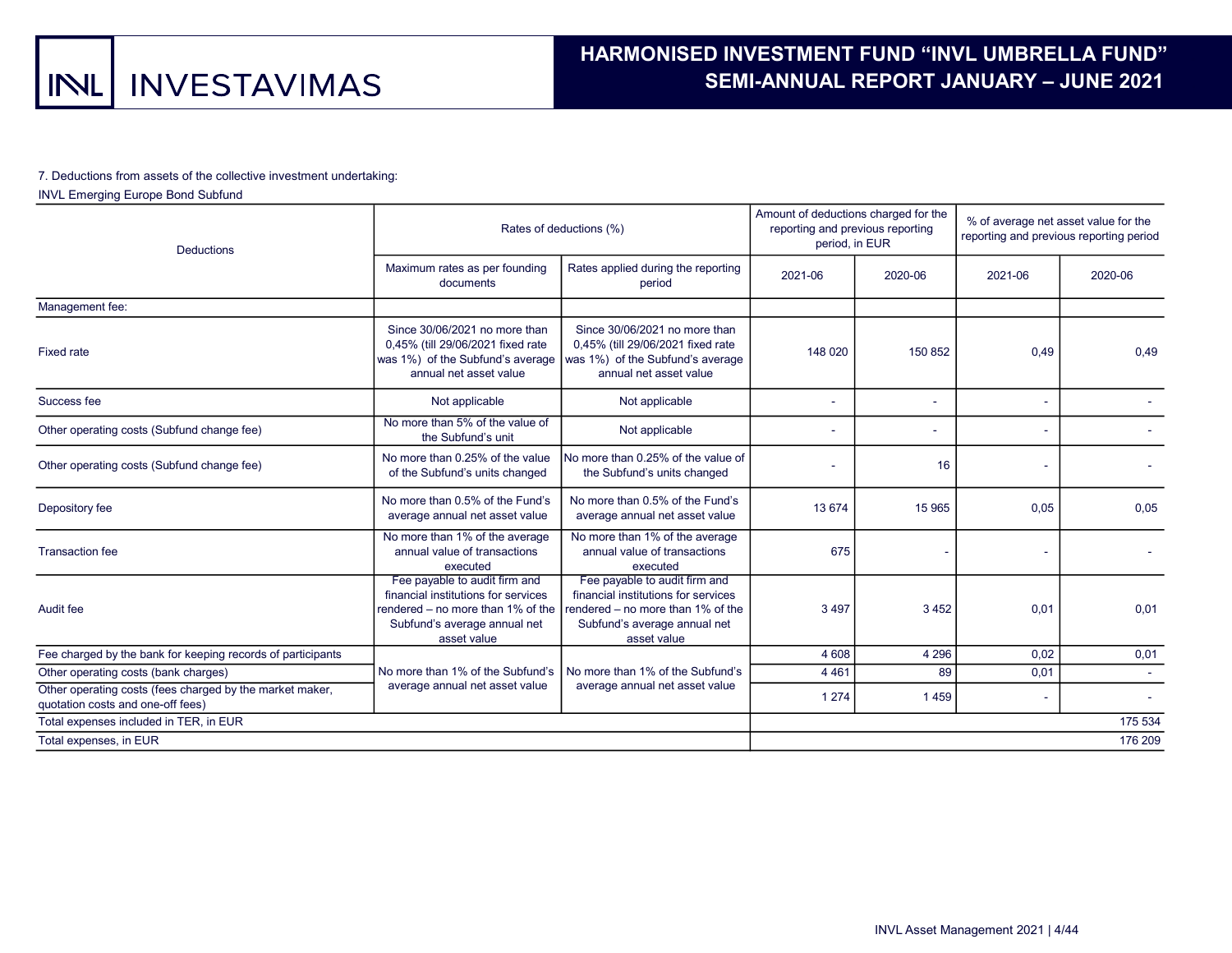### 7. Deductions from assets of the collective investment undertaking:

## INVL Global Emerging Markets Bond Subfund

| <b>Deductions</b>                                                                                         |                                                                                                                                                          | Rates of deductions (%)                                                                                                                                  | Amount of deductions charged for the<br>reporting and previous reporting<br>period, in EUR |         | % of average net asset value for the<br>reporting and previous reporting period |         |  |
|-----------------------------------------------------------------------------------------------------------|----------------------------------------------------------------------------------------------------------------------------------------------------------|----------------------------------------------------------------------------------------------------------------------------------------------------------|--------------------------------------------------------------------------------------------|---------|---------------------------------------------------------------------------------|---------|--|
|                                                                                                           | Maximum rates as per founding<br>documents                                                                                                               | Rates applied during the reporting<br>period                                                                                                             | 2021-06                                                                                    | 2020-06 | 2021-06                                                                         | 2020-06 |  |
| Management fee:                                                                                           |                                                                                                                                                          |                                                                                                                                                          |                                                                                            |         |                                                                                 |         |  |
| <b>Fixed rate</b>                                                                                         | No more than 1.25% of the<br>Subfund's average annual net<br>asset value                                                                                 | No more than 1.25% of the<br>Subfund's average annual net<br>asset value                                                                                 | 53 661                                                                                     | 46 907  | 0.61                                                                            | 0.61    |  |
| Success fee                                                                                               | Not applicable                                                                                                                                           | Not applicable                                                                                                                                           |                                                                                            |         |                                                                                 |         |  |
| Other operating costs (Subfund change fee)                                                                | No more than 5% of the value of<br>the Subfund's unit                                                                                                    | Not applicable                                                                                                                                           |                                                                                            |         |                                                                                 |         |  |
| Other operating costs (Subfund change fee)                                                                | No more than 0.25% of the value<br>of the Subfund's units changed                                                                                        | No more than 0.25% of the value of<br>the Subfund's units changed                                                                                        |                                                                                            | 1       |                                                                                 |         |  |
| Depository fee                                                                                            | No more than 0.5% of the Fund's<br>average annual net asset value                                                                                        | No more than 0.5% of the Fund's<br>average annual net asset value                                                                                        | 4 6 0 5                                                                                    | 3862    | 0.05                                                                            | 0.05    |  |
| <b>Transaction fee</b>                                                                                    | No more than 1% of the average<br>annual value of transactions<br>executed                                                                               | No more than 1% of the average<br>annual value of transactions<br>executed                                                                               |                                                                                            |         |                                                                                 |         |  |
| Audit fee                                                                                                 | Fee payable to audit firm and<br>financial institutions for services<br>rendered – no more than 1% of the<br>Subfund's average annual net<br>asset value | Fee payable to audit firm and<br>financial institutions for services<br>rendered – no more than 1% of the<br>Subfund's average annual net<br>asset value | 915                                                                                        | 743     | 0,01                                                                            | 0,01    |  |
| Fee charged by the bank for keeping records of participants                                               |                                                                                                                                                          |                                                                                                                                                          | 2013                                                                                       | 1803    | 0,02                                                                            | 0,02    |  |
| Other operating costs (bank charges)                                                                      | Fee payable to audit firm and<br>financial institutions for services<br>rendered – no more than 1% of the<br>Subfund's average annual net                | Fee payable to audit firm and<br>financial institutions for services<br>rendered – no more than 1% of the<br>Subfund's average annual net                | 75                                                                                         | 79      |                                                                                 |         |  |
| Kitos veiklos išlaidos (mokesčiai rinkos formuotojui, kotiravimo<br>išlaidos bei neperiodiniai mokesčiai) | asset value                                                                                                                                              | asset value                                                                                                                                              | 59                                                                                         | 59      |                                                                                 |         |  |
| Total expenses included in TER, in EUR                                                                    |                                                                                                                                                          |                                                                                                                                                          |                                                                                            |         |                                                                                 | 61 328  |  |
| Total expenses, in EUR                                                                                    |                                                                                                                                                          |                                                                                                                                                          |                                                                                            |         |                                                                                 | 61 332  |  |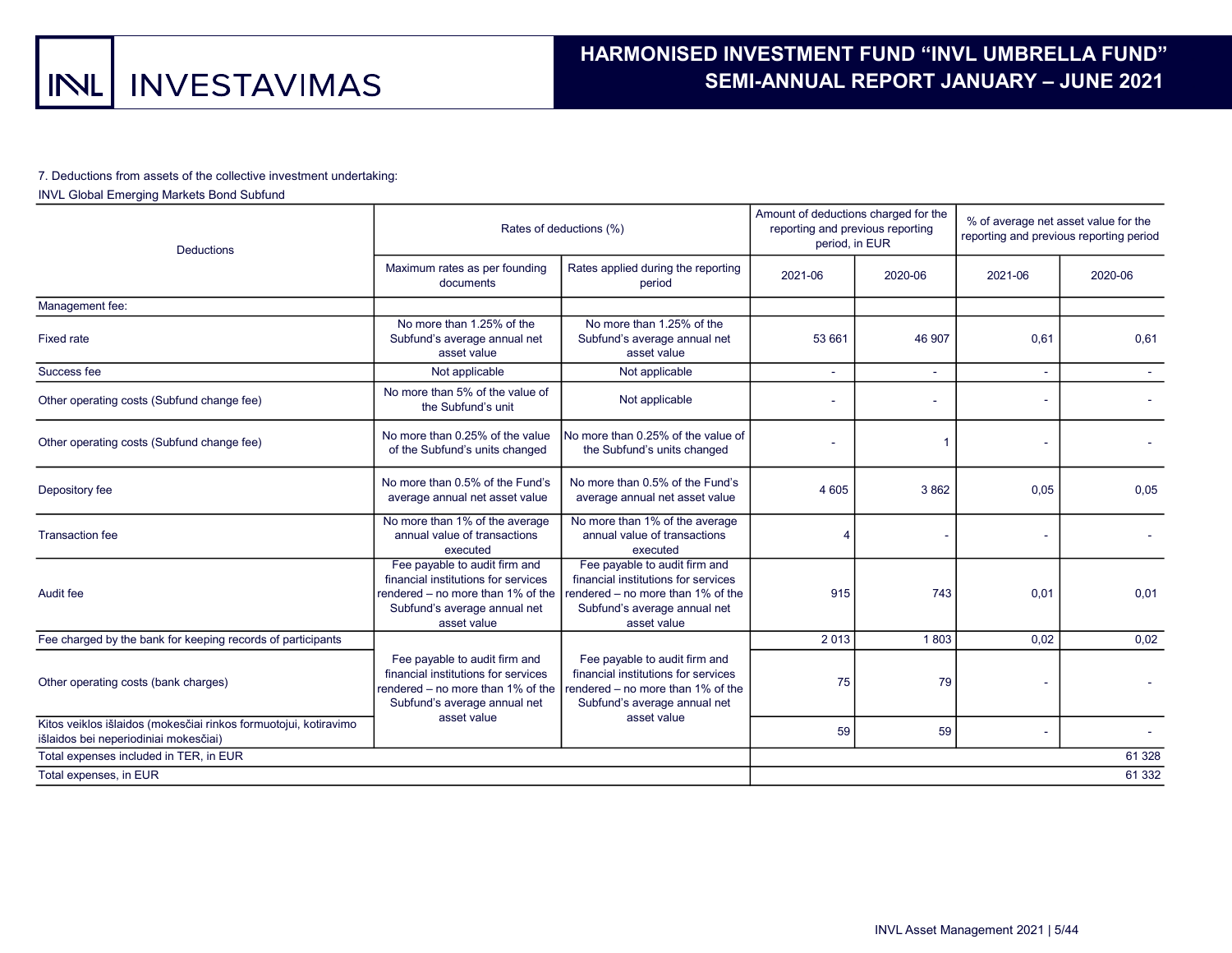### 7. Deductions from assets of the collective investment undertaking:

## INVL Russia ex-Government Equity Subfund

| <b>Deductions</b>                                                                                                          |                                                                                                                                                                 | Rates of deductions (%)                                                                                                                                         | Amount of deductions charged for the<br>reporting and previous reporting<br>period, in EUR |         | % of average net asset value for the<br>reporting and previous reporting period |         |  |
|----------------------------------------------------------------------------------------------------------------------------|-----------------------------------------------------------------------------------------------------------------------------------------------------------------|-----------------------------------------------------------------------------------------------------------------------------------------------------------------|--------------------------------------------------------------------------------------------|---------|---------------------------------------------------------------------------------|---------|--|
|                                                                                                                            | Maximum rates as per founding<br>documents                                                                                                                      | Rates applied during the reporting<br>period                                                                                                                    | 2021-06                                                                                    | 2020-06 | 2021-06                                                                         | 2020-06 |  |
| Management fee:                                                                                                            |                                                                                                                                                                 |                                                                                                                                                                 |                                                                                            |         |                                                                                 |         |  |
| <b>Fixed rate</b>                                                                                                          | No more than 1.5% of the<br>Subfund's average annual net<br>asset value                                                                                         | No more than 1.5% of the<br>Subfund's average annual net<br>asset value                                                                                         | 47 116                                                                                     | 50 615  | 0.73                                                                            | 0.74    |  |
| Success fee                                                                                                                | From 30/06/2021, not more than<br>20% from the growth of funds net<br>asset value exceeding 8%. annual<br>return over 3 years (15% applied<br>until 29/06/2021) | From 30/06/2021, not more than<br>20% from the growth of funds net<br>asset value exceeding 8%. annual<br>return over 3 years (15% applied<br>until 29/06/2021) |                                                                                            | 98 350  |                                                                                 | 1,43    |  |
| Other operating costs (Subfund change fee)                                                                                 | No more than 5% of the value of<br>the Subfund's unit                                                                                                           | 2% of the value of the Subfund's<br>unit                                                                                                                        |                                                                                            | 252     | L.                                                                              |         |  |
| Other operating costs (Subfund change fee)                                                                                 | No more than 0.25% of the value<br>of the Subfund's units changed                                                                                               | No more than 0.25% of the value of<br>the Subfund's units changed                                                                                               |                                                                                            | 86      |                                                                                 |         |  |
| Depository fee                                                                                                             | No more than 0.5% of the Fund's<br>average annual net asset value                                                                                               | No more than 0.5% of the Fund's<br>average annual net asset value                                                                                               | 4 60 6                                                                                     | 5931    | 0,07                                                                            | 0,09    |  |
| Transaction fee                                                                                                            | No more than 1% of the average<br>annual value of transactions<br>executed                                                                                      | No more than 1% of the average<br>annual value of transactions<br>executed                                                                                      | 5 3 6 4                                                                                    | 8942    | 0,08                                                                            | 0,13    |  |
| Audit fee                                                                                                                  | Fee payable to audit firm and<br>financial institutions for services<br>rendered – no more than 1% of the<br>Subfund's average annual net<br>asset value        | Fee payable to audit firm and<br>financial institutions for services<br>rendered – no more than 1% of the<br>Subfund's average annual net<br>asset value        | 760                                                                                        | 861     | 0,01                                                                            | 0,01    |  |
| Fee charged by the bank for keeping records of participants                                                                |                                                                                                                                                                 |                                                                                                                                                                 | 1908                                                                                       | 1868    | 0.03                                                                            | 0,03    |  |
| Other operating costs (bank charges)                                                                                       | No more than 1% of the Subfund's                                                                                                                                | No more than 1% of the Subfund's                                                                                                                                | 95                                                                                         | 90      |                                                                                 |         |  |
| Other operating costs (fees charged by the market maker,<br>quotation costs and one-off fees)                              | average annual net asset value                                                                                                                                  | average annual net asset value                                                                                                                                  | 855                                                                                        | 908     | 0,01                                                                            | 0,01    |  |
| Other operating costs (third party fees charged on services of<br>the Depository through use of services provided by other |                                                                                                                                                                 |                                                                                                                                                                 | 730                                                                                        | 2877    | 0,01                                                                            | 0,04    |  |
| Total expenses included in TER, in EUR                                                                                     |                                                                                                                                                                 |                                                                                                                                                                 |                                                                                            |         |                                                                                 | 56 070  |  |
| Total expenses, in EUR                                                                                                     |                                                                                                                                                                 |                                                                                                                                                                 |                                                                                            |         |                                                                                 | 61 4 34 |  |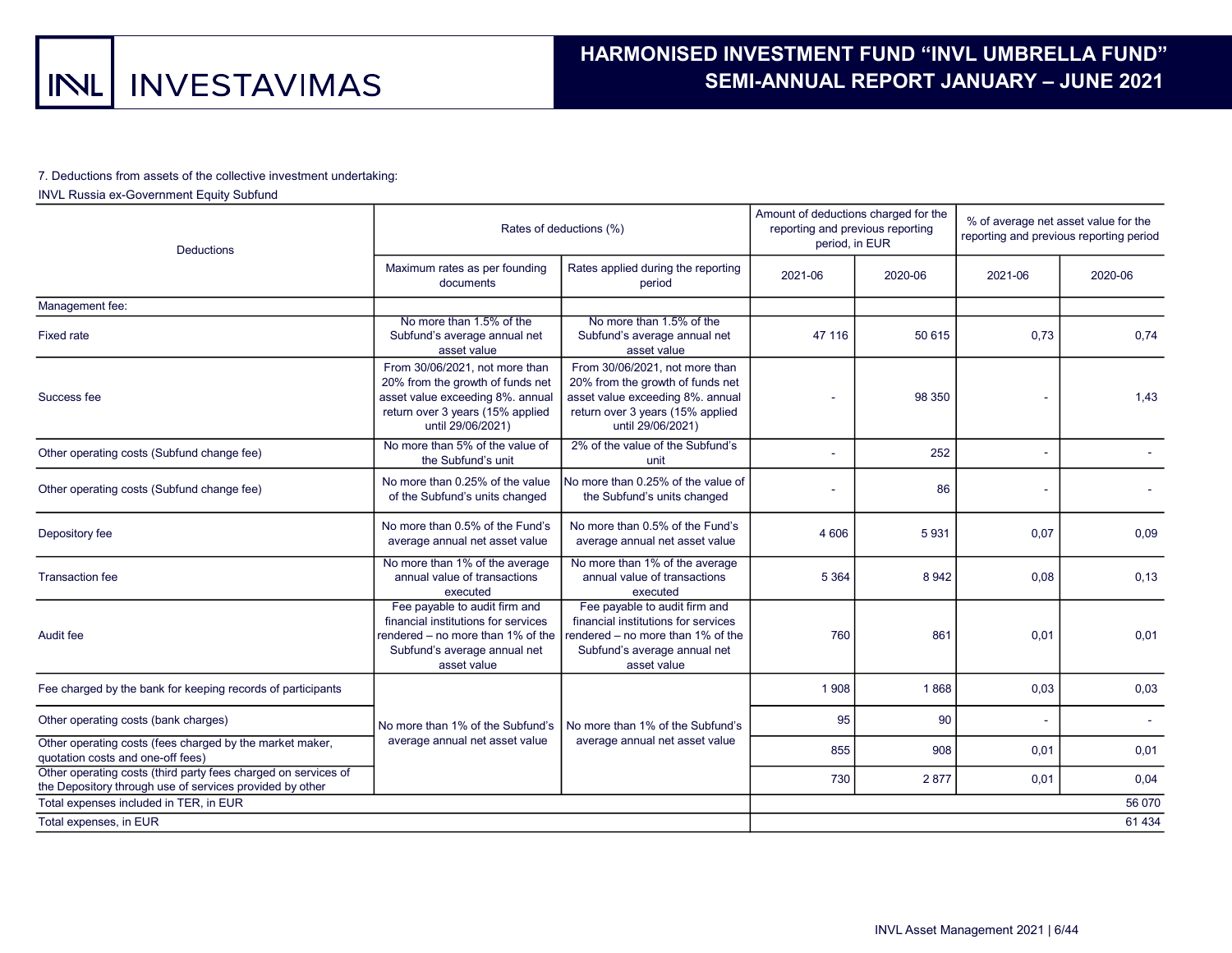**INVESTMENT** 

## HARMONISED INVESTMENT FUND "INVL UMBRELLA FUND". SEMI-ANNUAL REPORT JANUARY – JUNE 2021 .

8. Intermediary fee:

Information is provided in Note 9.

9. Information on all existing arrangements on distributions and hidden commission fees:

Over the reporting period, the management company did not enter into any formal or informal arrangements on distributions, nor any hidden commission fees were applied to the Fund.

10. Illustration of impact of deductions on investor's ultimate return on investments:

Information is provided on the annual report.

## IV. INFORMATION ON THE INVESTMENT PORTFOLIO OF THE COLLECTIVE INVESTMENT UNDERTAKING

11. Structure of investment portfolio at the end of the reporting period:

Information is provided in Note 4.

12. Breakdown of investments by the criteria that meet the investment strategy:

Information is provided in Note 5.

13. Transactions involving derivative financial instruments conducted over the reporting period, other than those referred to in section 11 herein:

Information is provided in Note 8.

14. Types of derivative financial instruments referred to in section 11 of the financial statements, the related risks and quantitative limits and methods used to assess the risks incurred by the collective investment undertaking in relation to transactions involving derivative financial instruments. Description of how derivative financial instrument may be used to hedge investment instrument transaction (position) against risk:

Information is provided in Note 8.

15. Total value of liabilities arising on transactions involving derivative financial instruments at the end of the reporting period: Information is provided in Note 8.

16. Risk extent related to derivative financial instruments taken by the master collective investment undertaking: the sum of the direct potential risk extent of the feeder collective investment undertaking and the actual derivative financial instruments risk of the master collective investment undertaking that is proportional to the feeder collective investment undertaking's investments in the master undertaking, and the sum of the direct potential risk extent of the feeder collective investment undertaking and the extent of potential maximum risk that was taken by the master collective investment undertaking according to transactions in derivative financial instruments and that was determined in the founding documents of the master collective investment undertaking and that is proportional to the feeder collective investment undertaking's investments to the master undertaking.

The Umbrella Fund is a non-master collective investment undertaking.

17. Analysis of the current investment portfolio's compliance (non-compliance) with the collective investment undertaking's investment strategy (investment trends, investment specialisation, geographical area, etc.):

Structure of investment portfolio is provided in Note 4.

18. Factors that had the major impact on the structure of investment portfolio and changes in its value over the reporting period:

Information is provided in Note 4.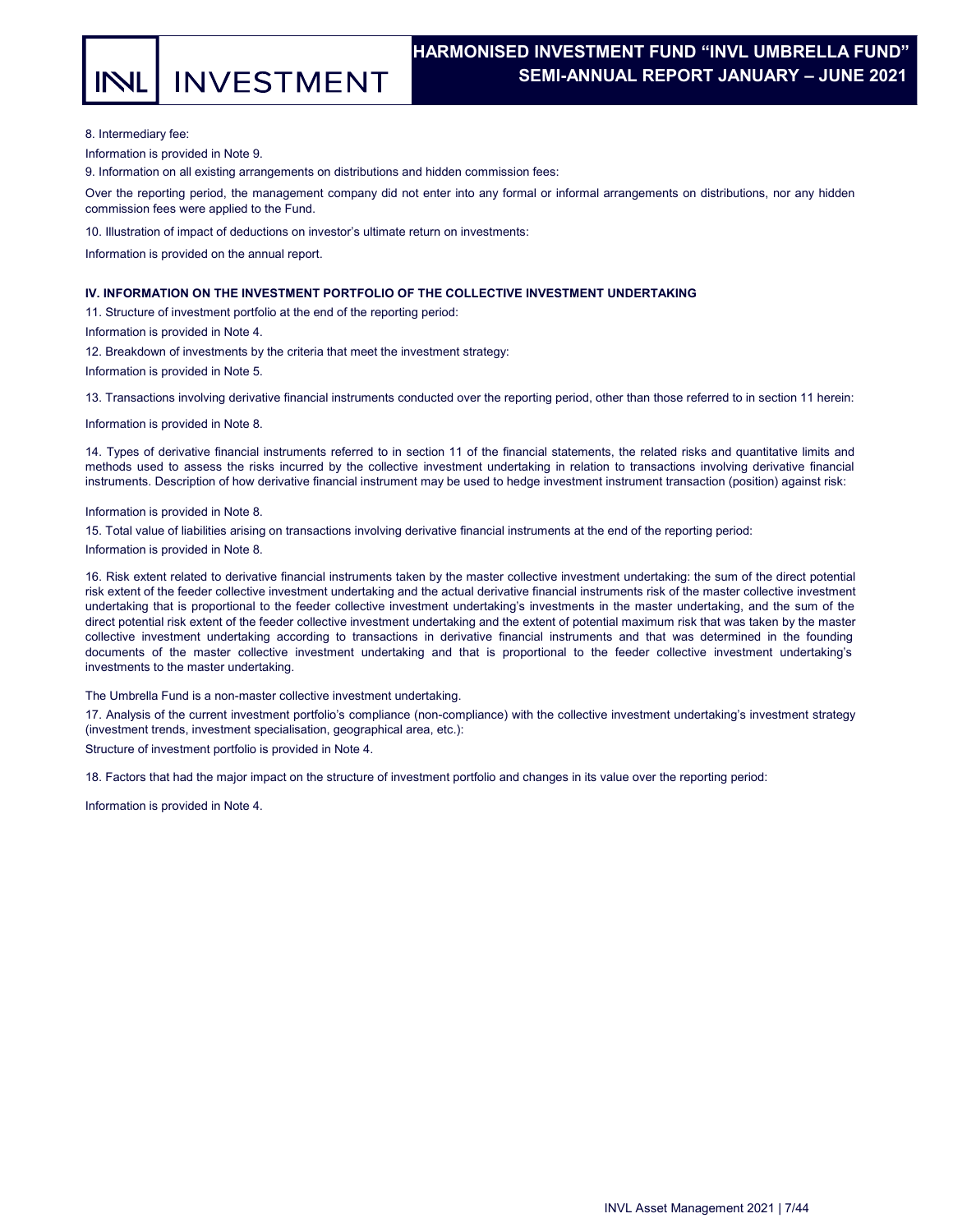**INVESTMENT** 

## V. RETURN ON IVESTMENTS AND RISK INDICATORS OF THE COLLECTIVE INVESTMENT UNDERTAKING

19. Benchmark index (if selected) and its brief description:

Information is provided on the annual report.

20. Change in value of unit (share) for the same period, change in annual return (gross and net) on investments, and change in value of benchmark index (if selected), and other indicators over the last 10 years of the fund's operation. If the collective investment undertaking operated for a period shorter than 10 years, return on investments for the period during which the portfolio was managed:

Information is provided on the annual report.

21. Average return on investments, average change in value of investment unit and average change in value of benchmark index (if selected) over the last three, five, ten years (average net return on investments, average change in value of unit and average change in value of benchmark index are calculated as a geometric mean of annual changes in net return on investments, annual changes in value of unit and annual changes in value of benchmark index, respectively):

Information is provided on the annual report.

22. Other indicators showing the risks pertaining to the investment portfolio:

Information is provided on the annual report.

## VI. FINANCIAL POSITION OF THE COLLECTIVE INVESTMENT UNDERTAKING

23. The financial statements of the collective investment undertaking have been prepared in accordance with the requirements of the Lithuanian laws and legal acts:

23.1. Statement of net assets;

23.2. Statement of changes in net assets;

23.3. Explanatory notes.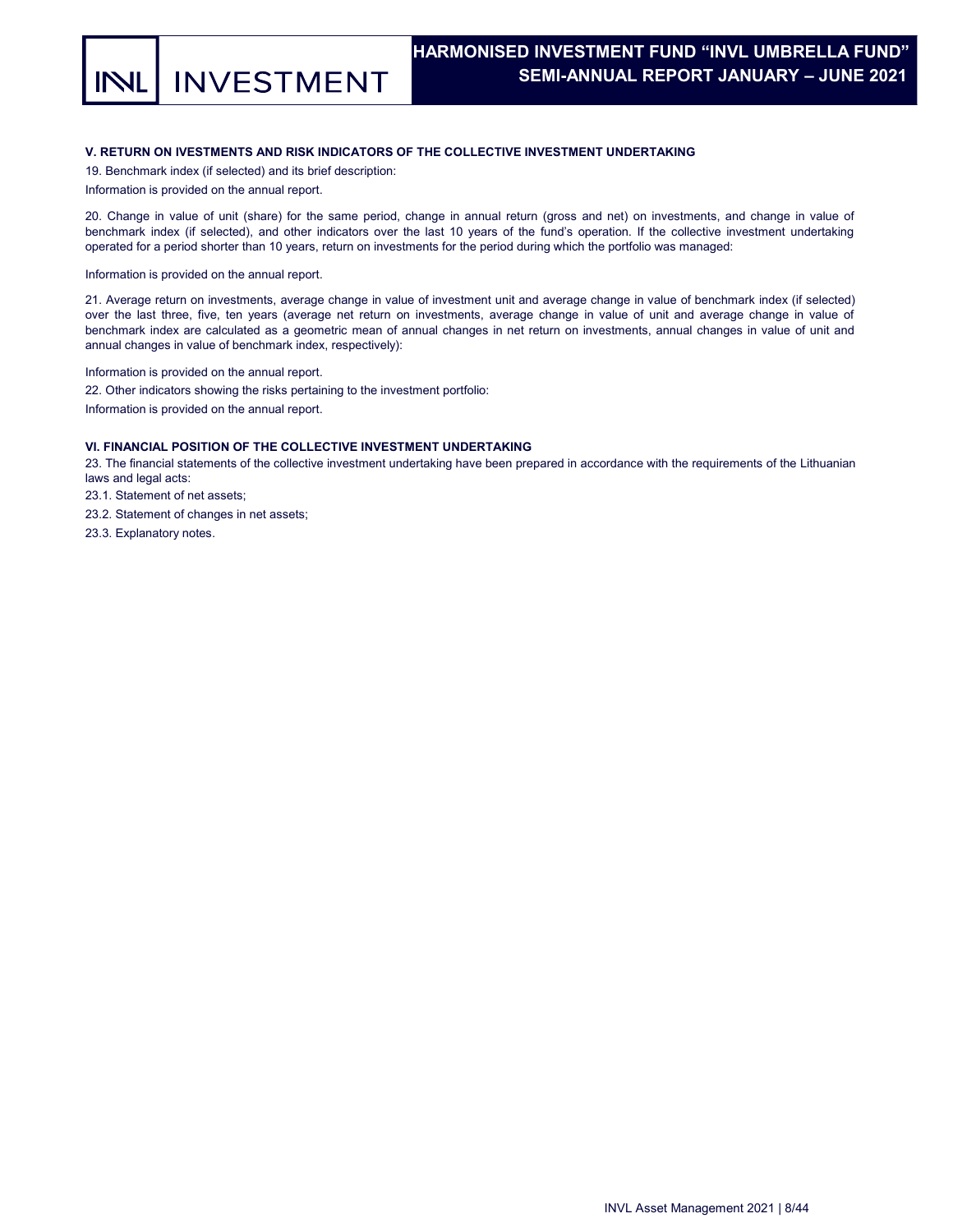#### INVL ASSET MANAGEMENT UAB, 126263073, Gynėjų g. 14, Vilnius INVL Umbrella Fund STATEMENT OF NET ASSETS AS AT 30 JUNE 2021

| <b>No</b>      | lAssets                                                                        | <b>Note</b>            | <b>INVL Emerging Europe ex</b><br>Russia TOP20 Subfund* | <b>INVL Emerging Europe</b><br><b>Bond Subfund</b> | <b>INVL Global Emerging</b><br><b>Markets Bond Subfund</b> | <b>INVL Russia ex-</b><br><b>Government Equity</b><br><b>Subfund</b> | <b>Consolidated data</b> |
|----------------|--------------------------------------------------------------------------------|------------------------|---------------------------------------------------------|----------------------------------------------------|------------------------------------------------------------|----------------------------------------------------------------------|--------------------------|
| Α.             | <b>ASSETS</b>                                                                  |                        |                                                         | 21 169 361                                         | 8781845                                                    | 7420565                                                              | 37 371 771               |
|                | ICASH                                                                          | 4,5                    | $\sim$                                                  | 311949                                             | 324 588                                                    | 854 130                                                              | 1490 667                 |
| 2.             | <b>TIME DEPOSITS</b>                                                           |                        |                                                         |                                                    |                                                            |                                                                      |                          |
| 3.             | <b>MONEY MARKET INSTRUMENTS</b>                                                |                        | $\sim$                                                  |                                                    | $\overline{\phantom{a}}$                                   | $\overline{\phantom{a}}$                                             |                          |
| 3.1.           | <b>Treasury bills</b>                                                          |                        |                                                         |                                                    | $\overline{\phantom{a}}$                                   | $\overline{\phantom{a}}$                                             | <b>COL</b>               |
| 3.2.           | Other money market instruments                                                 |                        |                                                         |                                                    |                                                            |                                                                      |                          |
| $\overline{4}$ | <b>TRANSFERABLE SECURITIES</b>                                                 | 4,5,6                  | $\sim$                                                  | 20 829 704                                         | 8 457 257                                                  | 6 139 315                                                            | 35 426 276               |
| 4.1.           | Non-equity securities                                                          | 4,5,6                  |                                                         |                                                    | 8 457 257                                                  |                                                                      | 8 457 257                |
| 4.1.1.         | Non-equity securities issued or guaranteed by governments and central<br>banks | 4,5,6                  |                                                         |                                                    | 2 437 549                                                  | $\overline{\phantom{a}}$                                             | 2 437 549                |
| 4.1.2.         | Other non-equity securities                                                    | 4,5,6                  | $\sim$                                                  |                                                    | 6 0 19 7 0 8                                               |                                                                      | 6019708                  |
| 4.2.           | Equity securities                                                              | 4,5,6                  |                                                         |                                                    |                                                            | 6 139 315                                                            | 6 139 315                |
| 4.3.           | Investment units and shares of other collective investment undertakings        | 4,5,6                  |                                                         | 20 829 704                                         |                                                            |                                                                      | 20 829 704               |
| 5.             | <b>PREPAYMENTS</b>                                                             |                        |                                                         |                                                    |                                                            |                                                                      | A.                       |
| 6              | <b>AMOUNTS RECEIVABLE</b>                                                      |                        | $\sim$                                                  | 27 708                                             | $\overline{\phantom{a}}$                                   | 427 120                                                              | 454 828                  |
| 6.1            | Amounts receivable from sale of investments                                    | $\boldsymbol{\Lambda}$ | $\sim$                                                  |                                                    | $\overline{\phantom{a}}$                                   | 395 829                                                              | 395 829                  |
| 6.2.           | Other amounts receivable                                                       | Δ                      |                                                         | 27 708                                             | ٠                                                          | 31 291                                                               | 58 999                   |
| 7.             | <b>INVESTMENT AND OTHER ASSETS</b>                                             |                        | $\sim$                                                  | $\sim$                                             | ٠                                                          | $\overline{\phantom{a}}$                                             | <b>м.</b>                |
| 7.1            | Investment assets                                                              |                        | $\overline{\phantom{a}}$                                |                                                    | $\overline{\phantom{a}}$                                   | $\overline{\phantom{a}}$                                             | <b>COL</b>               |
| 7.2            | Derivative financial instruments                                               |                        |                                                         |                                                    |                                                            |                                                                      |                          |
| 7.3.           | <b>Other</b> assets                                                            |                        |                                                         |                                                    |                                                            |                                                                      |                          |
| <b>B.</b>      | <b>LIABILITIES</b>                                                             | $\Delta$               | $\sim$                                                  | 98 903                                             | 118 988                                                    | 568 359                                                              | 786 250                  |
| $\mathbf{1}$ . | Amounts payable                                                                |                        | $\overline{\phantom{a}}$                                | 98 903                                             | 34 50 5                                                    | 568 359                                                              | 701 767                  |
| 1.1            | Amounts payable for financial and investment assets                            |                        |                                                         | 64 149                                             | ٠                                                          | 555 014                                                              | 619 163                  |
| 1.2.           | Amounts payable to management company and depository                           |                        |                                                         | 32 854                                             | 12 0 26                                                    | 11 4 30                                                              | 56 310                   |
| 1.3.           | Other payables                                                                 |                        | $\overline{\phantom{a}}$                                | 1900                                               | 22 4 7 9                                                   | 1915                                                                 | 26 29 4                  |
| 2.             | <b>Accrued charges</b>                                                         |                        | $\sim$                                                  |                                                    |                                                            |                                                                      |                          |
| 3.             | Borrowings from credit institutions                                            |                        |                                                         | $\sim$                                             |                                                            | $\overline{\phantom{0}}$                                             |                          |
| 4.             | Liabilities under contracts on derivative financial instruments                | 4,5,6,8                | $\sim$                                                  | $\sim$                                             | 84 4 83                                                    | $\sim$                                                               | 84 483                   |
| 5.             | <b>Other liabilities</b>                                                       |                        | $\sim$                                                  |                                                    |                                                            | $\overline{\phantom{a}}$                                             |                          |
| C.             | <b>NET ASSETS</b>                                                              | 2                      |                                                         | 21 070 458                                         | 8 662 857                                                  | 6 852 206                                                            | 36 585 521               |

\*On 15 January 2020 INVL Emerging Europe ex Russia TOP20 subfund of the harmonized investment fund INVL Umbrella Fund was merged to the open-ended harmonized investment fund INVL Baltic Fund

General Director

Laura Križinauskienė

Head of Funds Accounting

Aušra Montvydaitė

31 August 2021

31 August 2021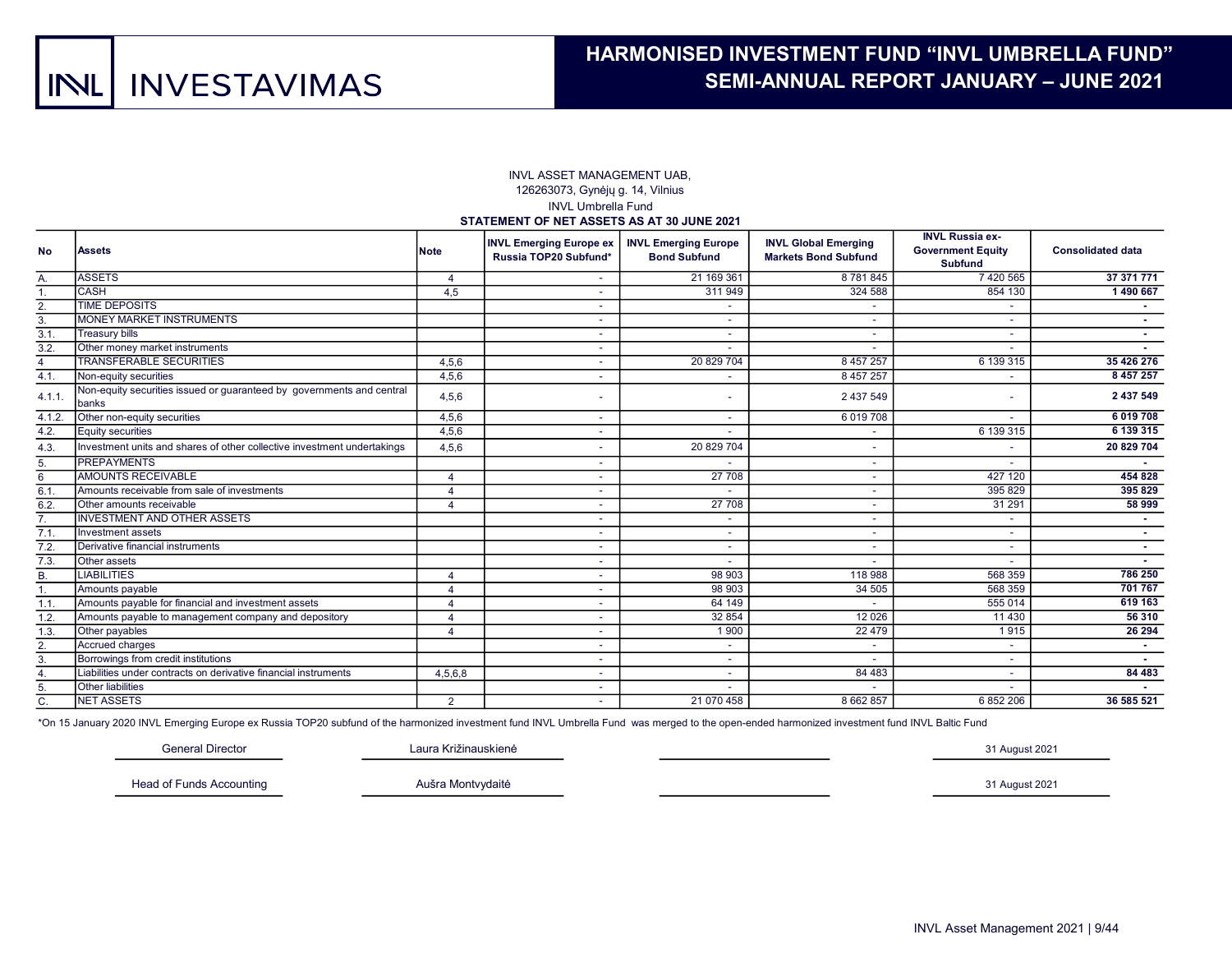#### INVL ASSET MANAGEMENT UAB, 126263073, Gynėjų g. 14, Vilnius INVL Umbrella Fund STATEMENT OF NET ASSETS AS AT 31 DECEMBER 2020

| <b>No</b>      | <b>Assets</b>                                                                  | <b>Note</b>            | <b>INVL Emerging Europe ex</b><br>Russia TOP20 Subfund* | <b>INVL Emerging Europe</b><br><b>Bond Subfund</b> | <b>INVL Global Emerging</b><br><b>Markets Bond Subfund</b> | <b>INVL Russia ex-</b><br><b>Government Equity</b><br>Subfund | <b>Consolidated data</b> |
|----------------|--------------------------------------------------------------------------------|------------------------|---------------------------------------------------------|----------------------------------------------------|------------------------------------------------------------|---------------------------------------------------------------|--------------------------|
| Α.             | <b>ASSETS</b>                                                                  | $\overline{4}$         |                                                         | 30 405 351                                         | 8762005                                                    | 5914239                                                       | 45 081 595               |
| $\mathbf{1}$ . | <b>CASH</b>                                                                    | 4,5                    |                                                         | 4 988 730                                          | 161766                                                     | 279 744                                                       | 5 430 240                |
| 2.             | <b>TIME DEPOSITS</b>                                                           |                        |                                                         | ٠.                                                 |                                                            |                                                               | н.                       |
| 3.             | <b>MONEY MARKET INSTRUMENTS</b>                                                |                        |                                                         |                                                    |                                                            |                                                               |                          |
| 3.1.           | <b>Treasury bills</b>                                                          |                        |                                                         | ۰                                                  |                                                            |                                                               | . .                      |
| 3.2.           | Other money market instruments                                                 |                        |                                                         |                                                    |                                                            |                                                               |                          |
| $\overline{4}$ | <b>TRANSFERABLE SECURITIES</b>                                                 | 4,5,6                  |                                                         | 24 992 572                                         | 8 487 205                                                  | 5 626 642                                                     | 39 106 419               |
| 4.1.           | Non-equity securities                                                          | 4,5,6                  |                                                         | 24 992 572                                         | 8 487 205                                                  |                                                               | 33 479 777               |
| 4.1.1.         | Non-equity securities issued or quaranteed by governments and central<br>banks | 4,5,6                  |                                                         | 4 3 3 4 8 6 7                                      | 1715941                                                    |                                                               | 6 050 808                |
| 4.1.2.         | Other non-equity securities                                                    | 4,5,6                  | $\overline{\phantom{a}}$                                | 20 657 705                                         | 6 771 264                                                  |                                                               | 27 428 969               |
| 4.2.           | <b>Equity securities</b>                                                       | 4,5,6                  |                                                         |                                                    |                                                            | 5 6 26 6 4 2                                                  | 5 6 2 6 6 4 2            |
| 4.3.           | Investment units and shares of other collective investment undertakings        |                        |                                                         | ٠.                                                 |                                                            |                                                               | н.                       |
| 5.             | <b>PREPAYMENTS</b>                                                             |                        | $\overline{\phantom{a}}$                                | $\overline{\phantom{0}}$                           |                                                            |                                                               |                          |
| $\bf 6$        | <b>AMOUNTS RECEIVABLE</b>                                                      | $\overline{4}$         |                                                         | $\overline{\phantom{0}}$                           |                                                            | 7853                                                          | 7853                     |
| 6.1            | Amounts receivable from sale of investments                                    |                        | $\sim$                                                  | $\overline{\phantom{0}}$                           | $\overline{\phantom{a}}$                                   |                                                               |                          |
| 6.2            | Other amounts receivable                                                       |                        | $\overline{\phantom{a}}$                                |                                                    |                                                            | 7853                                                          | 7853                     |
| 7.             | <b>INVESTMENT AND OTHER ASSETS</b>                                             | 4,5,6,8                |                                                         | 424 049                                            | 113 034                                                    |                                                               | 537 083                  |
| 7.1.           | Investment assets                                                              |                        |                                                         |                                                    |                                                            |                                                               |                          |
| 7.2.           | Derivative financial instruments                                               | 4,5,6,8                |                                                         | 424 049                                            | 113 034                                                    |                                                               | 537 083                  |
| 7.3.           | Other assets                                                                   |                        |                                                         |                                                    |                                                            |                                                               |                          |
| <b>B.</b>      | <b>LIABILITIES</b>                                                             | 4                      |                                                         | 34 057                                             | 11 4 95                                                    | 10837                                                         | 56 389                   |
| 1.             | Amounts payable                                                                | Δ                      |                                                         | 34 057                                             | 11 4 9 5                                                   | 10 837                                                        | 56 389                   |
| 1.1.           | Amounts payable for financial and investment assets                            |                        | $\overline{\phantom{a}}$                                |                                                    |                                                            |                                                               | . н.                     |
| 1.2.           | Amounts payable to management company and depository                           |                        | $\overline{\phantom{a}}$                                | 32 647                                             | 11 1 22                                                    | 9993                                                          | 53762                    |
| 1.3.           | Other payables                                                                 | $\boldsymbol{\Lambda}$ |                                                         | 1410                                               | 373                                                        | 844                                                           | 2627                     |
| 2.             | <b>Accrued charges</b>                                                         |                        |                                                         | ٠                                                  | $\overline{\phantom{a}}$                                   |                                                               | <b>A</b>                 |
| 3.             | Borrowings from credit institutions                                            |                        |                                                         | $\overline{\phantom{0}}$                           | $\overline{\phantom{a}}$                                   |                                                               | $\sim$                   |
| 4.             | Liabilities under contracts on derivative financial instruments                |                        |                                                         |                                                    |                                                            |                                                               | ÷.                       |
| 5.             | <b>Other liabilities</b>                                                       |                        |                                                         |                                                    |                                                            |                                                               |                          |
| C.             | <b>NET ASSETS</b>                                                              | $\overline{2}$         |                                                         | 30 371 294                                         | 8750510                                                    | 5 903 402                                                     | 45 025 206               |

\*On 15 January 2020 INVL Emerging Europe ex Russia TOP20 subfund of the harmonized investment fund INVL Umbrella Fund was merged to the open-ended harmonized investment fund INVL Baltic Fund

| General Director   | .01162<br>Križinouckionė    | 1 August 2021 |
|--------------------|-----------------------------|---------------|
| Hear<br>Accounting | <i>Aontundoité</i><br>uain- | 1 August 2021 |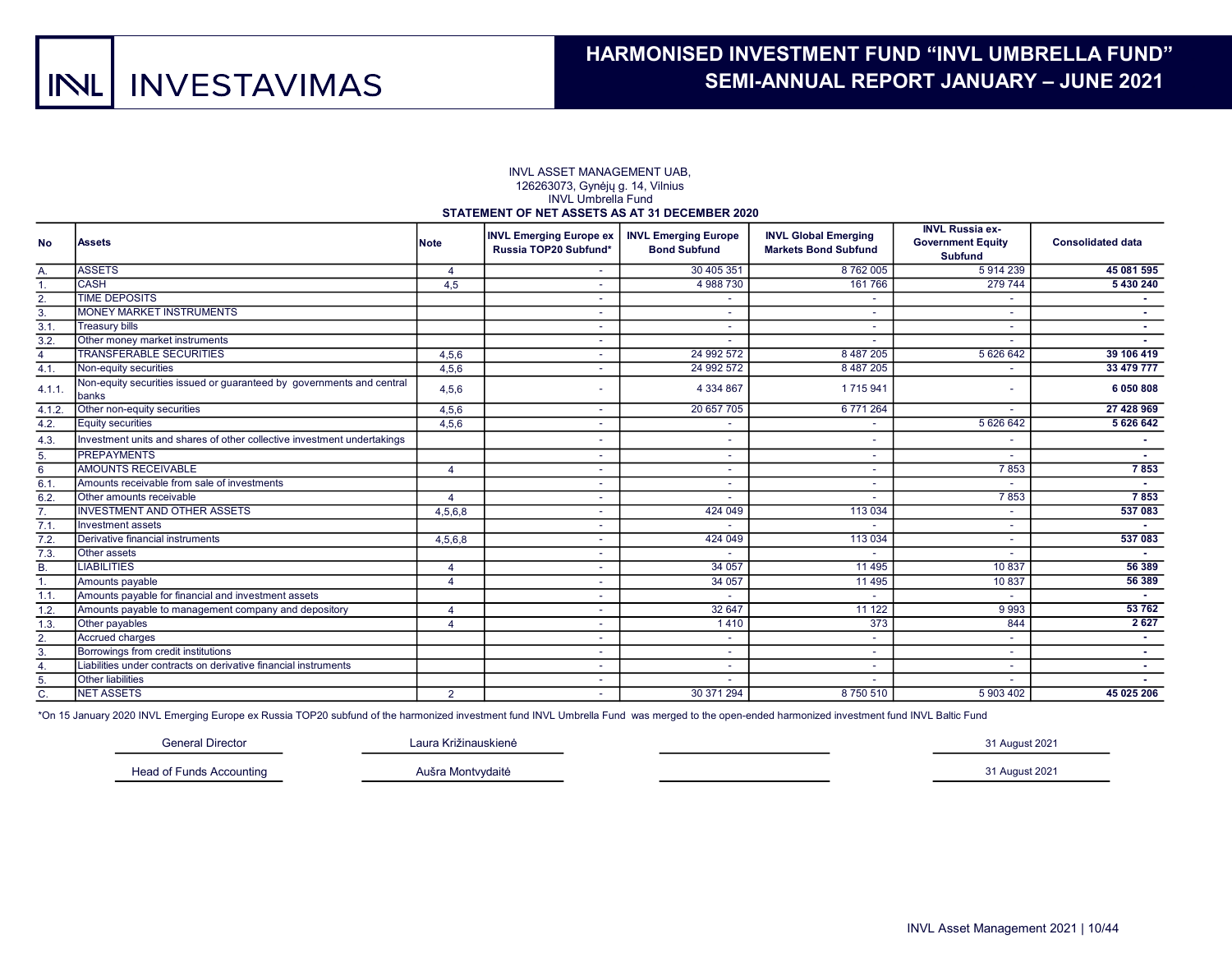#### INVL ASSET MANAGEMENT UAB, 126263073, Gynėjų g. 14, Vilnius INVL Umbrella Fund STATEMENT OF CHANGES IN NET ASSETS FOR JANUARY - JUNE 2021

| <b>No</b>      | <b>Items</b>                                                    | <b>Note</b>    | <b>STATEMENT OF CHANGES IN NET ASSETS FOR SANOART FSONE 2021</b><br><b>INVL Emerging Europe ex</b><br>Russia TOP20 Subfund* | <b>INVL Emerging Europe</b><br><b>Bond Subfund</b> | <b>INVL Global Emerging</b><br><b>Markets Bond Subfund</b> | <b>INVL Russia ex-</b><br><b>Government Equity</b><br><b>Subfund</b> | <b>Consolidated data</b> |
|----------------|-----------------------------------------------------------------|----------------|-----------------------------------------------------------------------------------------------------------------------------|----------------------------------------------------|------------------------------------------------------------|----------------------------------------------------------------------|--------------------------|
| $\mathbf{1}$ . | NET ASSET VALUE AT 1 JANUARY                                    | $\overline{2}$ |                                                                                                                             | 30 371 295                                         | 8750510                                                    | 5 903 402                                                            | 45 025 207               |
| 2.             | <b>INCREASE IN NET ASSET VALUE</b>                              |                | $\overline{\phantom{a}}$                                                                                                    |                                                    |                                                            |                                                                      |                          |
| 2.1            | Contributions of participants                                   | 3              |                                                                                                                             | 5 095 461                                          | 781 900                                                    | 120 831                                                              | 5998192                  |
| 2.2.           | Transfers from other funds                                      |                |                                                                                                                             |                                                    |                                                            |                                                                      |                          |
| 2.3.           | Guarantee contributions                                         |                |                                                                                                                             |                                                    |                                                            |                                                                      |                          |
| 2.4.           | Investment income                                               |                |                                                                                                                             |                                                    | $\overline{\phantom{a}}$                                   | 182 880                                                              | 182 880                  |
| 2.4.1          | Interest income                                                 |                | $\sim$                                                                                                                      | $\sim$                                             | $\overline{\phantom{a}}$                                   |                                                                      |                          |
| 2.4.2.         | Dividends                                                       |                |                                                                                                                             |                                                    | $\overline{\phantom{a}}$                                   | 182 880                                                              | 182 880                  |
| 2.4.3.         | Rental income                                                   |                | $\overline{\phantom{a}}$                                                                                                    |                                                    | $\overline{\phantom{a}}$                                   |                                                                      |                          |
| 2.5.           | Gain on change in value and sale of investments                 | 6              | ٠                                                                                                                           | 2 635 711                                          | 1 2 2 4 9 4 8                                              | 3 5 2 5 0 2 7                                                        | 7385686                  |
| 2.6.           | Foreign exchange gain                                           |                | $\sim$                                                                                                                      | 148 259                                            | 50 036                                                     | 55 565                                                               | 253 860                  |
| 2.7            | Gain on transactions involving derivative financial instruments |                | $\sim$                                                                                                                      |                                                    |                                                            |                                                                      | <b>Section</b>           |
| 2.8.           | Other increases in net asset value                              |                | $\sim$                                                                                                                      | 38 073                                             | 19 1 28                                                    | 21                                                                   | 57 222                   |
|                | TOTAL INCREASE IN NET ASSET VALUE:                              |                |                                                                                                                             | 7 917 504                                          | 2076012                                                    | 3 884 324                                                            | 13 877 840               |
| 3.             | <b>DECREASE IN NET ASSET VALUE</b>                              |                | $\overline{\phantom{a}}$                                                                                                    |                                                    |                                                            |                                                                      |                          |
| 3.1.           | Payments to participants                                        | 3              |                                                                                                                             | 14 858 569                                         | 930 577                                                    | 397 993                                                              | 16 187 139               |
| 3.2.           | Transfers to other funds                                        |                |                                                                                                                             |                                                    |                                                            |                                                                      |                          |
| 3.3.           | Loss on change in value and sale of investments                 | 6              | ٠                                                                                                                           | 1679701                                            | 947 342                                                    | 2 4 2 4 6 9 7                                                        | 5 0 5 1 7 4 0            |
| 3.4.           | Foreign exchange loss                                           |                | $\sim$                                                                                                                      | 109 367                                            | 40 274                                                     | 51 396                                                               | 201 037                  |
| 3.5            | Loss on transactions involving derivative financial instruments |                | $\overline{\phantom{a}}$                                                                                                    | 394 495                                            | 184 140                                                    |                                                                      | 578 635                  |
| 3.6.           | Management costs:                                               |                | $\sim$                                                                                                                      | 176 209                                            | 61 3 32                                                    | 61 4 34                                                              | 298 975                  |
| 3.6.1          | Fee to management company                                       |                |                                                                                                                             | 148 020                                            | 53 661                                                     | 47 116                                                               | 248 797                  |
| 3.6.2.         | Fee to depository                                               |                | $\overline{\phantom{a}}$                                                                                                    | 13 674                                             | 4 6 0 5                                                    | 4 6 0 6                                                              | 22 8 8 5                 |
| 3.6.3.         | Fee to intermediaries                                           | 9              |                                                                                                                             | 675                                                |                                                            | 5 3 6 4                                                              | 6 0 4 3                  |
| 3.6.4          | Audit fee costs                                                 |                | ٠                                                                                                                           | 3 4 9 7                                            | 915                                                        | 760                                                                  | 5 1 7 2                  |
| 3.6.5.         | Interest costs                                                  |                |                                                                                                                             |                                                    |                                                            |                                                                      |                          |
| 3.6.6.         | <b>Other costs</b>                                              |                | ٠                                                                                                                           | 10 343                                             | 2147                                                       | 3588                                                                 | 16 078                   |
| 3.7.           | Other decreases in net asset value                              |                | $\sim$                                                                                                                      |                                                    | $\overline{\phantom{a}}$                                   | $\overline{\phantom{a}}$                                             | <b>Section</b>           |
| 3.8.           | Reimbursement of costs (-)                                      |                | $\sim$                                                                                                                      |                                                    |                                                            |                                                                      |                          |
|                | TOTAL DECREASE IN NET ASSET VALUE:                              |                |                                                                                                                             | 17 218 341                                         | 2 163 665                                                  | 2 935 520                                                            | 22 317 526               |
| 4.             | Change in net asset value                                       |                |                                                                                                                             | (9300837)                                          | (87653)                                                    | 948 804                                                              | (8439686)                |
| 5.             | <b>Profit distribution</b>                                      |                |                                                                                                                             |                                                    |                                                            |                                                                      |                          |
| 6.             | NET ASSET VALUE AT 30 JUNE                                      | 2              |                                                                                                                             | 21 070 458                                         | 8 662 857                                                  | 6 852 206                                                            | 36 585 521               |

\*On 15 January 2020 INVL Emerging Europe ex Russia TOP20 subfund of the harmonized investment fund INVL Umbrella Fund was merged to the open-ended harmonized investment fund INVL Baltic Fund

General Director

Laura Križinauskienė

31 August 2021

Head of Funds Accounting

Aušra Montvydaitė

31 August 2021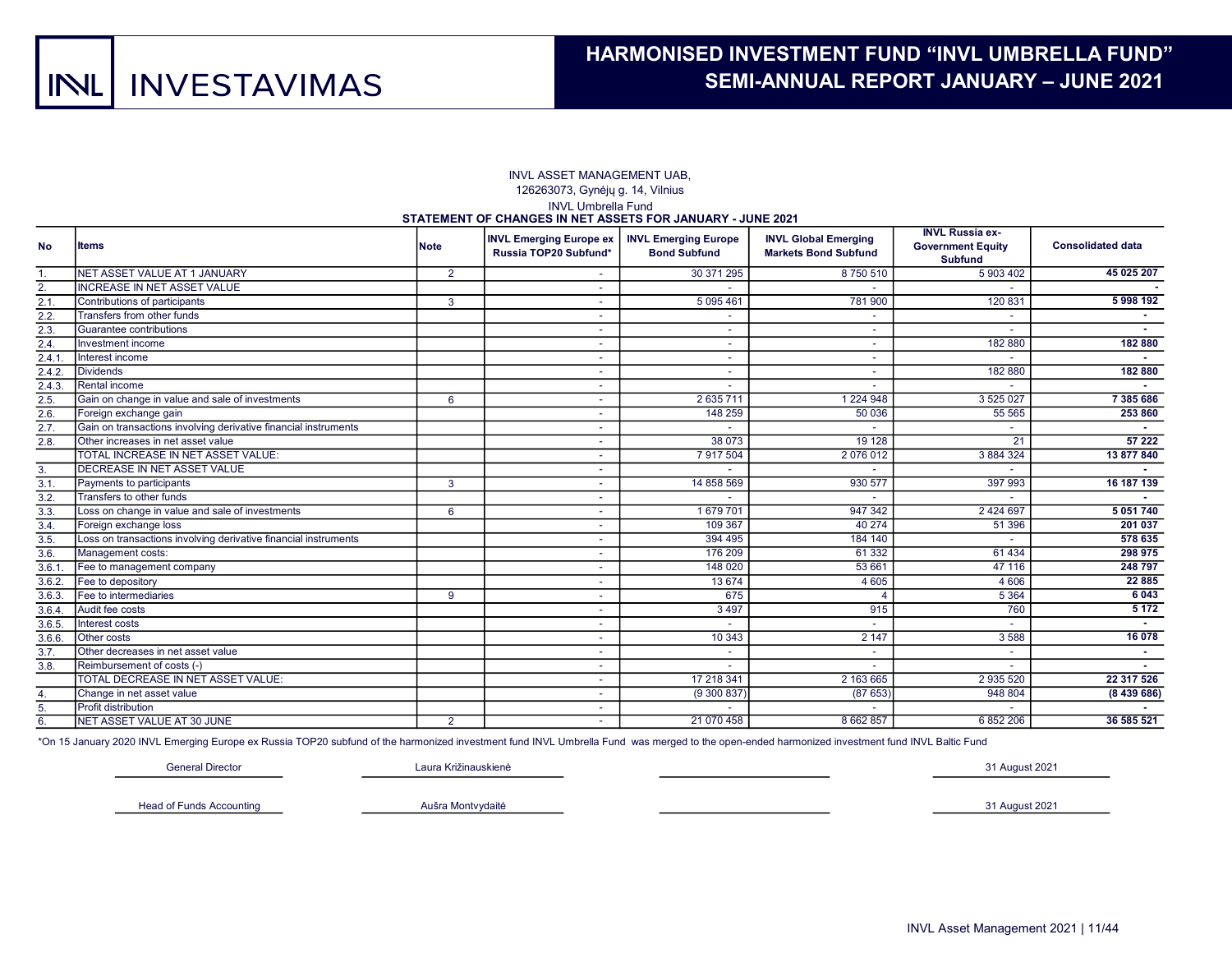#### INVL Umbrella Fund STATEMENT OF CHANGES IN NET ASSETS FOR JANUARY - JUNE 2020 INVL ASSET MANAGEMENT UAB, 126263073, Gynėjų g. 14, Vilnius

| <b>No</b> | <b>Items</b>                                                    | Note           | <b>INVL Emerging Europe ex</b><br>Russia TOP20 Subfund* | <b>INVL Emerging Europe</b><br><b>Bond Subfund</b> | <b>INVL Global Emerging</b><br><b>Markets Bond Subfund</b> | <b>INVL Russia ex-</b><br><b>Government Equity</b><br><b>Subfund</b> | <b>Consolidated data</b> |
|-----------|-----------------------------------------------------------------|----------------|---------------------------------------------------------|----------------------------------------------------|------------------------------------------------------------|----------------------------------------------------------------------|--------------------------|
| 1.        | <b>INET ASSET VALUE AT 1 JANUARY</b>                            | $\overline{2}$ | 5 601 401                                               | 30 557 271                                         | 7 189 547                                                  | 8 179 280                                                            | 51 527 499               |
| 2.        | <b>INCREASE IN NET ASSET VALUE</b>                              |                |                                                         |                                                    |                                                            |                                                                      |                          |
| 2.1       | Contributions of participants                                   | 3              | 1071                                                    | 5 399 718                                          | 2 7 2 1 6 4 2                                              | 2015891                                                              | 10 138 322               |
| 2.2.      | Transfers from other funds                                      |                |                                                         |                                                    |                                                            |                                                                      |                          |
| 2.3       | Guarantee contributions                                         |                |                                                         |                                                    |                                                            |                                                                      |                          |
| 2.4.      | Investment income                                               |                |                                                         |                                                    | 973                                                        | 94 010                                                               | 94 983                   |
| 2.4.1     | Interest income                                                 |                | $\overline{\phantom{a}}$                                | $\sim$                                             |                                                            |                                                                      |                          |
| 2.4.2.    | Dividends                                                       |                | $\overline{\phantom{a}}$                                | $\sim$                                             | 973                                                        | 94 010                                                               | 94 983                   |
| 2.4.3.    | Rental income                                                   |                | $\overline{\phantom{a}}$                                | $\overline{\phantom{a}}$                           |                                                            |                                                                      |                          |
| 2.5.      | Gain on change in value and sale of investments                 | 6              | 137 586                                                 | 3 626 594                                          | 1 346 775                                                  | 5848184                                                              | 10 959 139               |
| 2.6.      | Foreign exchange gain                                           |                | 1732                                                    | 213 835                                            | 21 249                                                     | 182 177                                                              | 418 993                  |
| 2.7.      | Gain on transactions involving derivative financial instruments |                |                                                         | 64 671                                             | 10 4 9 2                                                   |                                                                      | 75 163                   |
| 2.8.      | Other increases in net asset value                              |                | 375                                                     |                                                    | 1500                                                       |                                                                      | 1875                     |
|           | TOTAL INCREASE IN NET ASSET VALUE:                              |                | 140 764                                                 | 9 304 818                                          | 4 102 631                                                  | 8 140 262                                                            | 21 688 475               |
| 3.        | <b>IDECREASE IN NET ASSET VALUE</b>                             |                | ٠                                                       |                                                    |                                                            |                                                                      |                          |
| 3.1       | Payments to participants                                        | 3              | 53 737                                                  | 4 4 68 9 74                                        | 1556 160                                                   | 1638293                                                              | 7 7 1 7 1 6 4            |
| 3.2.      | Transfers to other funds                                        | 3              | 5 547 816                                               | 2624                                               |                                                            | 252                                                                  | 5 550 692                |
| 3.3.      | Loss on change in value and sale of investments                 | 6              | 125 388                                                 | 4 187 195                                          | 1754 384                                                   | 7 071 938                                                            | 13 138 905               |
| 3.4.      | Foreign exchange loss                                           |                | 6 109                                                   | 198 484                                            | 23 4 31                                                    | 193 600                                                              | 421 624                  |
| 3.5.      | Loss on transactions involving derivative financial instruments |                | $\overline{\phantom{a}}$                                |                                                    | $\sim$                                                     |                                                                      | $\sim$                   |
| 3.6.      | Management costs:                                               |                | 9 1 1 5                                                 | 176 129                                            | 53 4 54                                                    | 170 780                                                              | 409 478                  |
| 3.6.1.    | Fee to management company                                       |                | 2 9 4 5                                                 | 150 868                                            | 46 908                                                     | 149 303                                                              | 350 024                  |
| 3.6.2.    | Fee to depository                                               |                | 582                                                     | 15 965                                             | 3862                                                       | 5931                                                                 | 26 340                   |
| 3.6.3.    | <b>Fee to intermediaries</b>                                    | 9              | 3 9 4 0                                                 |                                                    |                                                            | 8942                                                                 | 12 8 8 2                 |
| 3.6.4     | Audit fee costs                                                 |                |                                                         | 3452                                               | 743                                                        | 861                                                                  | 5056                     |
| 3.6.5.    | Interest costs                                                  |                |                                                         |                                                    |                                                            |                                                                      |                          |
| 3.6.6.    | <b>Other costs</b>                                              |                | 1648                                                    | 5844                                               | 1941                                                       | 5743                                                                 | 15 176                   |
| 3.7.      | Other decreases in net asset value                              |                | $\overline{\phantom{a}}$                                | $\overline{\phantom{0}}$                           | $\sim$                                                     | $\overline{\phantom{a}}$                                             | <b>Section</b>           |
| 3.8.      | Reimbursement of costs (-)                                      |                |                                                         |                                                    |                                                            |                                                                      |                          |
|           | TOTAL DECREASE IN NET ASSET VALUE:                              |                | 5742165                                                 | 9 033 406                                          | 3 3 8 7 4 2 9                                              | 9074863                                                              | 27 237 863               |
| 4.        | Change in net asset value                                       |                | (5601401)                                               | 271412                                             | 715 202                                                    | $(934\ 601)$                                                         | (554938)                 |
| 5.        | <b>Profit distribution</b>                                      |                |                                                         |                                                    |                                                            |                                                                      |                          |
| 6.        | NET ASSET VALUE AT 31 JUNE                                      | $\overline{2}$ | $\sim$                                                  | 30 828 683                                         | 7 904 749                                                  | 7 244 679                                                            | 45 978 111               |
|           |                                                                 |                |                                                         |                                                    |                                                            |                                                                      |                          |

\*On 15 January 2020 INVL Emerging Europe ex Russia TOP20 subfund of the harmonized investment fund INVL Umbrella Fund was merged to the open-ended harmonized investment fund INVL Baltic Fund

General Director Laura Križinauskienė 31 August 2021

Head of Funds Accounting **Austra Montvydaite** Austra Montvydaite 31 August 2021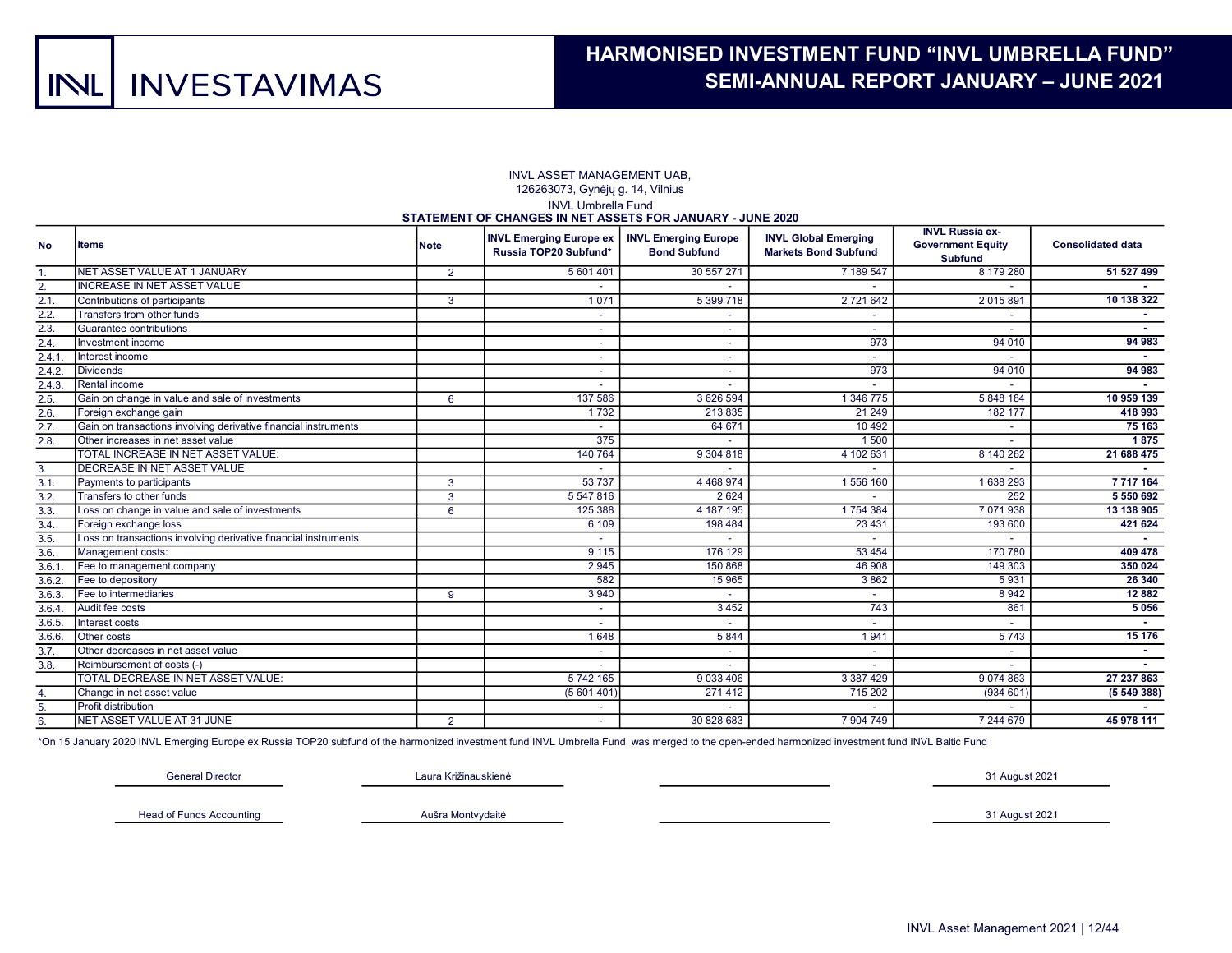

## HARMONISED INVESTMENT FUND "INVL UMBRELLA FUND". SEMI-ANNUAL REPORT JANUARY – JUNE 2021 .

INVL ASSET MANAGEMENT UAB, 126263073, Gynėjų g. 14, Vilnius

INVL Umbrella Fund

### Explanatory notes to the annual financial statements for January - June 2021

23.3.1. General information:

Details of the collective investment undertaking

| Name                                                                                                                | INVL Umbrella Fund (hereinafter "the Fund")                                                                                                                                                                                    |
|---------------------------------------------------------------------------------------------------------------------|--------------------------------------------------------------------------------------------------------------------------------------------------------------------------------------------------------------------------------|
| Legal form                                                                                                          | Open-ended type special investment fund with no rights of a legal entity                                                                                                                                                       |
| Date on which the Securities Commission<br>(currently the Bank of Lithuania) approved the<br>documents on formation | 29 October 2010                                                                                                                                                                                                                |
| Duration of operation                                                                                               | Indefinite period                                                                                                                                                                                                              |
| Location                                                                                                            | <b>Vilnius</b>                                                                                                                                                                                                                 |
| Subfunds of the Umbrella Fund                                                                                       | <b>INVL Emerging Europe Bond Subfund</b><br>INVL Emerging Europe ex Russia TOP20 Subfund*<br>INVL Russia ex-Government Equity Subfund**<br>INVL Global Emerging Markets Bond Subfund (hereinafter each individually "Subfund") |

| Details of the management company                                                                  |                                                                                                                                                                                                                                                    |
|----------------------------------------------------------------------------------------------------|----------------------------------------------------------------------------------------------------------------------------------------------------------------------------------------------------------------------------------------------------|
| Name                                                                                               | <b>INVL Asset Management UAB</b>                                                                                                                                                                                                                   |
| Company code                                                                                       | 126263073                                                                                                                                                                                                                                          |
| Office address                                                                                     | Gynėjų str. 14, LT-01109 Vilnius                                                                                                                                                                                                                   |
| Register at which all data about the undertaking<br>is stored and compiled                         | State enterprise Centre of Registers, Vilnius branch                                                                                                                                                                                               |
| Telephone number                                                                                   | (8~700) 55 959                                                                                                                                                                                                                                     |
| Fax number                                                                                         | (8~5) 279 06 02                                                                                                                                                                                                                                    |
| Email address                                                                                      | info@invl.com                                                                                                                                                                                                                                      |
| Website address                                                                                    | www.invl.com                                                                                                                                                                                                                                       |
| Licence No                                                                                         | <b>VIK-005</b>                                                                                                                                                                                                                                     |
| Manager of the collective investment undertaking,<br>other individuals making investment decisions | Andrej Cyba - Member of the Investment Committee;<br>Vaidotas Rūkas – Director of the Investment Management Department;<br>Arvydas Jacikevičius, Dainius Bložė, Regimantas Valentonis – Fund Managers; Kasparas<br>Subačius - Junior Fund Manager. |

| Details of the depository |                                                  |  |  |  |  |
|---------------------------|--------------------------------------------------|--|--|--|--|
| Name                      | <b>ISEB Bankas AB</b>                            |  |  |  |  |
| Company code              | 112021238                                        |  |  |  |  |
| Office address            | Konstitucijos ave. 24, LT-08105 Vilnius, Lietuva |  |  |  |  |
| Telephone number          | $(8-5)$ 268 28 00                                |  |  |  |  |
| Fax number                | $(8 - 5)$ 268 23 33                              |  |  |  |  |

Details of the audit company engaged to audit the annual financial statements

| Name             | <b>IKPMG Baltics, UAB</b>        |
|------------------|----------------------------------|
| Company code     | 111494971                        |
| Office address   | Lvovo str. 101, LT-08104 Vilnius |
| Telephone number | +370 5 2102600                   |

\*On 15 January 2020 INVL Emerging Europe ex Russia TOP20 subfund of the harmonized investment fund INVL Umbrella Fund was merged to the openended harmonized investment fund INVL Baltic Fund

\*\* Until 2021 June 29 The name of the Subfund was "INVL Russia ex-Government Equity Subfund"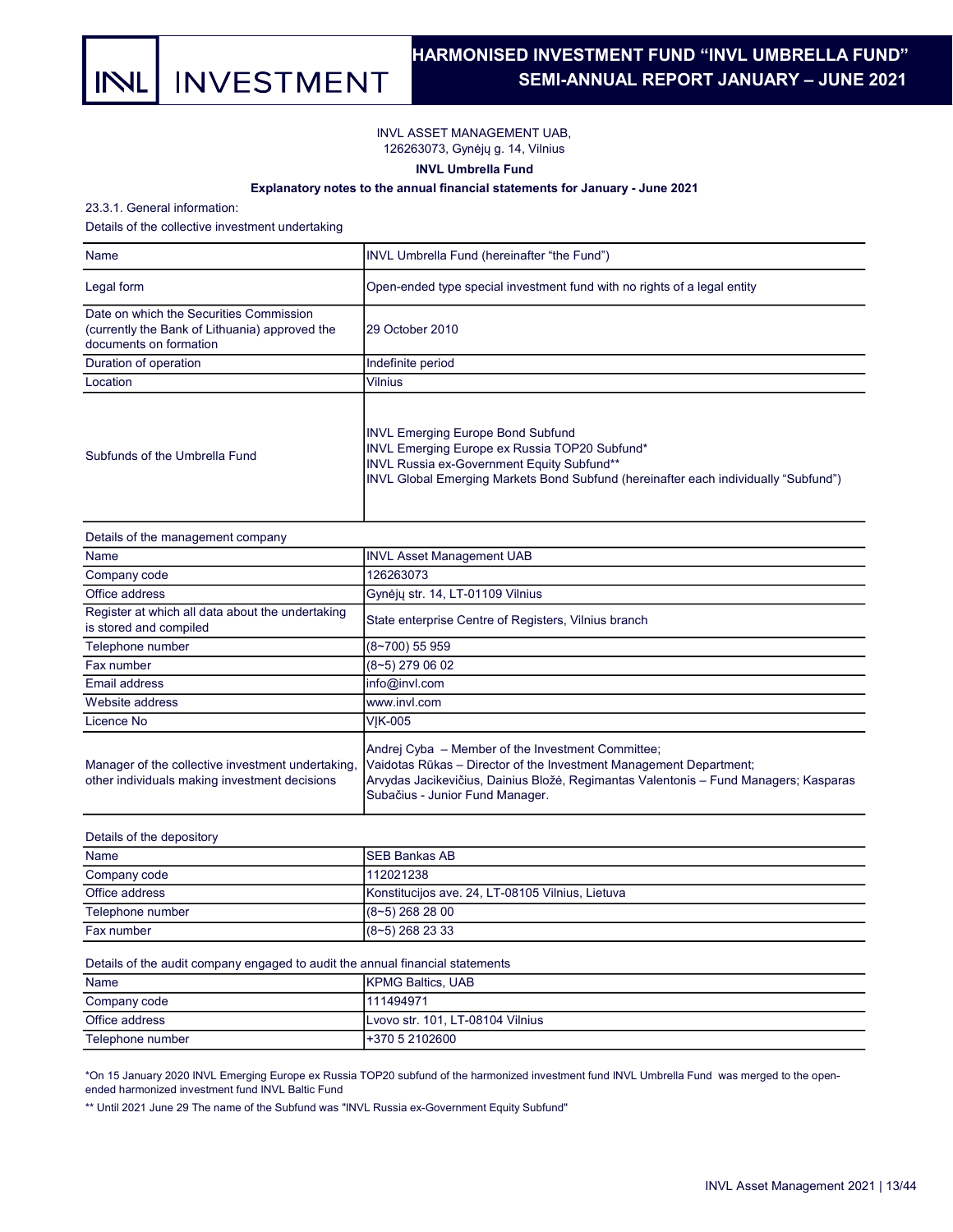#### 23.3.1. General information (continued)

#### Listing

With effect from September 2013, three out of four subfunds are quoted on the NASDAQ OMX Vilnius AB stock exchange: the INVL Emerging Europe Bond Subfund, the INVL Russia ex-Government Equity Subfund, and the INVL Emerging Europe ex Russia TOP20 Subfund\*.

#### Reporting period

From 1 January 2021 to 30 June 2021

The reporting data pertaining to the Fund are presented in this financial statement – the financial statements have not been prepared separately for each Subfund.

#### 23.3.2. Accounting policies:

#### Regulatory legislation adopted in the preparation of the financial statements

INVL Asset Management UAB manages the assets of the Fund, keeps the accounting records and prepares the financial statements of each Subfund in compliance with Business Accounting Standards (BAS), Lithuanian Law on Accounting, Lithuanian Law on Collective Investment Undertakings and other legal acts.

#### Generally accepted accounting principles

The financial year of the Fund coincides with the calendar year. Assets and liabilities reported in the Fund's financial statements as at the end of the reporting period are presented at the value as at 30 June 2021.

All amounts in these financial statements are presented in the euros (EUR).

#### Investment policy and structure of investment portfolio

Each Subfund has a separate investment strategy.

#### INVL Emerging Europe ex Russia TOP20 Subfund\*

The Subfund's investments are concentrically distributed among shares of 15–25 Emerging Europe (except for Russia) region companies. A high risk of fluctuations is assumed when making investments and the aim is to achieve a maximum return on investments in shares.

The Subfund's assets are invested in Central and Eastern Europe region. The Subfund's investments are not restricted to certain industry sector. The Subfund may invest in bonds of different maturities and with different credit ratings.

When no better investment possibilities are available in the market, up to 100% of the Subfund's assets may be invested in deposits, money market instruments and harmonised investments units (shares) of collective investment undertakings with the main investment trend focused on money market instruments or bonds and other forms of non-equity securities. The Subfund's assets may be invested in derivative financial instruments, provided they are used for risk management purposes.

#### INVL Emerging Europe Bond Subfund

The objective of the Subfund is to ensure a balanced growth in the Subfund's assets. Up to 100% of the Subfund's funds is invested the nonequity securities of the most promising emerging Europe governments and companies as selected by the managers. The Subfund combines riskier investments (corporate bonds) and safer ones (government bonds) in order to protect the value of assets and ensure a stable return on the Subfund's investments.

The Subfund's assets are invested in Central and Eastern Europe region. The Subfund's investments are not restricted to certain industry sector. The Subfund may invest in bonds of different maturities and with different credit ratings.

When no better investment possibilities are available in the market, up to 100% of the subfund's assets may be invested in deposits, money market instruments and harmonised investments units (shares) of collective investment undertakings with the main investment trend focused on money market instruments or bonds and other forms of non-equity securities. The Subfund's assets may be invested in derivative financial instruments, provided they are used for risk management purposes.

\*On 15 January 2020 INVL Emerging Europe ex Russia TOP20 subfund of the harmonized investment fund INVL Umbrella Fund was merged to the openended harmonized investment fund INVL Baltic Fund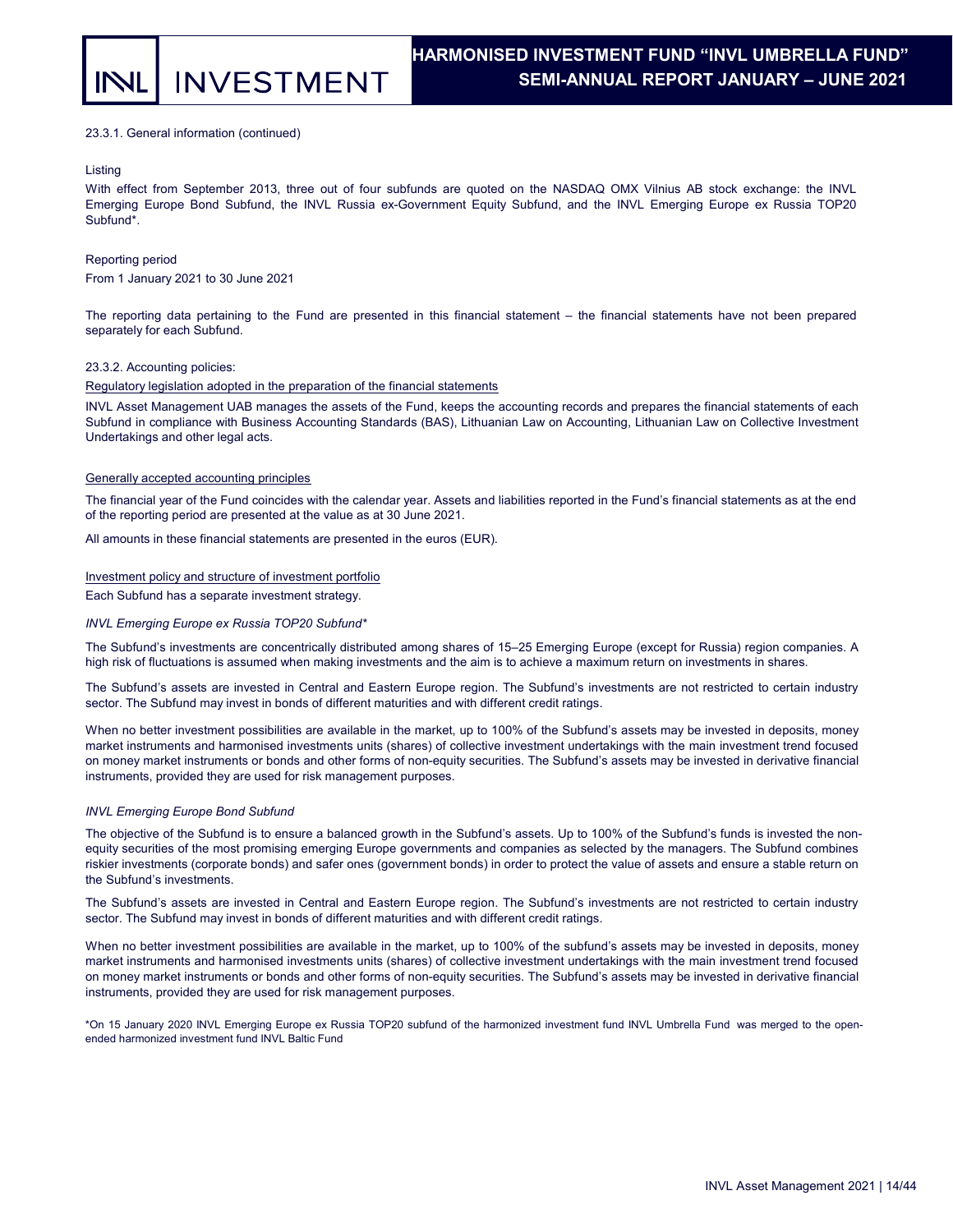#### 23.3.2. Accounting policies (continued)

#### INVL Global Emerging Markets Bond Subfund

At least 80% of the INVL Global Emerging Markets Bond Subfund's funds are invested in those debt securities of governments, municipalities and companies in emerging countries (securities exchanges and markets) that credit analysis shows to be the most promising.

The Subfund combines riskier investments (corporate bonds) and safer ones (government, municipality bonds) in order to protect the value of assets and ensure a stable return on the Subfund's investments. The Subfund's investments are not restricted to certain industry sector. The Subfund may invest in bonds of different types and with different credit ratings. Moreover, the objective will be to retain the average bond maturity not higher than that of the benchmark index.

When no better investment possibilities are available in the market, up to 100% of the Subfund's assets may be invested in deposits, money market instruments and harmonised investment units (shares) of collective investment undertakings with the main investment trend focused on money market instruments or bonds and other forms of non-equity securities. The Subfund's assets may be invested in derivative financial instruments, provided they are used for risk management purposes.

The Subfund invests no less than 80% of its funds in the securities denominated in the euros or the US dollars. Foreign exchange risk is hedged using derivative financial instruments. Open foreign currency position cannot exceed 20%.

#### INVL Russia ex-Government Equity Subfund

The Subfund's objective is to strive for maximum return on investments in shares of Russian companies.

The Subfund's assets are invested in the financial instruments of entities (companies and CIUs investing in such companies) operating in the Russian Federation. The Subfund's investment portfolio mostly comprises investments in shares. No more than 33% of the Subfund's assets may be invested outside the territory of Russian Federation in the financial instruments of companies operating in other CIS countries (including the former CIS countries). The Subfund's investments are based on strategic and tactic approach of distribution of assets and frequent adjustments to the portfolio to ensure higher growth of portfolio value.

The Subfund's portfolio comprises the shares of 15-25 different companies. Low diversification of the Subfund's investment portfolio allows ensuring maximum control over the selected positions and effective Subfund structure. Up to 100% of the Subfund's investment portfolio consists of investments in shares.

When no better investment possibilities are available in the market, up to 10% of the Subfund's assets may be invested in bonds and other forms of non-equity securities (government and corporate). The Subfund may invest in bonds of different maturities and with different credit ratings.

INVL Russia ex-Government Equity Subfund invests in shares of emerging markets that have significant fluctuations in prices, therefore, continuous changes on stock exchanges may give rise to substantial fluctuations in the Subfund's net asset value.

Probability that the composition of the Fund's portfolio or portfolio management methods will give rise to significant fluctuations in the subfund's net asset value is remote.

The Fund's investment portfolio must be diversified following the procedures set out in the legislation of the Republic of Lithuania and rules of this Fund.

The structure of the Fund's investment portfolio is presented in Note 4.

#### Financial risk management

The Fund's exposure to financial risks is managed through the diversification of the investment portfolio based on diversification principles defined in the Fund's rules.

The Investment Committee decides on the composition of the Fund's investment portfolio in view of the current risk level of the portfolio and the effects of decisions made on the overall risk level of the portfolio.

The Fund's portfolio risk and liquidity are assessed periodically and reported to the Investment Committee.

The Fund's investment portfolio risk is assessed on the basis of constituent securities in view of :

- issuer's credit rating;
- price sensitivity to interest rate shifts;
- nominal currency risk;
- maturity;
- yield;
- weight of securities in total investment portfolio;
- liquidity.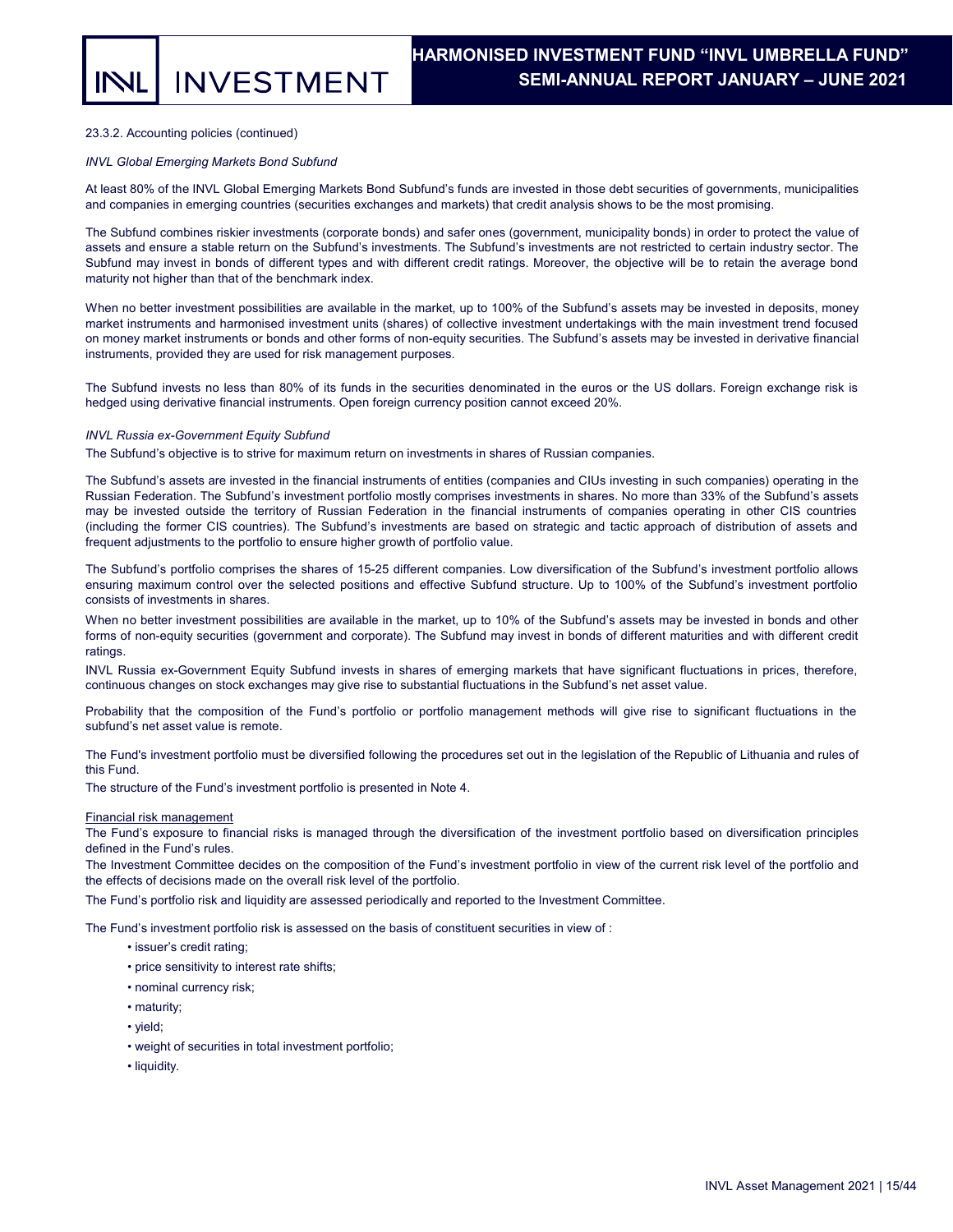**INVESTMENT** 

### 23.3.2. Accounting policies (continued)

#### Policies for recognition of increase and decrease in assets and liabilities

Difference between the value of the Subfund's net assets and the value of the Subfund's liabilities reflects the value of net assets (NA).

Calculation of assets and liabilities is based on their fair value, which reflects the NA value, at which the sale of these assets are mostly probable.

Financial assets are recorded when the Subfund receives or obtains a contractual right to receive cash or any other financial assets, i.e. following the selected trade date approach, when the receivable financial asset and the liability to pay for it are recorded in the buyer's books of account at the date of the transaction. In the seller's books of account, the financial asset sold is written off, and a receivable amount and the result of disposal (gain or loss) are recorded at the date of the transaction. Planned transactions, guarantees and sureties received are not recognised as assets of the Subfund for as long as they do not meet the definition of financial assets.

Financial liabilities are recorded when the Subfund assumes a commitment to pay cash or any other financial assets (the selected trade date approach). Planned transactions, guarantees and sureties granted and not yet binding for fulfilment are not recognised as liabilities of the Subfund for as long as they do not meet the definition of financial liabilities.

Liabilities are recorded in line with the requirements of Business Accounting Standards. Liabilities (or part of them) should be written off only when they extinguish, i.e. when contractual liabilities are settled, annulled or have expired.

When calculating the NA value in foreign currency, the value of assets and liabilities is determined using a foreign exchange reference rate of EUR against other currencies published by the European Central Bank, and where such foreign exchange reference rate is not published by the European Central Bank, using the foreign exchange reference rate published on the date of estimation by the Bank of Lithuania. For the purpose of accounting, the most recent foreign exchange rate effective before the economic event or economic transaction should be applied.

#### Rules on deductions to the accumulation undertaking and the depository\*

The maximum rates of deductions from the Fund's assets charged for the management of the Fund and the services provided by the Depository are presented in the Fund's rules.

The specific rates of deductions for the management of the Fund are set by the decision of the Board of the Management Company and they are available to public on the Management Company's official website at address www.invl.com.

Any other costs not specified in the Fund's rules (including expenses related to the services provided by the depository) or in excess of the defined limits are born by the Management Company at its own expense.

The Fund's deductions over the reporting period are presented in 7 herein.

#### Investment valuation methods, investment revaluation intervals

The Fund's net assets are measured at fair value in accordance with the procedure prescribed by legal acts of the Republic of Lithuania and in line with the net assets calculation procedures approved by the Management Company.

Valuation of net assets (NA) is based on the following principles for determining the fair value of investments:

• The fair value of financial instruments traded on regulated markets is determined with reference to the quoted closing price of the instrument or, in case the closing price is not available, with reference to the average market price quoted on that regulated market and/or multilateral trading system, which has a higher liquidity, regularity and frequency of trade in these financial instruments, except for the cases defined in the Methodology for Calculation of Net Assets approved by the Bank of Lithuania;

• The fair value of financial instruments nor traded on regulated markets is determined with reference to the Methodology for Calculation of Net Assets approved by the Bank of Lithuania;

The fair value of non-equity securities is determined by calculating the price without the accumulated interest ("clean price") and adding the accumulated interest.

• Valuation of investment units (shares) of collective investment undertakings is carried out with reference to the NAV determined by the collective investment undertaking or the last quoted redemption price;

• Valuation of time deposits is based on the amortised cost;

• Valuation of cash on hand and cash held at credit institutions, except for time deposits, is based on the nominal value;

\*Updated Fund Rules entered into force as of June 30, 2021, supplemented by description of fees paid for the supervisory authority for the supervision of financial market participants and by description of fees paid for index providers for information related with index composition and for historical data for indices which are used in the Fund's benchmark. The maximum fee deduction amounts have remained unchanged. The updated rules are available on the Management Company's website at www.invl.com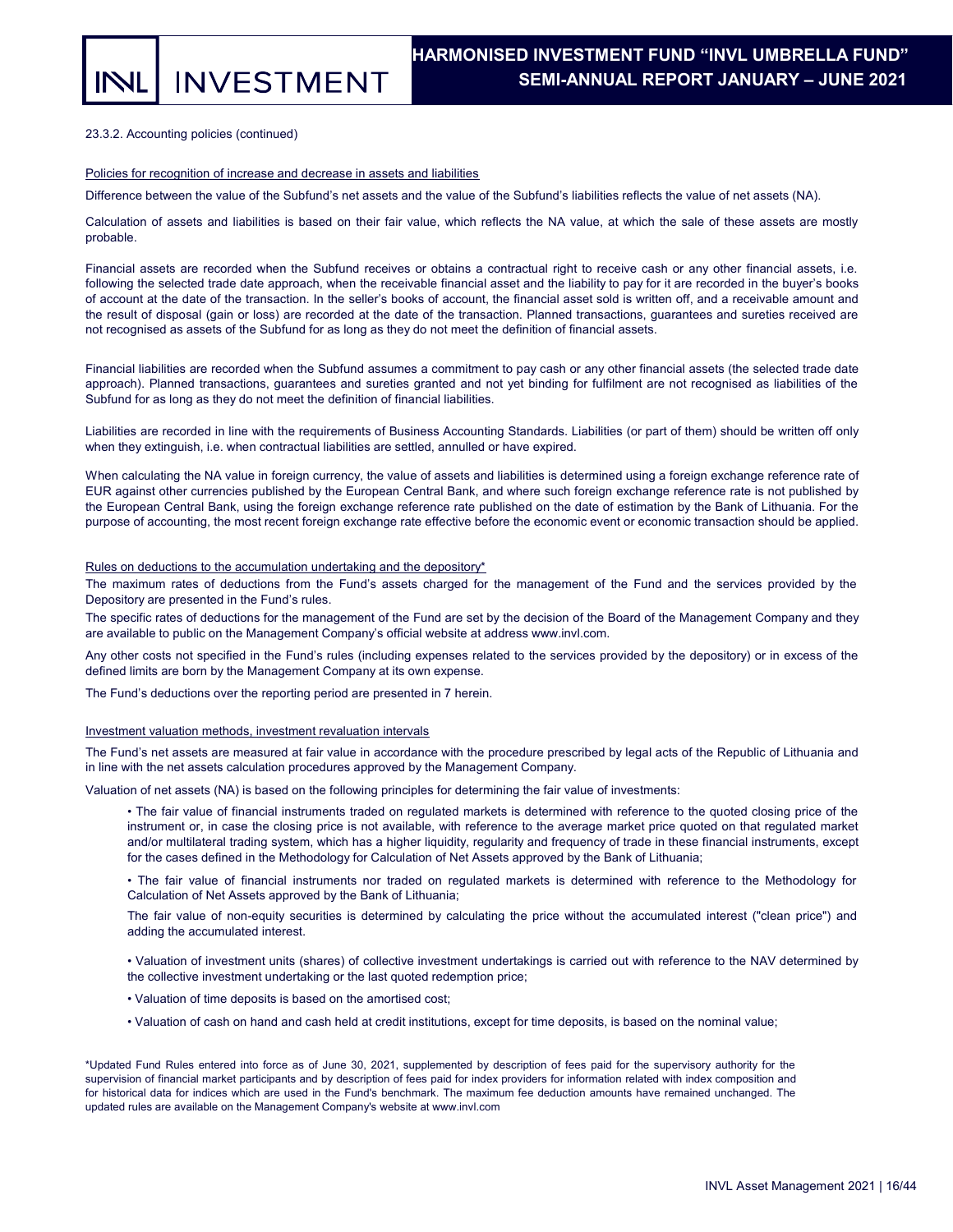**INVESTMENT** 

#### 23.3.2. Accounting policies (continued)

• The value of forwards is calculated using the discounted cash flow method. The fair value of forwards or the current market value (CMV) is the difference between the payable and receivable amounts of the transaction discounted by the interbank offered rate (LIBOR) of the revaluation date and recalculated into euro at the official exchange rate of the revaluation date.

The value of all other derivative financial instruments is determined based on the most recent market value of an analogous previous transaction if there were no significant changes in economic circumstances during the period after the transaction date until the valuation date. In case of changes in economic circumstances, valuation is made based on the expected sale price determined according to the chosen valuation model which is generally applicable and recognised and in the financial market;

• Valuation of other assets is based on the most probable selling price determined by the selected valuation model, which is generally accepted in the financial market.

#### Valuation of liabilities

Valuation of liabilities is based on the requirements of Business Accounting Standards:

- Liabilities initially are recognised at cost;
	- Liabilities related to market prices are measured at fair value;
	- Liabilities not related to market prices are carried at amortised cost, which approximates to the fair value.

#### Rules on valuation of investment units

The initial value of the Subfund's unit, which was available before the first calculation of net asset value, was equal to EUR 28.9620, and, in the case of the INVL Global Emerging Markets Bond Subfund, it was equal to EUR 100.

The value of the Subfund's unit is calculated by dividing the Subfund's net asset value by the number of all fund's units in issue as at the date of calculation. The total value of all units of the subfund is always equal to the subfund's net asset value. The value of the Subfund's unit is determined as four figures after the decimal point and rounded according to the mathematical rules of rounding.

The value of the Subfund's unit and NA is announced not later than by 2pm of the following day after the calculation of net asset value, on the website at address www.invl.com.

#### Cash and time deposits

Cash includes cash balances at accounts opened with credit institutions, overnight deposits and deposits with undefined maturity the repayment of which may be demanded in full or in part at any time without losing accumulated interest thereon (demand deposits).

Time deposits include a deposit amount with the specific deposit repayment date indicated in the deposit agreement, including the deposits with maturity of three months or less that cannot be taken from the account opened with the credit institutions without losing accumulated interest thereon. Time deposits are shown with accumulated interest thereon.

#### Amounts receivable and amounts payable

Amounts receivable represent amounts due to the fund on sale of investments, amounts due on guarantee contributions; amounts due from dividends; prepayments for receivable assets; amounts due from the Company that upon receipt are deducted from expenses for the reporting period, other than those defined in the Subfund's rules or which exceed the established limits; other amounts receivable under contracts or accounting documents.

Amounts payable represent amounts due to other subfunds to which the participant move, amounts due to the participants or their beneficiaries, amounts due to the distributors, amounts payable under the service agreement, and other amounts payable and receivable not specified elsewhere.

#### Subsequent events

All significant subsequent events that occurred after the end of the reporting period are disclosed in Note 15 of the explanatory notes.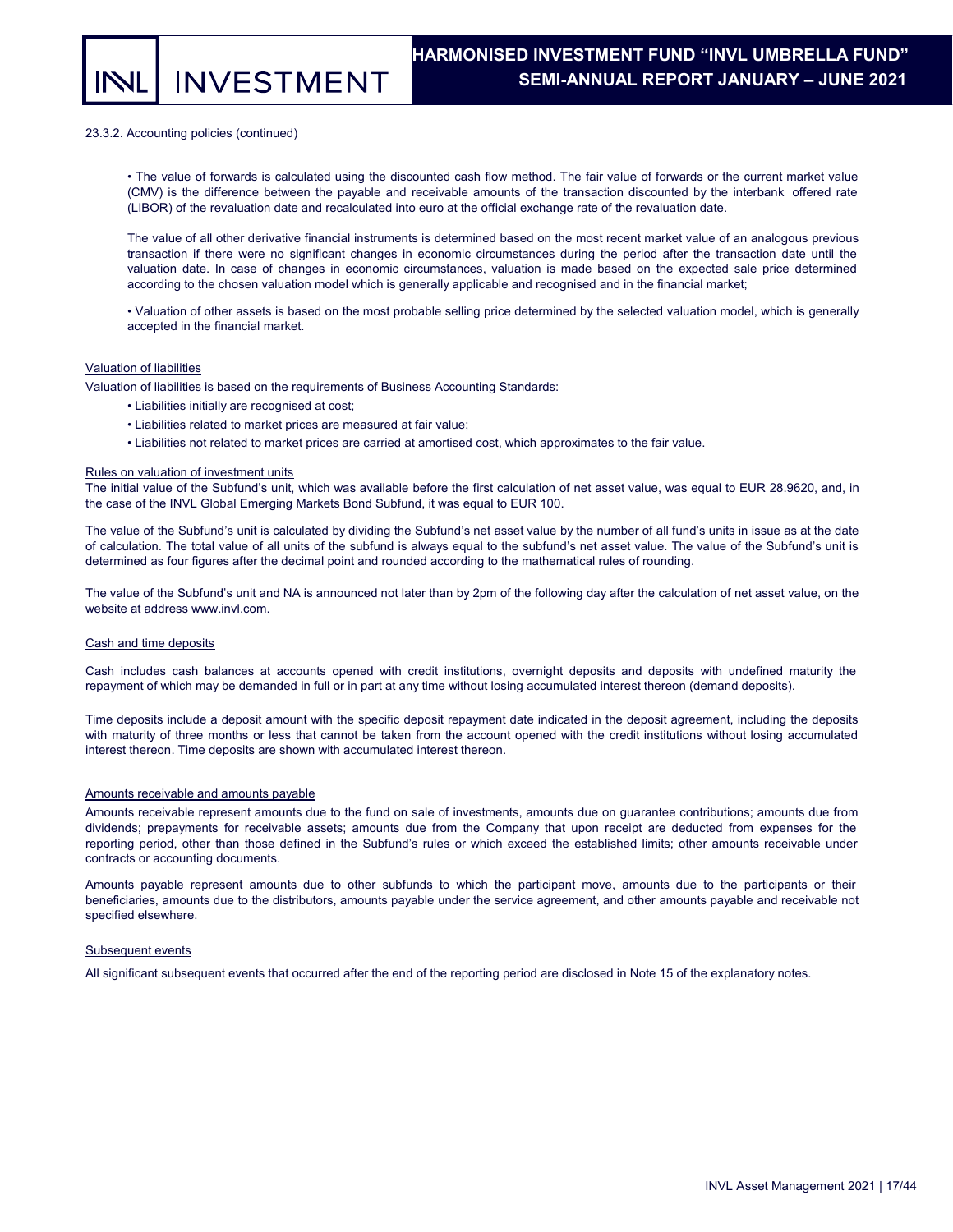## **INVESTMENT INL**

22.3.3. Notes:

## Significant amounts reported in the financial statements are presented in the explanatory notes. Note 1. Significant amounts reported in the financial statements and reasons for their changes:

## Note 2. Net asset value, number and value of units

INVL Emerging Europe ex Russia TOP20 Subfund\*

|                      | Opening balance<br>at 1 January 2021 | Closing balance<br>at 30 June 2021 | year ago<br>at 30 June 2020 | Two years ago<br>at 30 June 2019 |  |  |
|----------------------|--------------------------------------|------------------------------------|-----------------------------|----------------------------------|--|--|
| Net asset value, EUR |                                      |                                    |                             | 8 8 5 0 3 3 2                    |  |  |
| Unit value, EUR      |                                      |                                    |                             | 34.2966                          |  |  |
| Number of units      |                                      |                                    |                             | 258 052,6259                     |  |  |

\*On 15 January 2020 INVL Emerging Europe ex Russia TOP20 subfund of the harmonized investment fund INVL Umbrella Fund was merged to the open-ended harmonized investment fund INVL Baltic Fund

## INVL Emerging Europe Bond Subfund

|                      | Opening balance<br>at 1 January 2021 | Closing balance<br>at 30 June 2021 | 1 year ago<br>at 30 June 2020 | Two years ago<br>at 30 June 2019 |
|----------------------|--------------------------------------|------------------------------------|-------------------------------|----------------------------------|
| Net asset value, EUR | 30 371 295                           | 21 070 458                         | 30 828 683                    | 30 071 833                       |
| Unit value, EUR      | 43.4841                              | 44.1400                            | 41.2908                       | 40.9145                          |
| Number of units      | 698 446,4738                         | 477 355,6511                       | 746 623,1807                  | 734 992,0010                     |

### INVL Global Emerging Markets Bond Subfund

|                      | Opening balance<br>at 1 January 2021 | Closing balance<br>at 30 June 2021 | l year ago<br>at 30 June 2020 | Two years ago<br>at 30 June 2019 |
|----------------------|--------------------------------------|------------------------------------|-------------------------------|----------------------------------|
| Net asset value, EUR | 8 750 510                            | 8 662 857                          | 7 904 749                     | 6 545 708                        |
| Unit value, EUR      | 122.6744                             | 123.4882                           | 113.9694                      | 115.4857                         |
| Number of units      | 71 331.1589                          | 70 151,2983                        | 69 358,5089                   | 56 679,8270                      |

## INVL Russia ex-Government Equity Subfund

|                      | Opening balance<br>at 1 January 2021 | Closing balance<br>at 30 June 2021 | year ago<br>at 30 June 2020 | Two years ago<br>at 30 June 2019 |
|----------------------|--------------------------------------|------------------------------------|-----------------------------|----------------------------------|
| Net asset value. EUR | 5 903 402                            | 6 852 206                          | 7 244 679                   | 7988838                          |
| Unit value, EUR      | 35.2228                              | 42.7106                            | 33.9939                     | 36.3226                          |
| Number of units      | 167 601,5330                         | 160 433,2028                       | 213 117,1856                | 219 941,5356                     |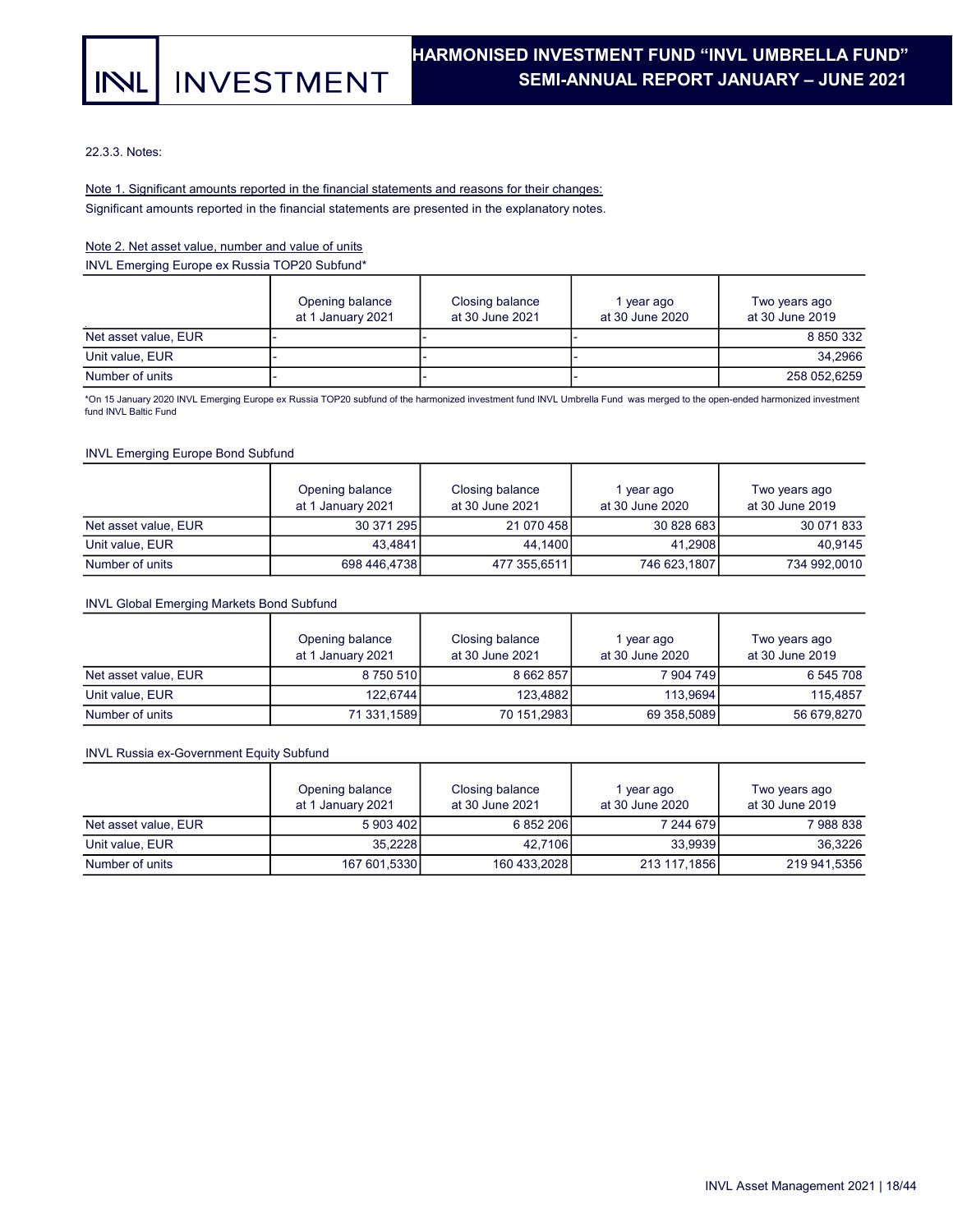## Note 3. Number and value of units distributed and redeemed over the reporting period

## INVL Emerging Europe ex Russia TOP20 Subfund\*\*

|                                                                                          |                 | Reporting period         | Previous reporting period |            |  |  |
|------------------------------------------------------------------------------------------|-----------------|--------------------------|---------------------------|------------|--|--|
|                                                                                          | Number of units | Value, EUR               | Number of units           | Value, EUR |  |  |
| Distributed (by converting<br>monetary funds into units)*                                |                 |                          | 30,5526                   | 1071       |  |  |
| Redeemed (by converting units<br>into monetary funds)                                    |                 | $\overline{\phantom{a}}$ | 161 137,8388              | 5 601 553  |  |  |
| Difference between the number<br>and value of units (shares)<br>distributed and redeemed | -               | $\overline{\phantom{0}}$ | (161 107, 2862)           | (5600482)  |  |  |

## INVL Emerging Europe Bond Subfund

|                                                                                          |                 | Reporting period |                 | Previous reporting period |  |  |
|------------------------------------------------------------------------------------------|-----------------|------------------|-----------------|---------------------------|--|--|
|                                                                                          | Number of units | Value, EUR       | Number of units | Value, EUR                |  |  |
| Distributed (by converting<br>monetary funds into units)*                                | 116 457,2503    | 5 095 461        | 129 446,0031    | 5 399 702                 |  |  |
| Redeemed (by converting units<br>into monetary funds)                                    | 337 548,0730    | 14 858 569       | 109 045.9272    | 4 4 7 1 5 9 8             |  |  |
| Difference between the number<br>and value of units (shares)<br>distributed and redeemed | (221 090,8227)  | (9763108)        | 20 400,0759     | 928 104                   |  |  |

## INVL Global Emerging Markets Bond Subfund

|                                                                                          |                 | Reporting period | Previous reporting period |            |  |  |
|------------------------------------------------------------------------------------------|-----------------|------------------|---------------------------|------------|--|--|
|                                                                                          | Number of units | Value, EUR       | Number of units           | Value, EUR |  |  |
| Distributed (by converting<br>monetary funds into units)*                                | 6 388,5947      | 781 900          | 23 053,7146               | 2 721 641  |  |  |
| Redeemed (by converting units<br>into monetary funds)                                    | 7 568,4553      | 930 577          | 13 930, 1647              | 1 556 160  |  |  |
| Difference between the number<br>and value of units (shares)<br>distributed and redeemed | (1179,8606)     | (148677)         | 9 123,5499                | 1 165 481  |  |  |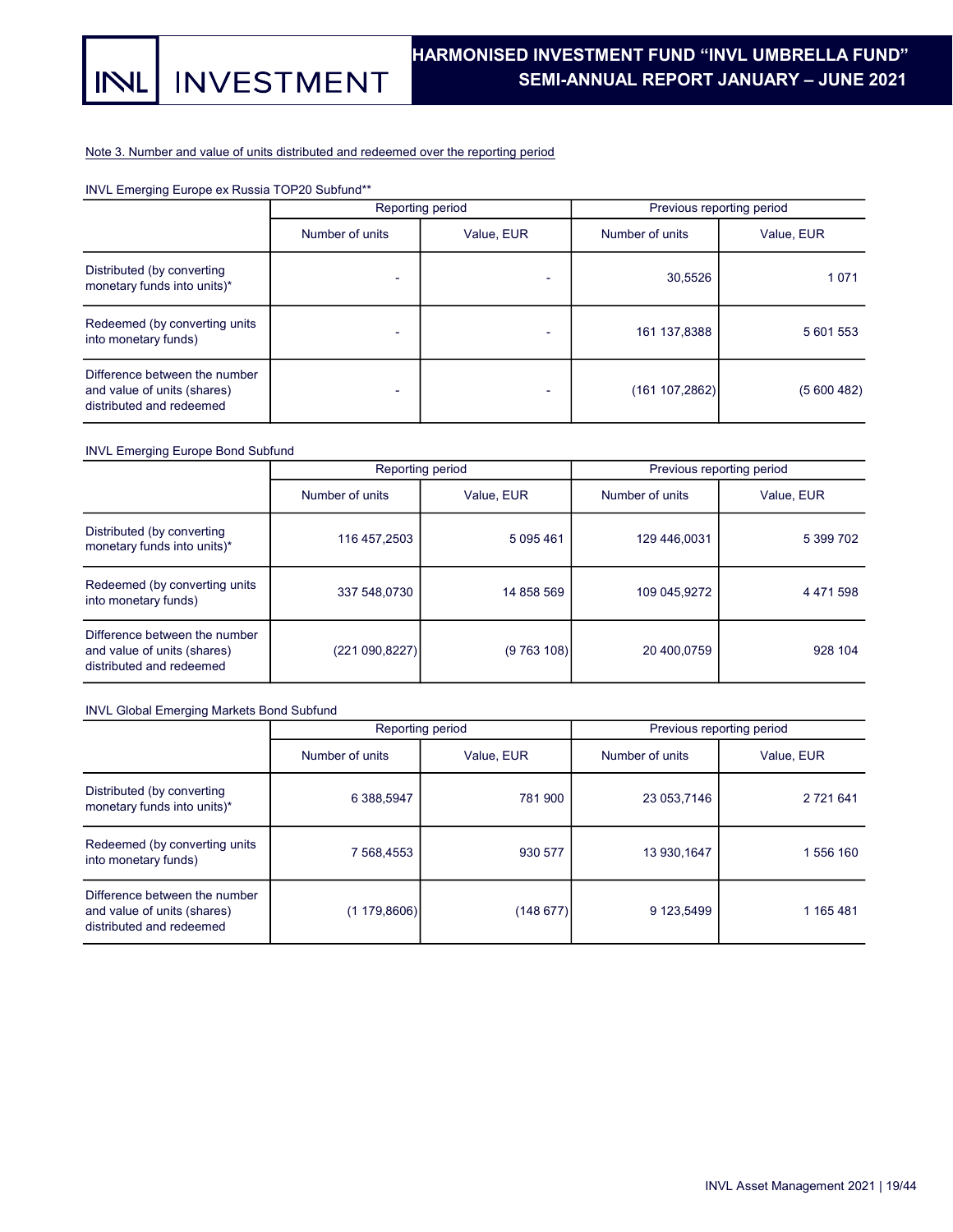## Note 3. Number and value of units distributed and redeemed over the reporting period (continued)

## INVL Russia ex-Government Equity Subfund

|                                                                                          |                 | Reporting period |                 | Previous reporting period |
|------------------------------------------------------------------------------------------|-----------------|------------------|-----------------|---------------------------|
|                                                                                          | Number of units | Value, EUR       | Number of units | Value, EUR                |
| Distributed (by converting<br>monetary funds into units)*                                | 3 021,9401      | 120 831          | 58 411,9393     | 2 0 1 5 5 5 3             |
| Redeemed (by converting units<br>into monetary funds)                                    | 10 190,2703     | 397 993          | 47 752.7319     | 1 638 545                 |
| Difference between the number<br>and value of units (shares)<br>distributed and redeemed | (7168, 3302)    | (277162)         | 10 659.2074     | 377 008                   |

\* The value of distributed units (by converting monetary funds to investment units) might not correspond to the amounts of contributions of participants reported in the statement of<br>changes in net assets (2.1. and 2.2.), b

\*\*On 15 January 2020 INVL Emerging Europe ex Russia TOP20 subfund of the harmonized investment fund INVL Umbrella Fund was merged to the open-ended harmonized investment fund INVL Baltic Fund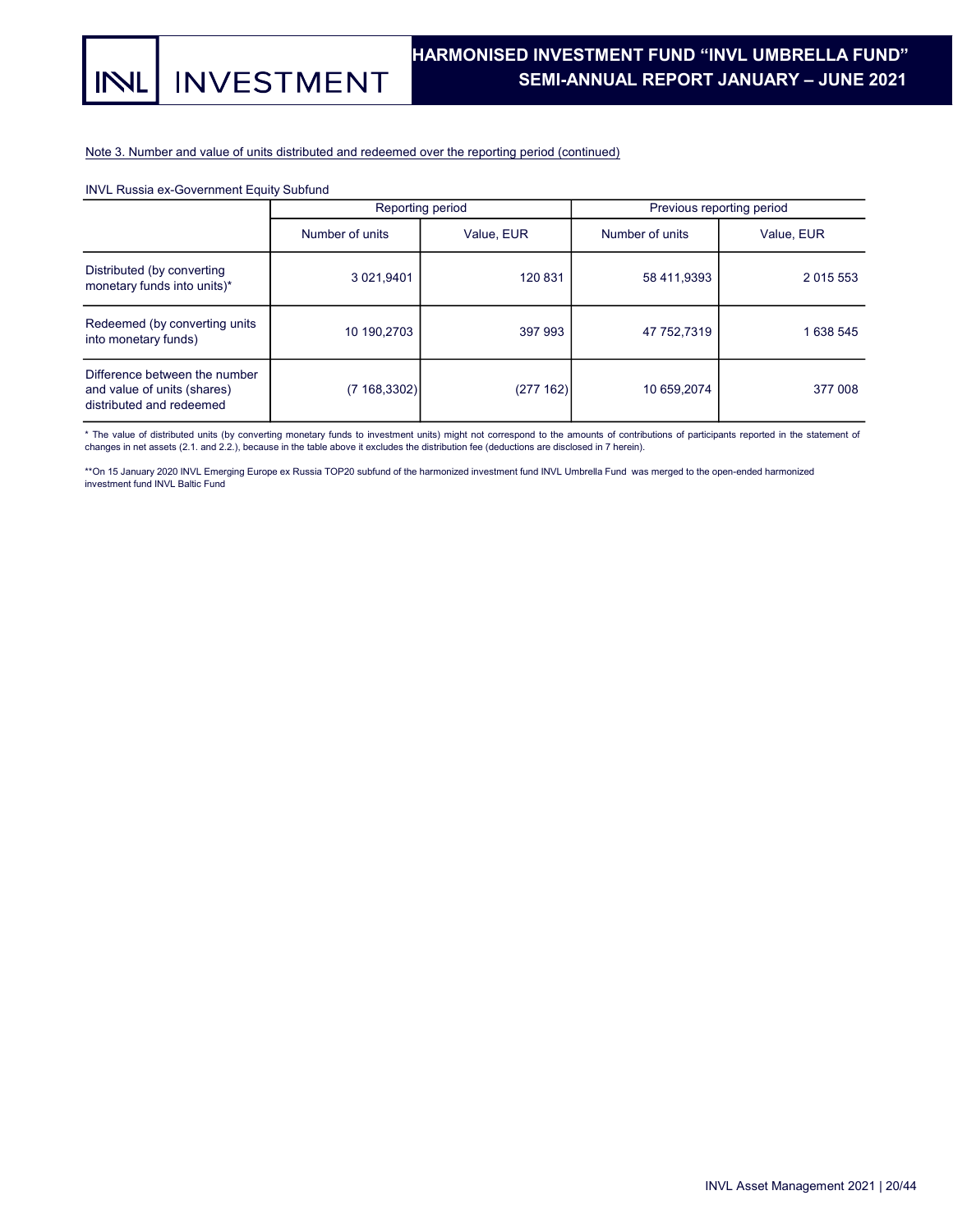### Note 4. Structure of investment portfolio

#### INVL Emerging Europe ex Russia TOP20 Subfund

#### On 15 January 2020 INVL Emerging Europe ex Russia TOP20 subfund of the harmonized investment fund INVL Umbrella Fund was merged to the open-ended harmonized investment fund INVL Baltic Fund

| Issuer's name                                           | Country<br>∩f<br>business | <b>ISIN</b> code |            | Currency |         |         | Quantity, items |                          | Total acquisition value, in EUR | Total market value, in EUR |            | Interest<br>rate, % | Date/term of<br>redemption/<br>conversion |  | Share in net assets, % |
|---------------------------------------------------------|---------------------------|------------------|------------|----------|---------|---------|-----------------|--------------------------|---------------------------------|----------------------------|------------|---------------------|-------------------------------------------|--|------------------------|
|                                                         |                           |                  |            | 2021-06  | 2020-06 | 2021-06 | 2020-06         | 2021-06                  | 2020-06                         |                            |            | 2021-06             | 2020-06                                   |  |                        |
| Non-equity securities traded on other regulated markets |                           |                  |            |          |         |         |                 |                          |                                 |                            |            |                     |                                           |  |                        |
| MACEDO 5 5/8 07/26/23                                   | <b>MK</b>                 | XS1452578591     | <b>EUR</b> |          | 2 0 0 0 | $\sim$  | 2 2 2 3 5 0 2   | $\sim$                   | 2 270 067                       | 5.63                       | 2023-07-26 |                     | 7,36                                      |  |                        |
| GEBGG 6 07/26/23                                        | <b>GE</b>                 | XS1405775880     | <b>USD</b> |          | 220     | ۰       | 1 108 401       |                          | 1 100 926                       | 6,00                       | 2023-07-26 |                     | 3,57                                      |  |                        |
| BULENR 4 7/8 08/02/21                                   | <b>BG</b>                 | XS1405778041     | <b>EUR</b> |          | 500     |         | 550 854         | $\sim$                   | 533 237                         | 4.88                       | 2021-08-02 |                     | 1,73                                      |  |                        |
| GEOCAP 6 1/8 03/09/24                                   | <b>GE</b>                 | XS1778929478     | <b>USD</b> |          | 250     |         | 1 016 996       |                          | 1038888                         | 6.13                       | 2024-03-09 |                     | 3,37                                      |  |                        |
| BALHOR 4 1/4 05/08/23                                   | EE.                       | EE3300111467     | <b>EUR</b> |          | 892     |         | 905 409         |                          | 906 200                         | 4,25                       | 2023-05-08 |                     | 2,94                                      |  |                        |
| GLPRLI 6.872 01/25/22                                   | <b>RU</b>                 | XS1319813769     | <b>USD</b> |          | 307     |         | 271 137         |                          | 294 781                         | 6.87                       | 2022-01-25 |                     | 0,96                                      |  |                        |
| MBKPW 1.058 09/05/22                                    | PL                        | XS1876097715     | <b>EUR</b> |          | 820     |         | 820 000         |                          | 818051                          | 1,06                       | 2022-09-05 |                     | 2,65                                      |  |                        |
| MAXGPE 3 1/4 09/13/23                                   | LT                        | XS1878323499     | <b>EUR</b> |          | 2 2 2 5 |         | 2 2 6 3 1 7 6   |                          | 2 3 2 0 8 3 1                   | 3,25                       | 2023-09-13 |                     | 7,53                                      |  |                        |
| GAZPRU 2.949 01/24/24                                   | <b>RU</b>                 | XS1911645049     | <b>EUR</b> |          | 1 0 0 0 |         | 1011189         |                          | 1 0 54 6 81                     | 2,95                       | 2024-01-24 |                     | 3,42                                      |  |                        |
| TURKEY 4 5/8 03/31/25                                   | <b>TR</b>                 | XS1843443356     | <b>EUR</b> |          | 350     | ٠       | 358 955         | A.                       | 353 955                         | 4.63                       | 2025-03-31 |                     | 1,15                                      |  |                        |
| BULENR 3 1/2 06/28/25                                   | <b>BG</b>                 | XS1839682116     | <b>EUR</b> |          | 500     |         | 512 240         |                          | 510 386                         | 3.50                       | 2025-06-28 |                     | 1,66                                      |  |                        |
| TURKEY 4 1/8 04/11/23                                   | <b>TR</b>                 | XS1057340009     | <b>EUR</b> |          | 1 0 0 0 | ٠       | 1 061 476       | $\sim$                   | 025 521                         | 4.13                       | 2023-04-11 |                     | 3,33                                      |  |                        |
| EUCHEM 5 1/2 03/13/24                                   | <b>RU</b>                 | XS1961080501     | <b>USD</b> |          | 700     |         | 685 635         |                          | 685 414                         | 5,50                       | 2024-03-13 |                     | 2,22                                      |  |                        |
| PPFARA 3 1/8 03/27/26                                   | <b>CZ</b>                 | XS1969645255     | <b>EUR</b> |          | 280     |         | 285 720         |                          | 1 290 757                       | 3.13                       | 2026-03-27 |                     | 4,19                                      |  |                        |
| GLPRLI 6 1/2 09/22/23                                   | <b>RU</b>                 | XS1405775450     | <b>USD</b> |          | 675     |         | 670 802         | $\sim$                   | 657 087                         | 6.50                       | 2023-09-22 |                     | 2,13                                      |  |                        |
| NEPSJ 2 5/8 05/22/23                                    | <b>RO</b>                 | XS1996435928     | <b>EUR</b> |          | 2 0 0 0 |         | 1956 614        |                          | 2 037 730                       | 2.63                       | 2023-05-22 |                     | 6,61                                      |  |                        |
| LUMINO 1 3/8 10/21/22                                   | EE.                       | XS2013518472     | <b>EUR</b> |          | 1 2 4 9 |         | 1 247 164       |                          | 1 248 444                       | 1,38                       | 2022-10-21 |                     | 4,05                                      |  |                        |
| TBCBGE 5 3/4 06/19/24                                   | <b>GE</b>                 | XS1843434363     | <b>USD</b> |          | 975     |         | 874 478         |                          | 858 281                         | 5.75                       | 2024-06-19 |                     | 2,78                                      |  |                        |
| ARAGVI 12 04/09/24                                      | <b>MD</b>                 | XS1960552823     | <b>USD</b> |          | 350     |         | 1 337 182       |                          | 1 277 284                       | 12.00                      | 2024-04-09 |                     | 4,14                                      |  |                        |
| ACKAF 5 04/03/23                                        | <b>TR</b>                 | XS0910932788     | <b>USD</b> |          | 729     | ٠       | 679 591         |                          | 649 642                         | 5.00                       | 2023-04-03 |                     | 2,11                                      |  |                        |
| VIP 4 04/09/25                                          | <b>RU</b>                 | XS2058691663     | <b>USD</b> |          | 1 0 0 0 | ۰       | 917 600         | $\sim$                   | 926 471                         | 4.00                       | 2025-04-09 |                     | 3,01                                      |  |                        |
| ELLAKT 6 3/8 12/15/24                                   | <b>GR</b>                 | XS2092381107     | <b>EUR</b> |          | 275     |         | 257 153         | $\overline{\phantom{a}}$ | 1074310                         | 6,38                       | 2024-12-15 |                     | 3,48                                      |  |                        |
| NEPSJ 1 7/8 10/09/26                                    | <b>RO</b>                 | XS2063535970     | <b>EUR</b> |          | 300     |         | 255 357         |                          | 283 691                         | 1.88                       | 2026-10-09 |                     | 0,92                                      |  |                        |
| LUKOIL 3 7/8 05/06/30                                   | <b>RU</b>                 | XS2159874002     | <b>USD</b> |          | 1 0 0 0 |         | 921 489         |                          | 930 328                         | 3,88                       | 2030-05-06 |                     | 3,02                                      |  |                        |
|                                                         |                           |                  |            |          |         |         |                 |                          |                                 |                            |            |                     |                                           |  |                        |

## INVL Emerging Europe Bond Subfund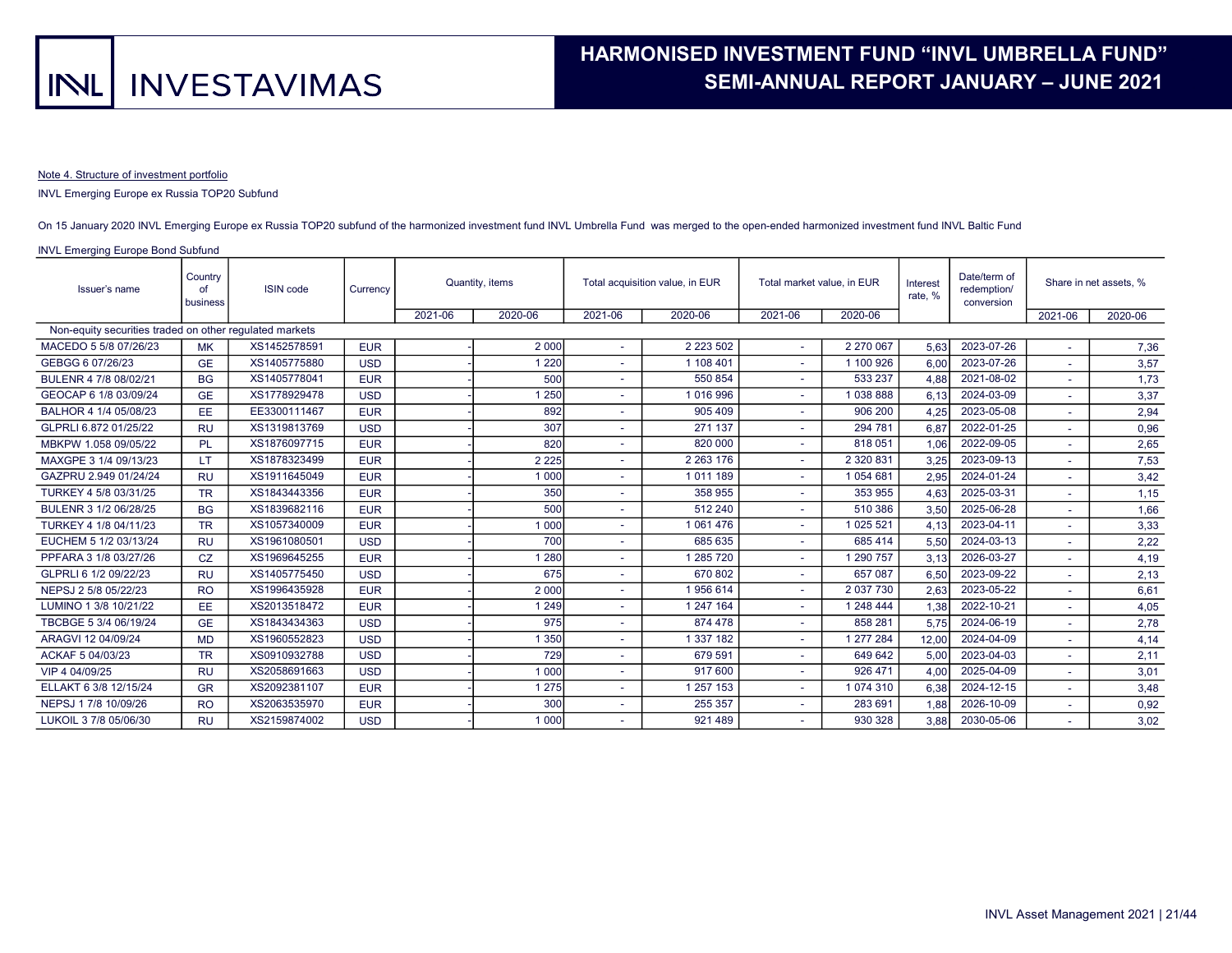#### Note 4. Structure of investment portfolio (continued)

| Country<br>Issuer's name<br>ISIN code<br>I business | Currency  | Quantity, items |            |         | Total acquisition value, in EUR |         | Total market value, in EUR |         | Date/term of<br>redemption/<br>conversion | Share in net assets, % |            |         |         |
|-----------------------------------------------------|-----------|-----------------|------------|---------|---------------------------------|---------|----------------------------|---------|-------------------------------------------|------------------------|------------|---------|---------|
|                                                     |           |                 |            | 2021-06 | 2020-06                         | 2021-06 | 2020-06                    | 2021-06 | 2020-06                                   |                        |            | 2021-06 | 2020-06 |
| KERPW 6 1/2 10/17/24                                | <b>UA</b> | XS2010040983    | <b>USD</b> |         | 500                             |         | 398 215                    |         | 447 382                                   | 6.50                   | 2024-10-17 |         | 1,45    |
| KERPW 8 3/4 01/31/22                                | UA        | XS1533923238    | <b>USD</b> |         | 700                             |         | 634 028                    |         | 665 265                                   | 8.75                   | 2022-01-31 |         | 2,16    |
| ROMANI 2 3/4 02/26/26                               | <b>RO</b> | XS2178857285    | <b>EUR</b> |         | 900                             |         | 898 205                    |         | 940 860                                   | 2.75                   | 2026-02-26 |         | 3,05    |
| TURKTI 6 7/8 02/28/25                               | <b>TR</b> | XS1955059420    | <b>USD</b> |         | 000                             |         | 946 157                    |         | 956 699                                   | 6.88                   | 2025-02-28 |         | 3,10    |
| <b>Total</b>                                        |           |                 |            |         |                                 |         | 27 068 725                 |         | 27 157 169                                |                        |            |         | 88,09   |
| <b>Total non-equity securities</b>                  |           |                 |            |         | 27 068 725                      |         | 27 157 169                 |         |                                           |                        | 88,09      |         |         |

| Name of CIE                                                       | Country of<br>business | <b>ISIN</b> code | Currenc <sup>1</sup> | Quantity, items |         | Total acquisition value, in EUR |         | Total market value, in EUR |         | <b>CIE</b><br>type* | Share in net assets, % |         |
|-------------------------------------------------------------------|------------------------|------------------|----------------------|-----------------|---------|---------------------------------|---------|----------------------------|---------|---------------------|------------------------|---------|
|                                                                   |                        |                  |                      | 2021-06         | 2020-06 | 2021-06                         | 2020-06 | 2021-06                    | 2020-06 |                     | 2021-06                | 2020-06 |
| Investment units (shares) of collective investment entities (CIE) |                        |                  |                      |                 |         |                                 |         |                            |         |                     |                        |         |
| INVL Emerging Europe Bond Fund - $\vert$ LU<br><b>Class</b>       |                        | LU2228214792     | <b>IEUR</b>          | 208 297,043     |         | 20 829 704                      |         | 20 829 704                 |         | CIE <sub>1</sub>    | 98,86                  |         |
| <b>Total</b>                                                      |                        |                  |                      |                 |         | 20 829 704                      |         | 20 829 704                 |         |                     | 98.86                  |         |

\* CIE 1 – CIE, whose investment strategy provides the investment of up to 100 per cent net assets value to non-equity securities and/or into units (shares) issued by the CIE investing into non-equity securities

CIE 2 – CIE, whose investment strategy provides mixed (balanced) investments and/or into units (shares) of mixed (balanced)investments issued by the CIE

CIE 3 – CIE, whose investment strategy provides the investment of up to 100 per cent net assets value to equity securities and/or into units (shares) issued by the CIE investing into equity securities

CIE 4 – CIE, whose investment strategy provides the investment of up to 100 per cent net assets value to money market instruments

CIE 5 – CIE, whose investment strategy provides the investment of up to 100 per cent net assets value to real estate and/or into units (shares) issued by the CIE investing into real estate

CIE 6 – CIE, whose investment strategy cioncides with the hedge funds strategy and/or which invest into units (shares) issued by the CIE investing into hedge funds

CIE 7 – other CIE

| Bank              | Currency   | Total market value, in EUR |           | Interest rate, % | Share in net assets, % |         |
|-------------------|------------|----------------------------|-----------|------------------|------------------------|---------|
|                   |            | 2021-06                    | 2020-06   |                  | 2021-06                | 2020-06 |
| Cash              |            |                            |           |                  |                        |         |
| AB SEB bankas     | <b>EUR</b> | 275 510                    | 1716611   |                  | 1.31                   | 5,57    |
| AB SEB bankas     | <b>USD</b> |                            | 1 017 579 |                  |                        | 3,30    |
| AB Šiaulių bankas | <b>EUR</b> | 36 439                     | 334 448   |                  | 0,17                   | 1,08    |
| <b>Total cash</b> |            | 311949                     | 3 068 638 |                  | 1.48                   | 9,95    |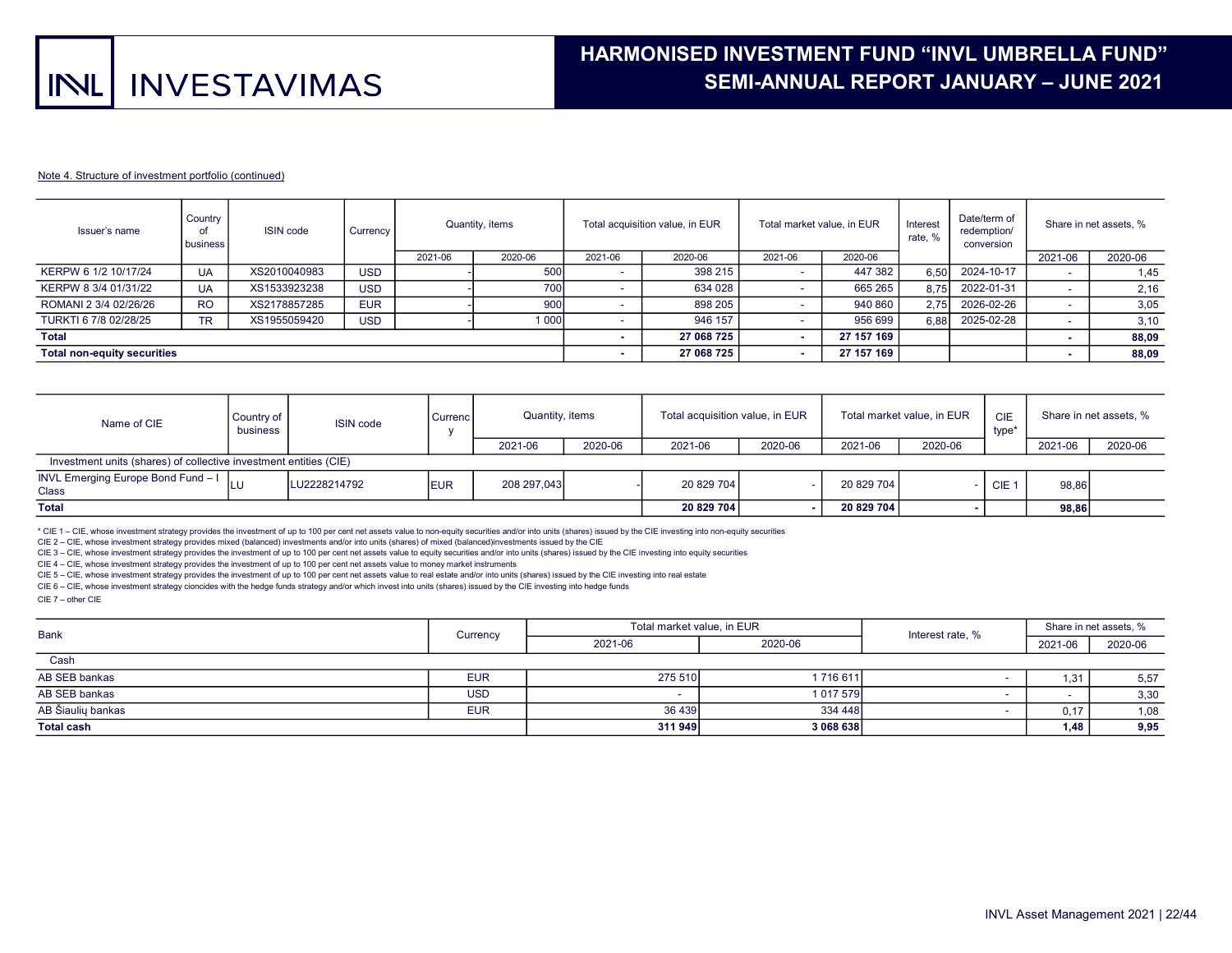# HARMONISED INVESTMENT FUND "INVL UMBRELLA FUND" . SEMI-ANNUAL REPORT JANUARY – JUNE 2021 .

#### Note 4. Structure of investment portfolio (continued)

| Instrument                             | Country of | Other<br>Currency<br>business |            | Investment transaction<br>(position) |         | Value of transaction (position) |         | Total market value | Term of validity |         | Share in net assets, % |  |
|----------------------------------------|------------|-------------------------------|------------|--------------------------------------|---------|---------------------------------|---------|--------------------|------------------|---------|------------------------|--|
|                                        |            |                               |            |                                      | 2021-06 | 2020-06                         | 2021-06 | 2020-06            |                  | 2021-06 | 2020-06                |  |
| Other derivative financial instruments |            |                               |            |                                      |         |                                 |         |                    |                  |         |                        |  |
| NDF102425                              |            | AB Šiaulių bankas             | <b>EUR</b> | EUR/USD                              |         | 330 000                         |         | 6662               | 2020-08-20       |         | 0.02                   |  |
| NDF103021                              |            | AB Šiauliu bankas             | <b>EUR</b> | EUR/USD                              |         | 10 060 000                      |         | 395 172            | 2020-08-20       |         | 1,28                   |  |
| NDF103327                              |            | AB Šiaulių bankas             | <b>EUR</b> | EUR/USD                              |         | 500 000                         |         | 17 745             | 2020-08-20       |         | 0,06                   |  |
| NDF103383                              |            | AB Šiaulių bankas             | <b>EUR</b> | EUR/USD                              |         | 923 000                         |         | 36 079             | 2020-09-17       |         | 0,12                   |  |
| NDF1366203                             |            | AB SEB bankas                 | <b>EUR</b> | EUR/USD                              |         | 1 250 000                       |         | 36 912             | 2020-09-17       |         | 0,12                   |  |
| <b>Total</b>                           |            |                               |            |                                      |         | 13 063 000                      |         | 492 570            |                  |         | 1,60                   |  |

| Name               | <b>Brief description</b>                                     | <b>Total value</b> |          | Share in net assets, % |         |  |  |
|--------------------|--------------------------------------------------------------|--------------------|----------|------------------------|---------|--|--|
|                    |                                                              | 2021-06            | 2020-06  | 2021-06                | 2020-06 |  |  |
| Amounts receivable | Amounts receivable from sale of investments                  |                    | 652 209  |                        | 2.12    |  |  |
| Amounts receivable | <b>Other amounts receivable</b>                              | 27 708             |          | 0,13                   |         |  |  |
| Amounts payable    | Amounts payable for financial and investment assets          | (64149)            |          | (0, 30)                |         |  |  |
| Amounts payable    | Amounts payable to the Management Company and the Depository | (32854)            | (33 850) | (0, 16)                | (0, 11) |  |  |
| Amounts payable    | Other amounts payable                                        | (1900)             | (3976)   | (0,01)                 | (0,01)  |  |  |
| <b>Total</b>       |                                                              | (71195)            | 614 383  | (0, 34)                | 2,00    |  |  |

The Subfund's investment portfolio is in line with the Fund's investment strategy.

The Subfund invests indirectly in the Central and Eastern European region. The Subfund invests in INVL Emerging Europe Bond Fund Class I Units, which are suited for Institutional Investors. The funded Subfund INVL Emerging Bond Fund, in turn invests up to 100%. Its assets in debt securities issued by emerging European governments and companies. Investments are not limited to specific sectors, but duration and investment ratings are taken int

As at the end of the second quarter, the Subfund has invested majority of its assets in the units of INVL Emerging Europe Bond Fund. Changes in the value of the investment portfolio of the Subfund mainly stemmed from market prices of financial instruments.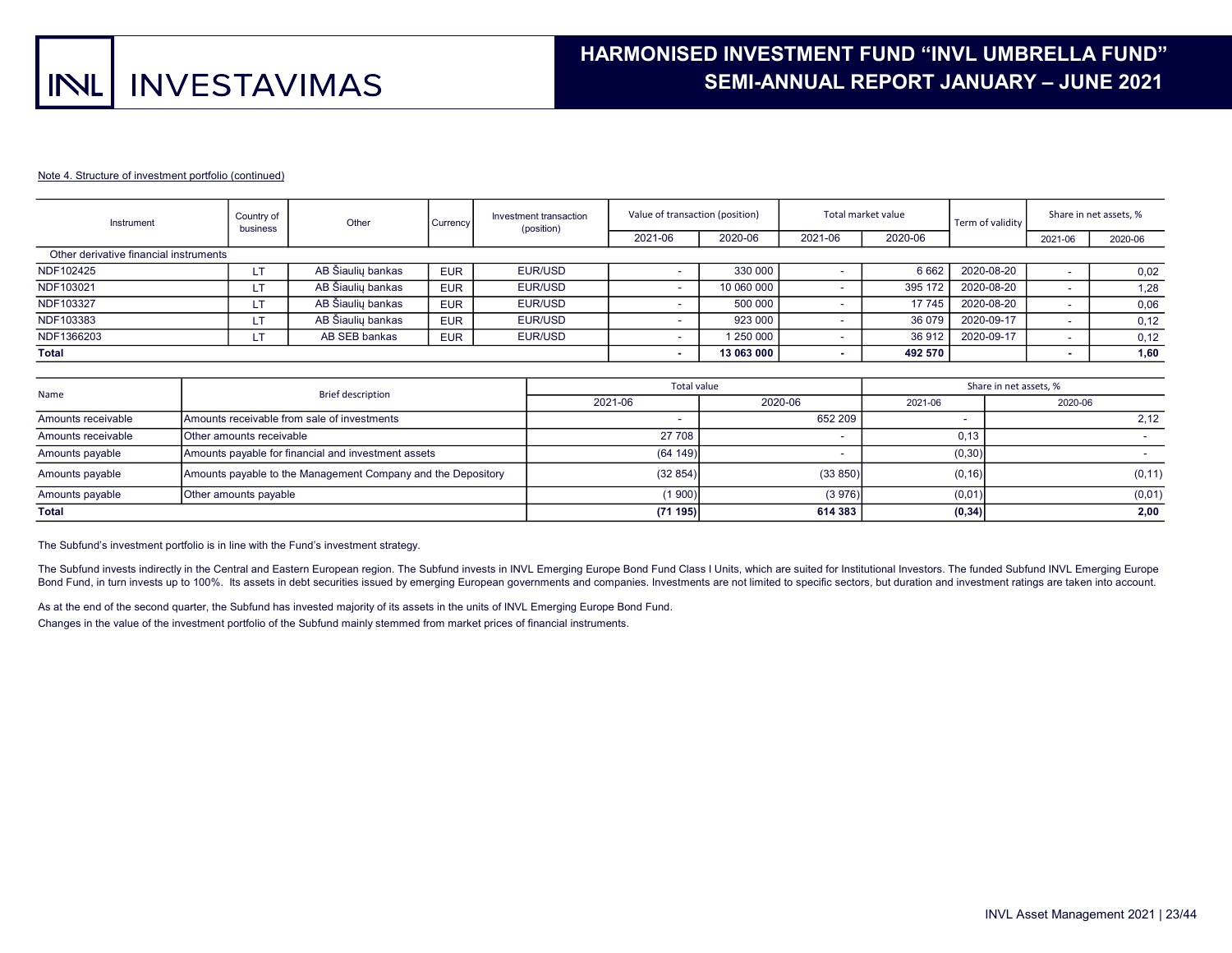# HARMONISED INVESTMENT FUND "INVL UMBRELLA FUND" . SEMI-ANNUAL REPORT JANUARY – JUNE 2021 .

#### Note 4. Structure of investment portfolio (continued)

INVL Global Emerging Markets Bond Subfund

| Country<br><b>ISIN</b> code<br>Issuer's name<br>of<br>business |           | Currency            | Quantity, items |         | Total acquisition value, in EUR |         | Total market value, in EUR |         | Interest<br>rate, %      | Date/term of<br>redemption/<br>conversion |            | Share in net assets, % |                          |
|----------------------------------------------------------------|-----------|---------------------|-----------------|---------|---------------------------------|---------|----------------------------|---------|--------------------------|-------------------------------------------|------------|------------------------|--------------------------|
|                                                                |           |                     |                 | 2021-06 | 2020-06                         | 2021-06 | 2020-06                    | 2021-06 | 2020-06                  |                                           |            | 2021-06                | 2020-06                  |
| Non-equity securities traded on other requlated markets        |           |                     |                 |         |                                 |         |                            |         |                          |                                           |            |                        |                          |
| EULNGR Float 02/22/21                                          | <b>SE</b> | SE0010831792        | <b>EUR</b>      | -3      |                                 | 300 000 | 300 000                    | 157 500 | 218 202                  | 7,75                                      | 2021-02-22 | 1.82                   | 2,76                     |
| GEOCAP 6 1/8 03/09/24                                          | <b>GE</b> | XS1778929478        | <b>USD</b>      | 400     | 350                             | 340 097 | 294 334                    | 347 902 | 290 889                  | 6.13                                      | 2024-03-09 | 4,02                   | 3,68                     |
| MAXGPE 3 1/4 09/13/23                                          | LT        | XS1878323499        | <b>EUR</b>      | 175     | 300                             | 181752  | 309 559                    | 186 431 | 312 921                  | 3.25                                      | 2023-09-13 | 2.15                   | 3,96                     |
| PPFARA 3 1/8 03/27/26                                          | <b>CZ</b> | XS1969645255        | <b>EUR</b>      | 300     | 300                             | 309 333 | 309 333                    | 324 187 | 302 521                  | 3,13                                      | 2026-03-27 | 3,74                   | 3,83                     |
| TBCBGE 5 3/4 06/19/24                                          | <b>GE</b> | XS1843434363        | <b>USD</b>      | 290     | 290                             | 268 979 | 268 979                    | 263 541 | 255 284                  | 5.75                                      | 2024-06-19 | 3,04                   | 3,23                     |
| ELLAKT 6 3/8 12/15/24                                          | <b>GR</b> | XS2092381107        | <b>EUR</b>      | 300     | 375                             | 300 121 | 379 230                    | 290 993 | 315 974                  | 6.38                                      | 2024-12-15 | 3,36                   | 4,00                     |
| KERPW 6 1/2 10/17/24                                           | <b>UA</b> | XS2010040983        | <b>USD</b>      | 300     | 300                             | 291 026 | 291 026                    | 274 217 | 268 429                  | 6.50                                      | 2024-10-17 | 3,17                   | 3,40                     |
| UKRAIN 4 3/8 01/27/30                                          | <b>UA</b> | XS2010033343        | <b>EUR</b>      | 225     | 225                             | 225 000 | 225 000                    | 214 900 | 198 724                  | 4,38                                      | 2030-01-27 | 2,48                   | 2,51                     |
| TURKTI 6 7/8 02/28/25                                          | <b>TR</b> | XS1955059420        | <b>USD</b>      | 250     | 250                             | 236 539 | 236 539                    | 237 556 | 239 175                  | 6,88                                      | 2025-02-28 | 2,74                   | 3,03                     |
| MACEDO 3.675 06/03/26                                          | <b>MK</b> | XS2181690665        | <b>EUR</b>      | 300     | 300                             | 301 350 | 301 350                    | 332 169 | 306 519                  | 3,68                                      | 2026-06-03 | 3,83                   | 3,88                     |
| TELEFO 4.95 07/17/30                                           | <b>CO</b> | USP28768AC69        | <b>USD</b>      | 275     |                                 | 247 937 | $\overline{\phantom{a}}$   | 245 726 | ٠                        | 4.95                                      | 2030-07-17 | 2,84                   | $\sim$                   |
| PETBRA 5.093 01/15/30                                          | <b>BR</b> | <b>US71647NBE85</b> | <b>USD</b>      | 400     |                                 | 355 858 |                            | 376 020 | ٠                        | 5.09                                      | 2030-01-15 | 4.34                   | $\sim$                   |
| ULKER 6.95 10/30/25                                            | <b>TR</b> | XS2241387500        | <b>USD</b>      | 400     |                                 | 344 205 |                            | 369 554 | $\overline{\phantom{0}}$ | 6.95                                      | 2025-10-30 | 4,26                   |                          |
| FRICON 10 1/4 01/29/25                                         | <b>PY</b> | USP40568BW95        | <b>USD</b>      | 300     |                                 | 253 346 |                            | 268 252 |                          | 10,25                                     | 2025-01-29 | 3,10                   |                          |
| TURKEY 4 3/4 01/26/26                                          | <b>TR</b> | US900123DB31        | <b>USD</b>      | 125     |                                 | 102 932 |                            | 105 763 |                          | 4.75                                      | 2026-01-26 | 1,22                   |                          |
| BAHAMA 8.95 10/15/32                                           | <b>BS</b> | USP06518AH06        | <b>USD</b>      | 325     |                                 | 301 971 |                            | 314 411 |                          | 8.95                                      | 2032-10-15 | 3,63                   |                          |
| MEX 4 3/4 04/27/32                                             | <b>MX</b> | US91087BAK61        | <b>USD</b>      | 350     |                                 | 335 909 |                            | 339 876 |                          | 4.75                                      | 2032-04-27 | 3,92                   |                          |
| ADSEZ 4 3/8 07/03/29                                           | IN        | USY00130RP42        | <b>USD</b>      | 300     |                                 | 271 483 |                            | 268 839 |                          | 4,38                                      | 2029-07-03 | 3,10                   |                          |
| EEPPME 4 1/4 07/18/29                                          | CO        | <b>USP9379RBA43</b> | <b>USD</b>      | 400     |                                 | 344 738 | $\sim$                     | 340 988 | ٠                        | 4,25                                      | 2029-07-18 | 3,94                   | $\overline{\phantom{a}}$ |
| ARAGVI 8.45 04/29/26                                           | <b>MD</b> | XS2326545204        | <b>USD</b>      | 400     |                                 | 336 416 |                            | 356 059 |                          | 8.45                                      | 2026-04-29 | 4.11                   |                          |
| PEMEX 6.84 01/23/30                                            | <b>MX</b> | US71654QDC33        | <b>USD</b>      | 350     |                                 | 310 234 |                            | 312 545 |                          | 6.84                                      | 2030-01-23 | 3.61                   |                          |
| MINSUR 6 1/4 02/07/24                                          | <b>PE</b> | USP6811TAA36        | <b>USD</b>      | 300     | 250                             | 263 939 | 267 901                    | 276 436 | 242 509                  | 6,25                                      | 2024-02-07 | 3,19                   | 3,07                     |
| DOMREP 4 7/8 09/23/32                                          | <b>DO</b> | <b>USP3579ECH82</b> | <b>USD</b>      | 375     |                                 | 330 914 |                            | 331 193 |                          | 4.88                                      | 2032-09-23 | 3,82                   |                          |
| MSPSJ 4 1/4 05/19/26                                           | <b>RO</b> | XS2339025277        | <b>EUR</b>      | 435     |                                 | 432 515 |                            | 438 693 |                          | 4,25                                      | 2026-05-19 | 5,06                   |                          |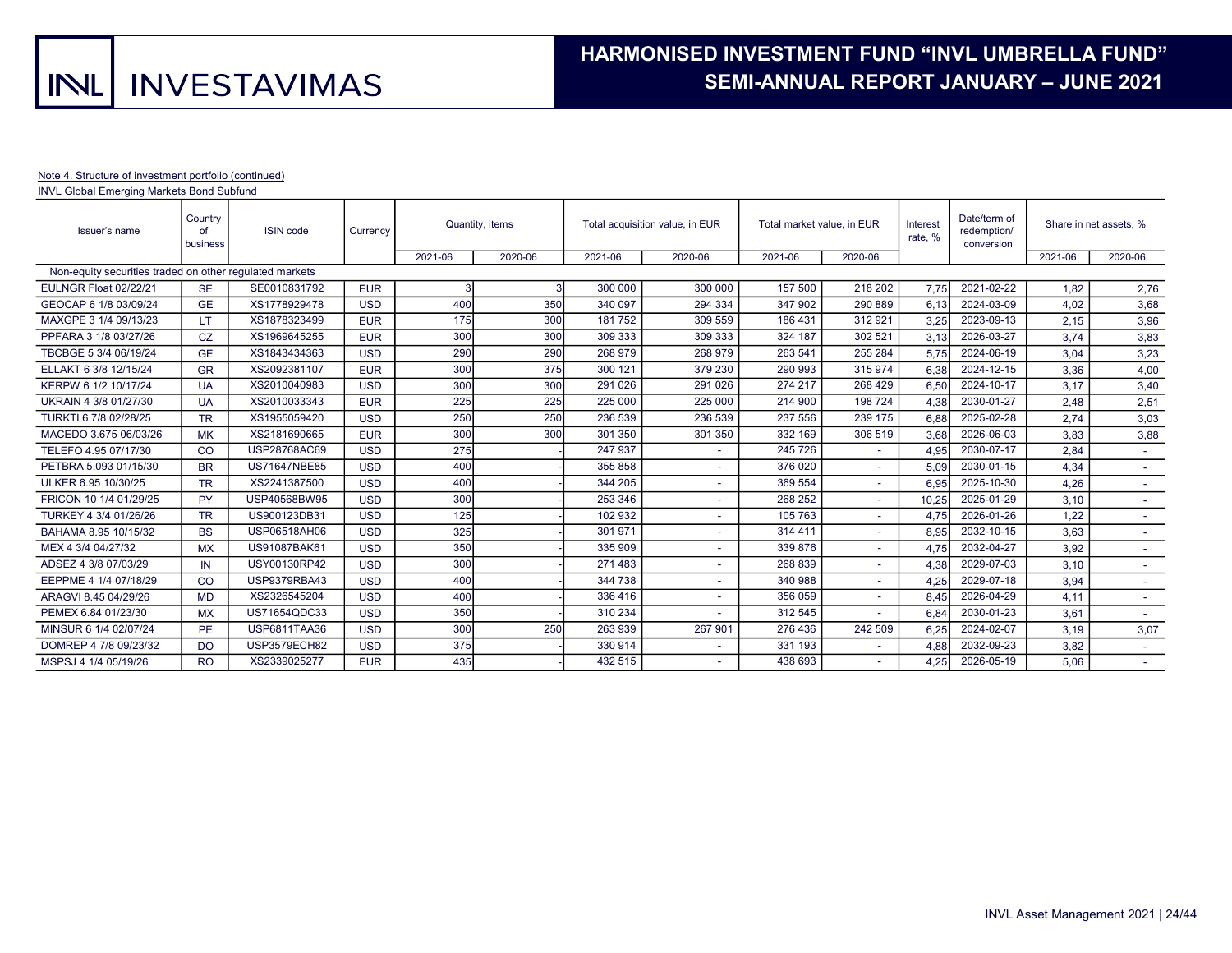# HARMONISED INVESTMENT FUND "INVL UMBRELLA FUND" . SEMI-ANNUAL REPORT JANUARY – JUNE 2021 .

#### Note 4. Structure of investment portfolio (continued)

| Issuer's name                      | Country<br>of<br>business | <b>ISIN</b> code    | Currency   |         | Quantity, items | Total acquisition value, in EUR |                          | Total market value, in EUR |         | Interest<br>rate, % | Date/term of<br>redemption/<br>conversion | Share in net assets. %   |                          |
|------------------------------------|---------------------------|---------------------|------------|---------|-----------------|---------------------------------|--------------------------|----------------------------|---------|---------------------|-------------------------------------------|--------------------------|--------------------------|
|                                    |                           |                     |            | 2021-06 | 2020-06         | 2021-06                         | 2020-06                  | 2021-06                    | 2020-06 |                     |                                           | 2021-06                  | 2020-06                  |
| AZERBJ 5 1/8 09/01/29              | <b>AZ</b>                 | XS1678623064        | <b>USD</b> | 350     |                 | 325 240                         | ٠                        | 336 702                    |         | 5.13                | 2029-09-01                                | 3,88                     |                          |
| AKRPLS 2 7/8 06/02/26              | LT                        | XS2346869097        | <b>EUR</b> | 350     |                 | 347 998                         |                          | 345 193                    |         | 2,88                | 2026-06-02                                | 3,98                     |                          |
| SNSPW 2 1/2 06/07/28               | <b>PL</b>                 | XS2348767836        | <b>EUR</b> | 340     |                 | 340 000                         | ٠                        | 339 074                    |         | 2,50                | 2028-06-07                                | 3,91                     | $\overline{\phantom{a}}$ |
| KSA 4 3/8 04/16/29                 | <b>SA</b>                 | XS1936302865        | <b>USD</b> | 300     |                 | 287 789                         |                          | 294 492                    |         | 4.38                | 2029-04-16                                | 3.40                     | $\sim$                   |
| PTABNK 4 1/8 06/30/28              | <b>SNAT</b>               | XS2356571559        | <b>USD</b> | 200     |                 | 166 891                         | $\overline{\phantom{a}}$ | 168 045                    |         | 4.13                | 2028-06-30                                | 1.94                     | $\sim$                   |
| GEBGG 6 07/26/23                   | <b>GE</b>                 | XS1405775880        | <b>USD</b> |         | 230             |                                 | 203 777                  | ٠                          | 207 552 | 6.00                | 2023-07-26                                | $\overline{a}$           | 2,63                     |
| JPFAIJ 5 1/2 03/31/22              | ID                        | XS1588422201        | <b>USD</b> |         | 300             |                                 | 258 537                  | ٠                          | 268 588 | 5.50                | 2022-03-31                                | $\tilde{\phantom{a}}$    | 3,40                     |
| OCPMR 5 5/8 04/25/24               | <b>MA</b>                 | XS1061043011        | <b>USD</b> |         | 300             | $\sim$                          | 300 661                  | ٠                          | 290 223 | 5.63                | 2024-04-25                                | $\tilde{\phantom{a}}$    | 3,67                     |
| TURKEY 3 1/4 06/14/25              | <b>TR</b>                 | XS1629918415        | <b>EUR</b> |         | 150             |                                 | 155 492                  |                            | 141 491 | 3.25                | 2025-06-14                                | $\overline{\phantom{a}}$ | 1,79                     |
| TNEMAK 3 1/4 03/15/24              | <b>MX</b>                 | XS1533916299        | <b>EUR</b> |         | 250             |                                 | 259 276                  |                            | 240 572 | 3.25                | 2024-03-15                                | $\tilde{\phantom{a}}$    | 3,04                     |
| BHARTI 5.35 05/20/24               | IN                        | <b>USN1384FAB15</b> | <b>USD</b> |         | 300             |                                 | 278 266                  | ٠                          | 284 823 | 5.35                | 2024-05-20                                |                          | 3,60                     |
| MOGOJ 10 03/31/21                  | LV                        | LV0000801363        | <b>EUR</b> |         | 230             |                                 | 230 269                  | ٠                          | 219 650 | 10,00               | 2021-03-31                                | ٠                        | 2,78                     |
| MTNSJ 4.755 11/11/24               | ZA                        | XS1128996425        | <b>USD</b> |         | 200             |                                 | 160 169                  |                            | 178 648 | 4.76                | 2024-11-11                                |                          | 2,26                     |
| BULENR 3 1/2 06/28/25              | <b>BG</b>                 | XS1839682116        | <b>EUR</b> |         | 200             |                                 | 201 086                  |                            | 204 154 | 3,50                | 2025-06-28                                | ٠                        | 2,58                     |
| IVYCST 5 1/8 06/15/25              | <b>CI</b>                 | XS1631414932        | <b>EUR</b> |         | 200             |                                 | 201897                   |                            | 202 481 | 5,13                | 2025-06-15                                |                          | 2,56                     |
| TURKEY 4 5/8 03/31/25              | <b>TR</b>                 | XS1843443356        | <b>EUR</b> |         | 190             |                                 | 192 577                  | ۰                          | 192 147 | 4.63                | 2025-03-31                                | ٠                        | 2,43                     |
| GLPRLI 6 1/2 09/22/23              | <b>RU</b>                 | XS1405775450        | <b>USD</b> |         | 250             |                                 | 238 087                  |                            | 243 364 | 6.50                | 2023-09-22                                |                          | 3,08                     |
| ARAGVI 12 04/09/24                 | <b>MD</b>                 | XS1960552823        | <b>USD</b> |         | 350             |                                 | 336 750                  | ٠                          | 331 148 | 12.00               | 2024-04-09                                | ٠                        | 4,19                     |
| NEPSJ 1 7/8 10/09/26               | <b>RO</b>                 | XS2063535970        | <b>EUR</b> |         | 250             |                                 | 249892                   | ٠                          | 236 409 | 1,88                | 2026-10-09                                |                          | 2,99                     |
| DOMREP 6 07/19/28                  | <b>DO</b>                 | <b>USP3579ECB13</b> | <b>USD</b> |         | 225             | $\overline{\phantom{a}}$        | 231893                   | ٠                          | 206 793 | 6.00                | 2028-07-19                                |                          | 2,62                     |
| INDON 3 3/4 06/14/28               | ID                        | XS1432493440        | <b>EUR</b> |         | 200             |                                 | 251764                   | ٠                          | 228 933 | 3.75                | 2028-06-14                                |                          | 2,90                     |
| MEX 1 1/8 01/17/30                 | <b>MX</b>                 | XS2104886341        | <b>EUR</b> |         | 250             |                                 | 255 542                  | ٠                          | 220 895 | 1.13                | 2030-01-17                                | $\tilde{\phantom{a}}$    | 2,79                     |
| LUKOIL 3 7/8 05/06/30              | <b>RU</b>                 | XS2159874002        | <b>USD</b> |         | 300             |                                 | 276 447                  | ٠                          | 279 099 | 3.88                | 2030-05-06                                | $\overline{a}$           | 3,53                     |
| ROMANI 3.624 05/26/30              | <b>RO</b>                 | XS2178857954        | <b>EUR</b> |         | 135             |                                 | 135 000                  | ٠                          | 146 523 | 3.62                | 2030-05-26                                | ٠                        | 1,85                     |
| <b>Total</b>                       |                           |                     |            |         | 8 4 5 4 5 1 2   | 7 600 633                       | 8 457 257                | 7 274 640                  |         |                     | 97.60                                     | 92,04                    |                          |
| <b>Total non-equity securities</b> |                           |                     |            |         | 8 4 5 4 5 1 2   | 7 600 633                       | 8 457 257                | 7 274 640                  |         |                     | 97.60                                     | 92,04                    |                          |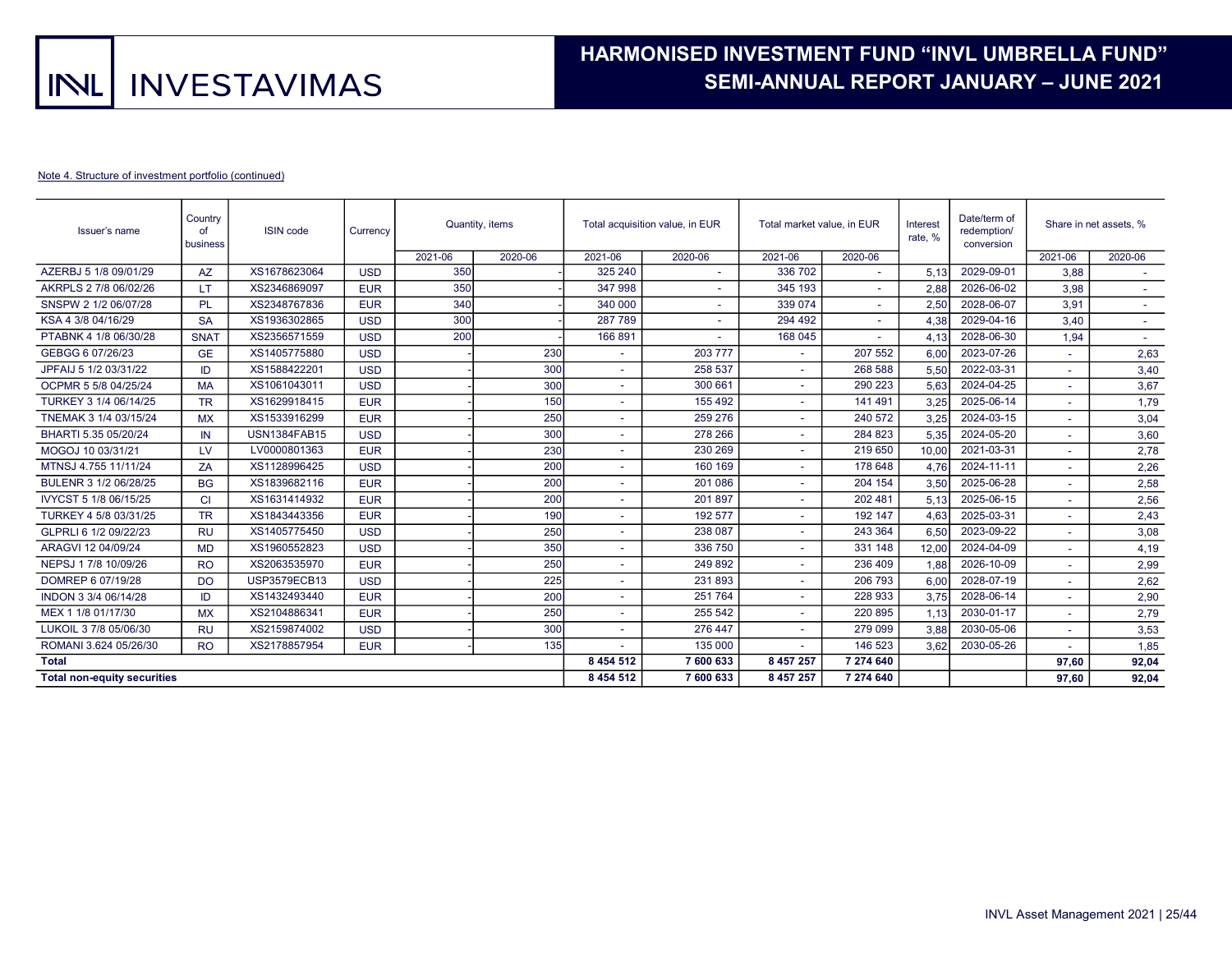# HARMONISED INVESTMENT FUND "INVL UMBRELLA FUND" . SEMI-ANNUAL REPORT JANUARY – JUNE 2021 .

#### Note 4. Structure of investment portfolio (continued)

| <b>Bank</b>       | Currency   | Total market value, in EUR |         | Interest rate, % | Share in net assets, % |         |
|-------------------|------------|----------------------------|---------|------------------|------------------------|---------|
|                   |            | 2021-06                    | 2020-06 |                  | 2021-06                | 2020-06 |
| Cash              |            |                            |         |                  |                        |         |
| AB SEB bankas     | <b>EUR</b> | 174 224                    | 529 380 |                  | 2.01                   | 6,70    |
| AB SEB bankas     | <b>USD</b> | 149 873                    | 8 0 4 1 |                  | 1.73                   | 0, 10   |
| AB Šiaulių bankas | <b>EUR</b> | 491                        |         |                  | 0.01                   |         |
| <b>Total cash</b> |            | 324 588                    | 537 421 |                  | 3.75                   | 6,80    |

| Country of<br>Instrument<br>business   |           | Other             | Currency   | Investment transaction<br>(position) | Value of transaction (position) |           | Total market value       |                          | Term of validity |                       | Share in net assets, %   |  |
|----------------------------------------|-----------|-------------------|------------|--------------------------------------|---------------------------------|-----------|--------------------------|--------------------------|------------------|-----------------------|--------------------------|--|
|                                        |           |                   |            |                                      | 2021-06                         | 2020-06   | 2021-06                  | 2020-06                  |                  | 2021-06               | 2020-06                  |  |
| Other derivative financial instruments |           |                   |            |                                      |                                 |           |                          |                          |                  |                       |                          |  |
| NDF110893                              | <b>LT</b> | AB Šiaulių bankas | <b>EUR</b> | EUR/USD                              | 100 000                         |           | (1173)                   | $\sim$                   | 2021-09-16       | (0,01)                | $\sim$                   |  |
| NDF111424                              | LT        | AB Šiauliu bankas | <b>EUR</b> | EUR/USD                              | 2 424 000                       |           | (51372)                  | ٠                        | 2021-11-18       | (0, 59)               |                          |  |
| NDF1728456                             | LТ        | AB SEB bankas     | <b>EUR</b> | EUR/USD                              | 500 000                         |           | (11468)                  | $\sim$                   | 2021-11-18       | (0, 13)               | $\sim$                   |  |
| NDF110500                              | LТ        | AB Šiaulių bankas | <b>EUR</b> | EUR/USD                              | 254 000                         |           | 3 9 4 5                  | $\sim$                   | 2021-07-15       | 0,05                  | $\sim$                   |  |
| NDF111967                              | LT        | AB Šiaulių bankas | <b>EUR</b> | EUR/USD                              | 522 000                         |           | (671)                    | $\sim$                   | 2021-11-18       | (0,01)                | $\sim$                   |  |
| NDF109366                              | LT        | AB Šiaulių bankas | <b>EUR</b> | EUR/USD                              | 865 000                         |           | (15667)                  | $\overline{\phantom{a}}$ | 2021-07-15       | (0, 18)               | $\overline{\phantom{a}}$ |  |
| NDF1670102                             | LT.       | AB SEB bankas     | <b>EUR</b> | EUR/USD                              | 100 000                         |           | 351                      | $\sim$                   | 2021-09-16       |                       | $\overline{\phantom{a}}$ |  |
| NDF110995                              | LT.       | AB Šiaulių bankas | <b>EUR</b> | EUR/USD                              | 714 000                         |           | (9693)                   | ٠                        | 2021-09-16       | (0, 11)               | ٠                        |  |
| NDF110557                              | LT        | AB Šiaulių bankas | <b>EUR</b> | EUR/USD                              | 83 000                          |           | 457                      | $\sim$                   | 2021-07-15       | 0.01                  | $\sim$                   |  |
| NDF110639                              | LT        | AB Šiaulių bankas | <b>EUR</b> | EUR/USD                              | 130 000                         |           | 1 307                    | $\sim$                   | 2021-09-16       | 0,02                  | $\overline{\phantom{a}}$ |  |
| NDF110739                              | LT        | AB Šiaulių bankas | <b>EUR</b> | EUR/USD                              | 330 000                         |           | (381)                    | $\sim$                   | 2021-09-16       | ٠                     | $\sim$                   |  |
| NDF110765                              | LT        | AB Šiaulių bankas | <b>EUR</b> | EUR/USD                              | 75 000                          |           | (118)                    | $\sim$                   | 2021-09-16       | ٠                     | $\sim$                   |  |
| NDF102426                              | LT.       | AB Šiaulių bankas | <b>EUR</b> | EUR/USD                              |                                 | 1 100 000 |                          | 21 886                   | 2020-09-17       | $\tilde{\phantom{a}}$ | 0,28                     |  |
| NDF102967                              | LT        | AB Šiaulių bankas | <b>EUR</b> | EUR/USD                              |                                 | 200 000   |                          | 6 3 7 7                  | 2020-09-17       |                       | 0,08                     |  |
| NDF103022                              | LT.       | AB Šiaulių bankas | <b>EUR</b> | EUR/USD                              |                                 | 230 000   |                          | 8990                     | 2020-09-17       |                       | 0,11                     |  |
| NDF1339146                             | <b>LT</b> | AB SEB bankas     | <b>EUR</b> | EUR/USD                              |                                 | 500 000   |                          | 19886                    | 2020-09-17       |                       | 0,25                     |  |
| NDF103328                              | LT        | AB Šiauliu bankas | <b>EUR</b> | EUR/USD                              |                                 | 200 000   | $\sim$                   | 7 0 6 8                  | 2020-10-15       | ÷.                    | 0,09                     |  |
| NDF103384                              | LT        | AB Šiaulių bankas | <b>EUR</b> | EUR/USD                              |                                 | 1 000 000 |                          | 38 993                   | 2020-10-15       | ٠                     | 0,49                     |  |
| NDF1366210                             | LТ        | AB SEB bankas     | <b>EUR</b> | EUR/USD                              |                                 | 100 000   |                          | 2957                     | 2020-10-15       | ٠                     | 0,04                     |  |
| NDF104302                              | LT        | AB Šiaulių bankas | <b>EUR</b> | EUR/USD                              |                                 | 575 000   | $\overline{\phantom{a}}$ | 1 1 2 9                  | 2020-10-15       | ٠                     | 0,01                     |  |
| NDF104238                              | LT        | AB Šiaulių bankas | <b>EUR</b> | EUR/USD                              |                                 | 150 000   |                          | (345)                    | 2020-10-15       | $\tilde{\phantom{a}}$ | $\sim$                   |  |
| <b>Total</b>                           |           |                   |            |                                      | 7 097 000                       | 4 055 000 | (84483)                  | 106 941                  |                  | (0, 95)               | 1,35                     |  |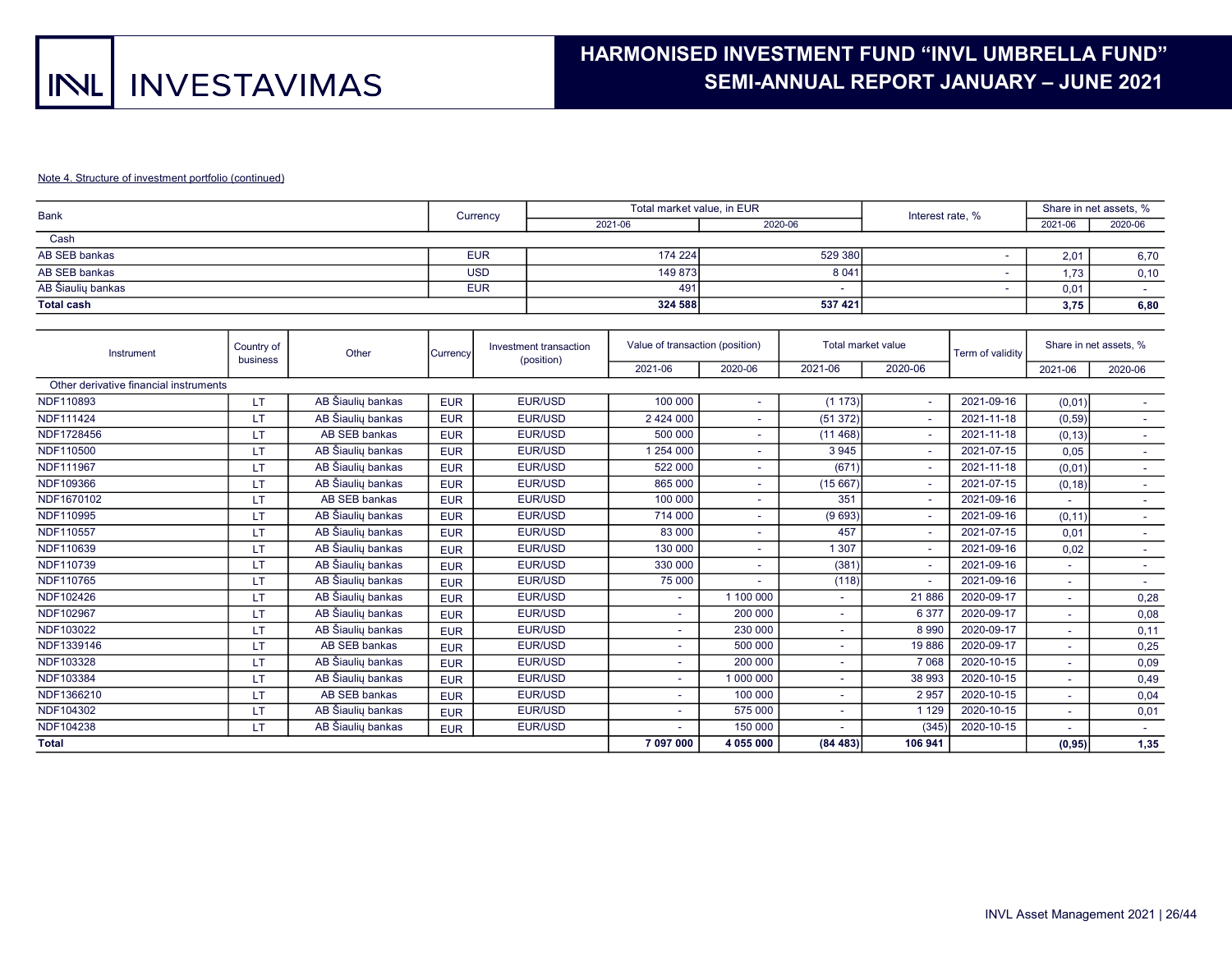#### Note 4. Structure of investment portfolio (continued)

| Name            | <b>Brief description</b>                                     | <b>Total value</b> |         | Share in net assets, % |         |  |  |
|-----------------|--------------------------------------------------------------|--------------------|---------|------------------------|---------|--|--|
|                 |                                                              | 2021-06            | 2020-06 | 2021-06                | 2020-06 |  |  |
| Amounts payable | Amounts payable to the Management Company and the Depository | (12 026)           | (11122) | (0.14)                 | (0, 14) |  |  |
| Amounts payable | Other amounts payable                                        | (22 479)           | (373)   | (0, 26)                |         |  |  |
| <b>Total</b>    |                                                              | (34505)            | (11495) | (0, 40)                | (0, 14) |  |  |

The Subfund's investment portfolio is in line with the Fund's investment strategy.

Subfund invests in bonds and other forms of non-equity securities of the most promising emerging market economies around the world and in units (shares) of collective investment undertakings whose main investment asset cla bonds and other forms of non-equity securities.

At the end of June 2021, the subfund invested mainly in the markets of Turkey, Mexico, Georgia, Colombia and Lithuania. Changes in the value of the investment portfolio of the Subfund mainly stemmed from market prices of financial instruments.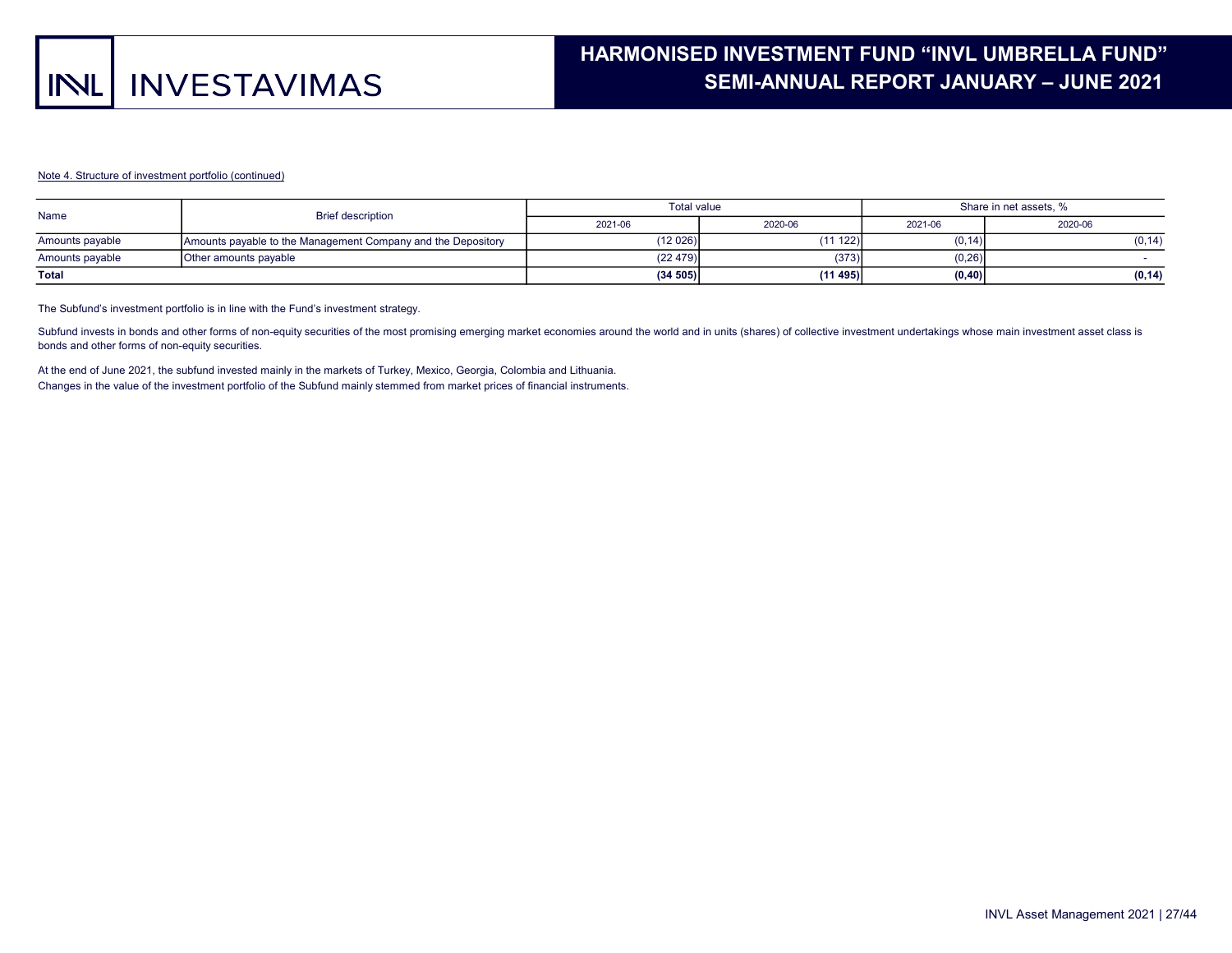#### Note 4. Structure of investment portfolio (continued)

INVL Russia ex-Government Equity Subfund

| Issuer's name                                       | Country of<br>business | <b>ISIN</b> code | Currency   |           | Quantity, items |         | Total acquisition value, in EUR | Total market value, in EUR |         |         | Share in net assets, % |
|-----------------------------------------------------|------------------------|------------------|------------|-----------|-----------------|---------|---------------------------------|----------------------------|---------|---------|------------------------|
|                                                     |                        |                  |            | 2021-06   | 2020-06         | 2021-06 | 2020-06                         | 2021-06                    | 2020-06 | 2021-06 | 2020-06                |
| Equity securities traded on other regulated markets |                        |                  |            |           |                 |         |                                 |                            |         |         |                        |
| <b>BANK ST PETERSBURG PJSC</b>                      | <b>RU</b>              | RU0009100945     | <b>RUB</b> | 473 611   | 396 611         | 354 487 | 326 670                         | 359 866                    | 204 545 | 5,25    | 2,82                   |
| X 5 RETAIL GROUP NV-REGS GDR                        | <b>RU</b>              | US98387E2054     | <b>USD</b> | 22 093    | 11 210          | 626 069 | 326 039                         | 651 565                    | 351 678 | 9,51    | 4,85                   |
| <b>ETALON GROUP-GDR REG S</b>                       | <b>RU</b>              | US29760G1031     | <b>USD</b> | 220 411   | 267 260         | 396 378 | 592 937                         | 301 471                    | 320 930 | 4,40    | 4,43                   |
| QIWI PLC-SPONSORED ADR                              | <b>RU</b>              | US74735M1080     | <b>USD</b> | 36 000    | 38 400          | 440 004 | 553 591                         | 322 813                    | 589 407 | 4.71    | 8,14                   |
| <b>GLOBAL PORTS INV-GDR REG S</b>                   | <b>RU</b>              | US37951Q2021     | <b>USD</b> | 56 175    | 70 942          | 179 229 | 227 718                         | 162 552                    | 182 322 | 2,37    | 2,52                   |
| <b>ASTARTA HOLDING NV</b>                           | <b>UA</b>              | NL0000686509     | <b>PLN</b> | 21 047    | 34 048          | 183722  | 364 449                         | 230 529                    | 123 114 | 3,37    | 1,70                   |
| <b>LSR GROUP PJSC-GDR REGS</b>                      | <b>RU</b>              | US50218G2066     | <b>USD</b> | 86 037    | 116 037         | 152 929 | 203 278                         | 151 260                    | 202 993 | 2.21    | 2,80                   |
| OR PJSC                                             | <b>RU</b>              | RU000A0JXKG3     | <b>RUB</b> | 611700    | 541 510         | 415 344 | 394 424                         | 177851                     | 220 263 | 2,60    | 3,04                   |
| SISTEMA PJSC-REG S SPONS GDR                        | <b>RU</b>              | US48122U2042     | <b>USD</b> | 10 929    | 60 729          | 26 777  | 185 089                         | 79 062                     | 255 101 | 1.15    | 3,52                   |
| MOBILE TELESYSTEMS PJSC                             | <b>RU</b>              | RU0007775219     | <b>RUB</b> | 59 000    | 69 000          | 219 559 | 257 230                         | 233 806                    | 288 925 | 3,41    | 3,99                   |
| YANDEX NV-A                                         | <b>RU</b>              | NL0009805522     | <b>RUB</b> | 5850      | 8 3 0 0         | 249 503 | 296 448                         | 350 731                    | 372 905 | 5.13    | 5,15                   |
| NOVOLIPETSK STEEL PJSC-GDR                          | <b>RU</b>              | US67011E2046     | <b>USD</b> | 9 500     | 15 600          | 155 937 | 246 268                         | 251724                     | 274 839 | 3,67    | 3,79                   |
| MAIL.RU GROUP-GDR REGS                              | <b>RU</b>              | US5603172082     | <b>USD</b> | 10 996    | 19 233          | 180 724 | 292 118                         | 209 597                    | 383 501 | 3,06    | 5,29                   |
| SEVERSTAL - GDR REG S                               | <b>RU</b>              | US8181503025     | <b>USD</b> | 25 879    | 19 500          | 326 189 | 216 132                         | 468 034                    | 209 101 | 6.83    | 2,89                   |
| <b>VEON LTD</b>                                     | <b>RU</b>              | US91822M1062     | <b>USD</b> | 200 000   |                 | 220 505 |                                 | 307 873                    | ٠       | 4,49    |                        |
| HALYK SAVINGS BANK-GDR REG S                        | KZ                     | US46627J3023     | <b>USD</b> | 40 500    |                 | 382 119 |                                 | 528 054                    | $\sim$  | 7,71    |                        |
| PHOSAGRO PJSC-GDR REG S                             | <b>RU</b>              | US71922G2093     | <b>USD</b> | 15 500    |                 | 194 969 | ٠                               | 263 896                    | ٠       | 3,85    | $\sim$                 |
| MAGNITOGORS-SPON GDR REGS                           | <b>RU</b>              | US5591892048     | <b>USD</b> | 31 579    |                 | 235 030 | ٠                               | 285 295                    | ٠       | 4.16    |                        |
| POLYMETAL INTERNATIONAL PLC                         | <b>RU</b>              | JE00B6T5S470     | <b>GBP</b> | 15 000    |                 | 277 709 |                                 | 271 298                    |         | 3,96    | $\sim$                 |
| SEGEZHA GROUP PJSC                                  | <b>RU</b>              | RU000A102XG9     | <b>RUB</b> | 3 500 000 |                 | 306 908 |                                 | 308 444                    | ٠       | 4,50    |                        |
| <b>LUKOIL PJSC-SPON ADR</b>                         | <b>RU</b>              | US69343P1057     | <b>USD</b> |           | 9471            |         | 610 953                         |                            | 623 286 |         | 8,60                   |
| <b>GAZPROM PJSC-SPON ADR</b>                        | <b>RU</b>              | US3682872078     | <b>USD</b> |           | 107 176         | ٠       | 662 489                         | $\sim$                     | 512 515 |         | 7,07                   |
| SBERBANK PJSC -SPONSORED ADR                        | <b>RU</b>              | US80585Y3080     | <b>USD</b> |           | 30 200          | ٠       | 326 030                         | $\sim$                     | 304 569 |         | 4,20                   |
| FEDERAL GRID CO UNIFIED ENER                        | <b>RU</b>              | RU000A0JPNN9     | <b>RUB</b> |           | 65 760 000      | ۰       | 168 893                         | $\sim$                     | 155 574 |         | 2,15                   |
| GAZPROM NEFT-SPONSORED ADR                          | <b>RU</b>              | US36829G1076     | <b>USD</b> |           | 6578            | ÷.      | 120 429                         | $\sim$                     | 133 495 |         | 1,84                   |
| TATNEFT PAO-SPONSORED ADR                           | <b>RU</b>              | US8766292051     | <b>USD</b> |           | 6865            |         | 322 720                         |                            | 284 237 |         | 3,92                   |
| PETROPAVLOVSK PLC                                   | <b>RU</b>              | GB0031544546     | <b>GBP</b> |           | 718 255         |         | 93 244                          |                            | 196 943 |         | 2,72                   |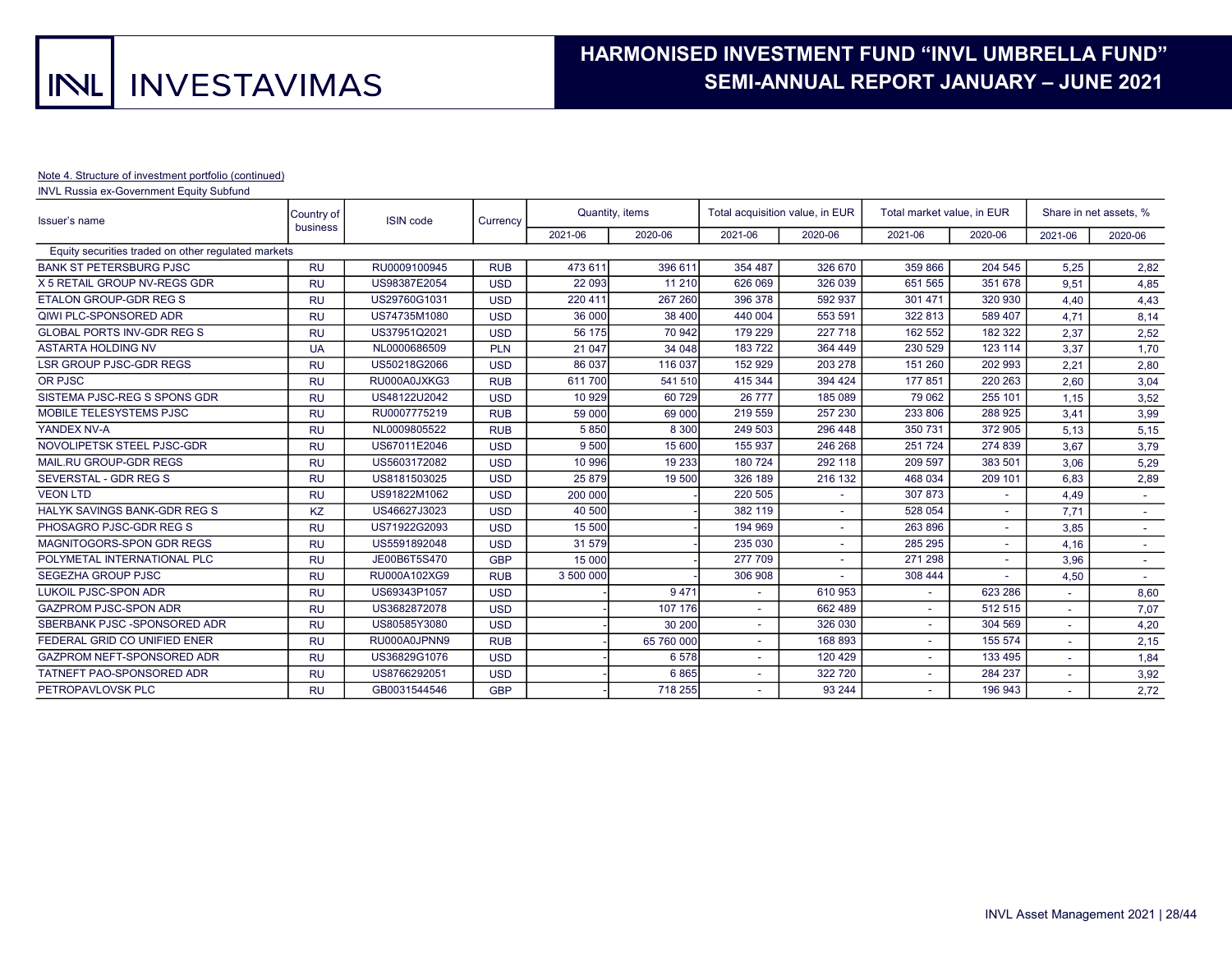# HARMONISED INVESTMENT FUND "INVL UMBRELLA FUND" . SEMI-ANNUAL REPORT JANUARY – JUNE 2021 .

#### Note 4. Structure of investment portfolio (continued)

| Issuer's name                  | Country of | <b>ISIN</b> code | Currency <sup>1</sup> |         | Quantity, items | Total acquisition value, in EUR |           | Total market value, in EUR |                          | Share in net assets, %   |         |
|--------------------------------|------------|------------------|-----------------------|---------|-----------------|---------------------------------|-----------|----------------------------|--------------------------|--------------------------|---------|
|                                | business   |                  |                       | 2021-06 | 2020-06         | 2021-06                         | 2020-06   | 2021-06                    | 2020-06                  | 2021-06                  | 2020-06 |
| <b>INTER RAO UES PJSC</b>      | <b>RU</b>  | RU000A0JPNM1     | <b>RUB</b>            |         | 3 600 000       | -                               | 200 398   | $\overline{\phantom{0}}$   | 221 930                  | $\sim$                   | 3,06    |
| MOSCOW EXCHANGE MICEX-RTS PJ   | <b>RU</b>  | RU000A0JR4A1     | <b>RUB</b>            |         | 152 000         |                                 | 194 812   | $\overline{\phantom{a}}$   | 218 128                  |                          | 3,01    |
| <b>MAGNIT PJSC</b>             | <b>RU</b>  | RU000A0JKQU8     | <b>RUB</b>            |         | 4 200           | ۰                               | 178 442   | $\overline{\phantom{a}}$   | 214 745                  | $\overline{\phantom{a}}$ | 2,96    |
| YANDEX NV-A                    | <b>RU</b>  | NL0009805522     | <b>USD</b>            | 3757    |                 | 222 598                         |           | 223 594                    | $\sim$                   | 3,26                     |         |
| <b>Total</b>                   |            |                  |                       |         |                 | 5746689                         | 7 360 801 | 6 139 315                  | 6845046                  | 89,60                    | 94,46   |
| <b>Total equity securities</b> |            |                  |                       |         |                 | 5746689                         | 7 360 801 | 6 139 315                  | 6845046                  | 89,60                    | 94,46   |
|                                |            |                  |                       |         |                 |                                 |           |                            |                          |                          |         |
| Cash                           |            |                  |                       |         |                 |                                 |           |                            |                          |                          |         |
| AB SEB bankas                  |            |                  | <b>EUR</b>            |         | 132 492         |                                 | 292 568   |                            | $\overline{\phantom{a}}$ | 1,93                     | 4,04    |
| AB SEB bankas                  |            |                  | <b>USD</b>            |         | 248 189         |                                 | 14 8 54   |                            | $\overline{\phantom{a}}$ | 3,62                     | 0,21    |
| AB SEB bankas                  |            |                  | <b>RUB</b>            |         | 388 796         |                                 | 17 153    |                            | ۰                        | 5.67                     | 0,24    |
| AB SEB bankas                  |            |                  | <b>GBP</b>            |         | 31 571          |                                 | 80 490    |                            | $\overline{\phantom{a}}$ | 0,46                     | 1,11    |
| AB SEB bankas                  |            |                  | <b>PLN</b>            |         | 53 073          |                                 | ٠         |                            | ۰                        | 0,77                     | $\sim$  |

|                    |                                                              | <b>Total value</b> |         |         | Share in net assets, % |  |
|--------------------|--------------------------------------------------------------|--------------------|---------|---------|------------------------|--|
| Name               | <b>Brief description</b>                                     |                    |         |         |                        |  |
|                    |                                                              | 2021-06            | 2020-06 | 2021-06 | 2020-06                |  |
| Amounts receivable | Amounts receivable from sale of investments                  | 395 829            |         | 5,78    |                        |  |
| Amounts receivable | <b>IOther amounts receivable</b>                             | 31 291             | 7853    | 0,46    | 0.11                   |  |
| Amounts payable    | Amounts payable for financial and investment assets          | (555014)           |         | (8, 10) |                        |  |
| Amounts payable    | Amounts payable to the Management Company and the Depository | (11430)            | (9993)  | (0, 16) | (0, 14)                |  |
| Amounts payable    | Other amounts payable                                        | (1 915)            | (844)   | (0,03)  | (0,01)                 |  |
| <b>Total</b>       |                                                              | (141 239)          | (2984)  | (2, 05) | (0, 04)                |  |

The Subfund's investment portfolio is in line with the Fund's investment strategy.

The Subfund invests in financial instruments issued by companies operating in the Russian Federation.

Subfund invests up to 100% of its assets in shares. No more than 33% of the Subfund's assets may be invested outside the territory of Russian Federation in the financial instruments of companies

AB Šiaulių bankas arbora ir su pasaulių ir su pasaulių ir su pasaulių ir su pasaulių bankas ir su pasaulių bankas ir su pasaulių bankas ir su pasaulių bankas ir su pasaulių bankas ir su pasaulių bankas ir su pasaulių banka

operating in other CIS countries (including the former CIS countries).

As at the end of the second quarter, most Subfund's assets have been invested in materials, telecommunications, financials, consumer staples and real estate sectors.

Total cash 854 130 405 065

Changes in the value of the investment portfolio of the Subfund mainly stemmed from market prices of financial instruments.

 - - 12,45 5,60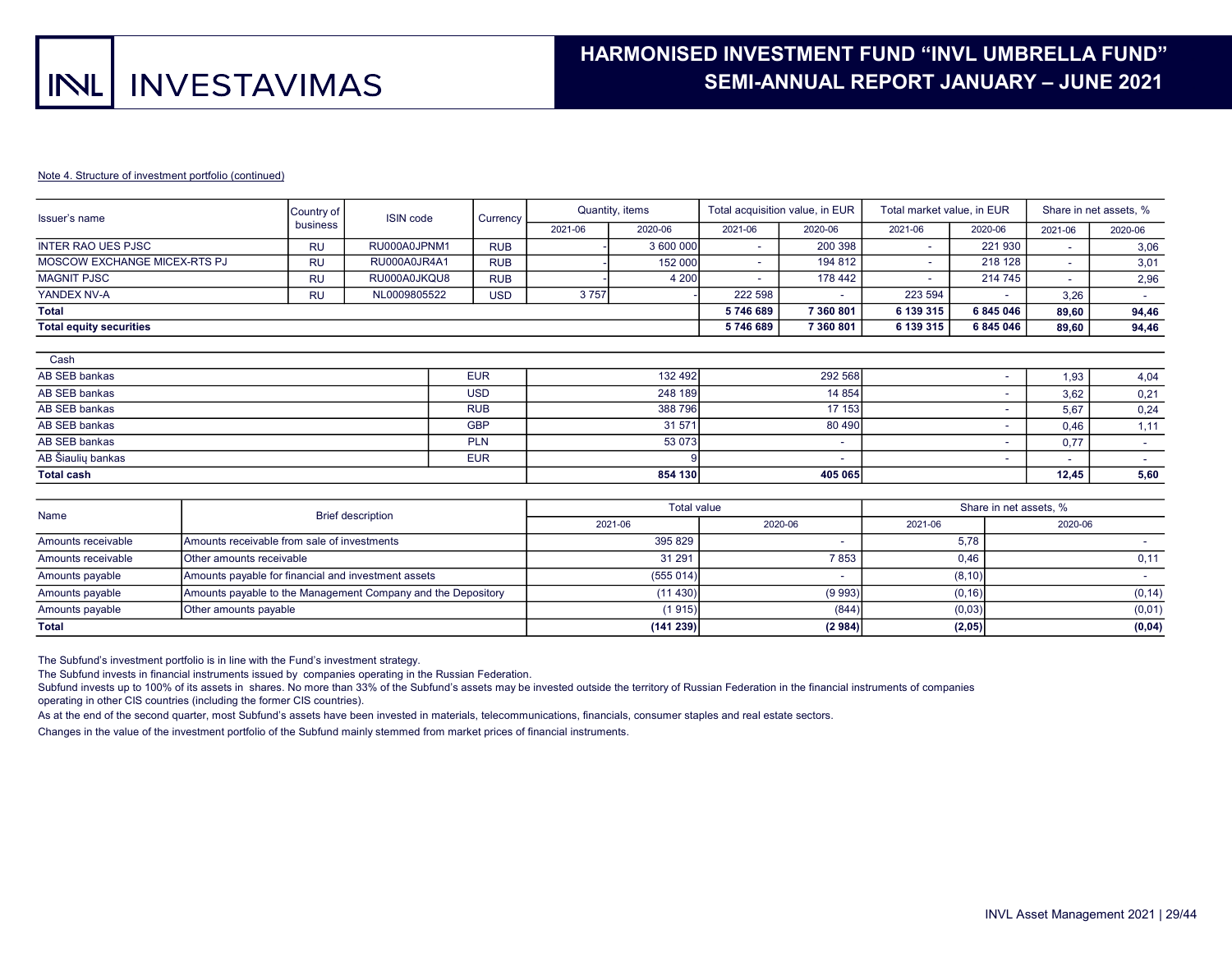## HARMONISED INVESTMENT FUND "INVL UMBRELLA FUND". SEMI-ANNUAL REPORT JANUARY – JUNE 2021 .

### Note 5. Breakdown of investments by the criteria that meet the investment strategy

INVL Emerging Europe ex Russia TOP20 subfund

On 15 January 2020 INVL Emerging Europe ex Russia TOP20 subfund of the harmonized investment fund INVL Umbrella Fund was merged to the openended harmonized investment fund INVL Baltic Fund

### INVL Emerging Europe Bond Subfund

By geographical area

|                                   | Closing balance          |                    | Opening balance      |                    |  |  |
|-----------------------------------|--------------------------|--------------------|----------------------|--------------------|--|--|
| Breakdown of investments and cash | Market value, in EUR     | Share in assets, % | Market value, in EUR | Share in assets, % |  |  |
| Lithuania                         | 311 949                  | 1,48               | 7 035 067            | 23,16              |  |  |
| Macedonia                         | ۰                        | ٠                  | 2 2 9 0 0 1 9        | 7,54               |  |  |
| Georgia                           | ۰                        | ٠                  | 2 9 29 5 53          | 9,64               |  |  |
| <b>Bulgaria</b>                   | $\overline{\phantom{a}}$ | ۰                  | 533 328              | 1,76               |  |  |
| Romania                           | ۰                        | ۰                  | 2885178              | 9,50               |  |  |
| Russia                            | ۰                        | ۰                  | 3461761              | 11,41              |  |  |
| Turkey                            | ۰                        | ۰                  | 3 625 081            | 11,93              |  |  |
| Ukraine                           | $\sim$                   | ۰                  | 1 118 888            | 3,69               |  |  |
| <b>Czech Republic</b>             | $\overline{\phantom{a}}$ | ٠                  | 1 391 996            | 4,58               |  |  |
| Estonia                           | ۰                        | ۰                  | 2 128 495            | 7,01               |  |  |
| Poland                            | ۰                        | ۰                  | 748 185              | 2,46               |  |  |
| Moldova                           | ٠                        | ٠                  | 1 050 647            | 3,46               |  |  |
| Greece                            | ٠                        | ۰                  | 1 207 153            | 3,97               |  |  |
| Luxembourg                        | 20 829 704               | 98,86              | ٠                    | ٠                  |  |  |
| <b>Total</b>                      | 21 141 653               | 100,34             | 30 405 351           | 100,11             |  |  |

#### INVL Global Emerging Markets Bond Subfund

By geographical area

|                                   | Closing balance          |                    | Opening balance      |                    |  |
|-----------------------------------|--------------------------|--------------------|----------------------|--------------------|--|
| Breakdown of investments and cash | Market value, in EUR     | Share in assets, % | Market value, in EUR | Share in assets, % |  |
| Lithuania                         | 771729                   | 8,93               | 460 964              | 5,27               |  |
| <b>Bahamas</b>                    | 314 411                  | 3,63               |                      | ٠                  |  |
| <b>Bulgaria</b>                   | ٠                        | ٠                  | 213 331              | 2,44               |  |
| Russia                            | ٠                        | ٠                  | 496 209              | 5,67               |  |
| Georgia                           | 611 443                  | 7,06               | 699 901              | 8,00               |  |
| <b>Brazil</b>                     | 376 020                  | 4,34               | 255 768              | 2,92               |  |
| Macedonia                         | 332 169                  | 3,83               | 343 213              | 3,92               |  |
| Mexico                            | 652 421                  | 7,53               | 845 597              | 9,66               |  |
| Peru                              | 276 436                  | 3,19               | ٠                    | ٠                  |  |
| Turkey                            | 712873                   | 8,22               | 794 950              | 9,08               |  |
| The Dominican Republic            | 331 193                  | 3,82               | 224 281              | 2,56               |  |
| Republic of South Africa          | ٠                        | ٠                  | 173 753              | 1,99               |  |
| Latvia                            | $\overline{\phantom{a}}$ | ۰                  | 200 268              | 2,29               |  |
| Greece                            | 290 993                  | 3,36               | 355 045              | 4,06               |  |
| Indonesia                         | ÷.                       | ٠                  | 498 721              | 5,70               |  |
| Morocco                           |                          | ٠                  | 439 027              | 5,01               |  |
| Colombia                          | 586 714                  | 6,78               | 545 336              | 6,24               |  |
| Romania                           | 438 693                  | 5,06               | 363 217              | 4,15               |  |
| Paraguay                          | 268 252                  | 3,10               | 252 339              | 2,88               |  |
| India                             | 268 839                  | 3,10               | 271 677              | 3,10               |  |
| Ukraine                           | 489 117                  | 5,65               | 488 570              | 5,59               |  |
| Sweden                            | 157 500                  | 1,82               | 193 827              | 2,22               |  |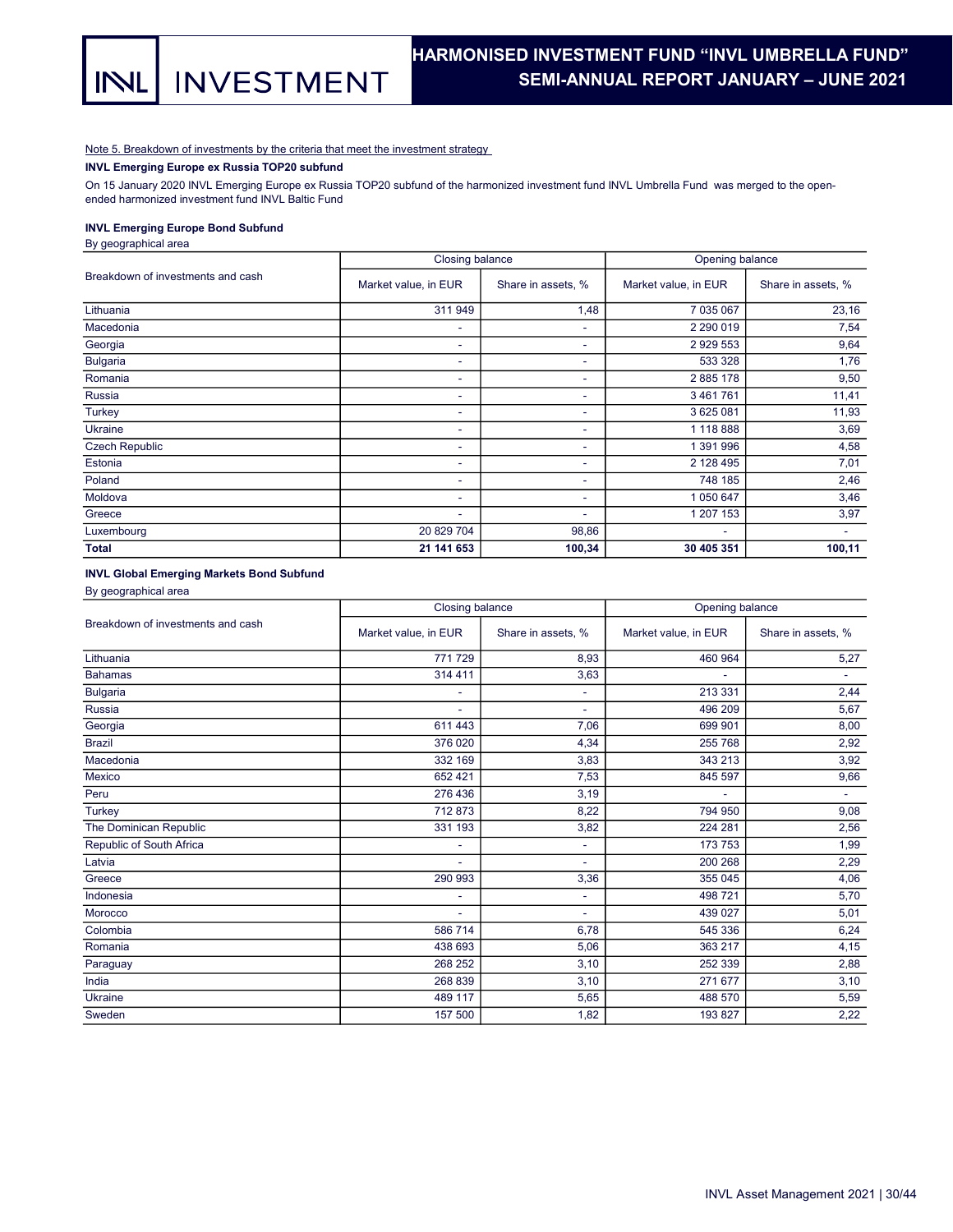#### Note 5. Breakdown of investments by the criteria that meet the investment strategy (continued)

|                                   | Closing balance      |                    | Opening balance      |                    |  |
|-----------------------------------|----------------------|--------------------|----------------------|--------------------|--|
| Breakdown of investments and cash | Market value, in EUR | Share in assets, % | Market value, in EUR | Share in assets, % |  |
| <b>SNAT</b>                       | 168 045              | 1,94               |                      |                    |  |
| <b>Czech Republic</b>             | 324 187              | 3,74               | 326 249              | 3,73               |  |
| Moldova                           | 356 059              | 4,11               | 319 762              | 3,65               |  |
| Azerbaijan                        | 336 702              | 3,88               | -                    |                    |  |
| Poland                            | 339 074              | 3,91               |                      |                    |  |
| Saudi Arabia                      | 294 492              | 3,40               |                      |                    |  |
| <b>Total</b>                      | 8 697 362            | 100,40             | 8762005              | 100,13             |  |

## INVL Russia ex-Government Equity Subfund

By industry sector

|                                | Closing balance      |                    | Opening balance      |                    |  |
|--------------------------------|----------------------|--------------------|----------------------|--------------------|--|
| Breakdown of investments       | Market value, in EUR | Share in assets, % | Market value, in EUR | Share in assets, % |  |
| Telecommunications             | 1404663              | 20,50              | 1 138 493            | 19,29              |  |
| Emergency goods and services   | 177 851              | 2,60               | 177 095              | 3,00               |  |
| Convenience goods and services | 882 094              | 12,88              | 449 008              | 7,61               |  |
| <b>Financial services</b>      | 887 920              | 12,96              | 908 868              | 15,40              |  |
| Information technologies       | 322 813              | 4,71               | 289 349              | 4,90               |  |
| Industrial materials           | 162 552              | 2,37               | 137 224              | 2,32               |  |
| Energy                         | ۰                    | ٠                  | 967 492              | 16,38              |  |
| <b>Materials</b>               | 1848691              | 26,97              | 1 077 804            | 18,26              |  |
| <b>Real Estate</b>             | 452 731              | 6,61               | 481 309              | 8,16               |  |
| <b>Total</b>                   | 6 139 315            | 89,60              | 5 626 642            | 95,32              |  |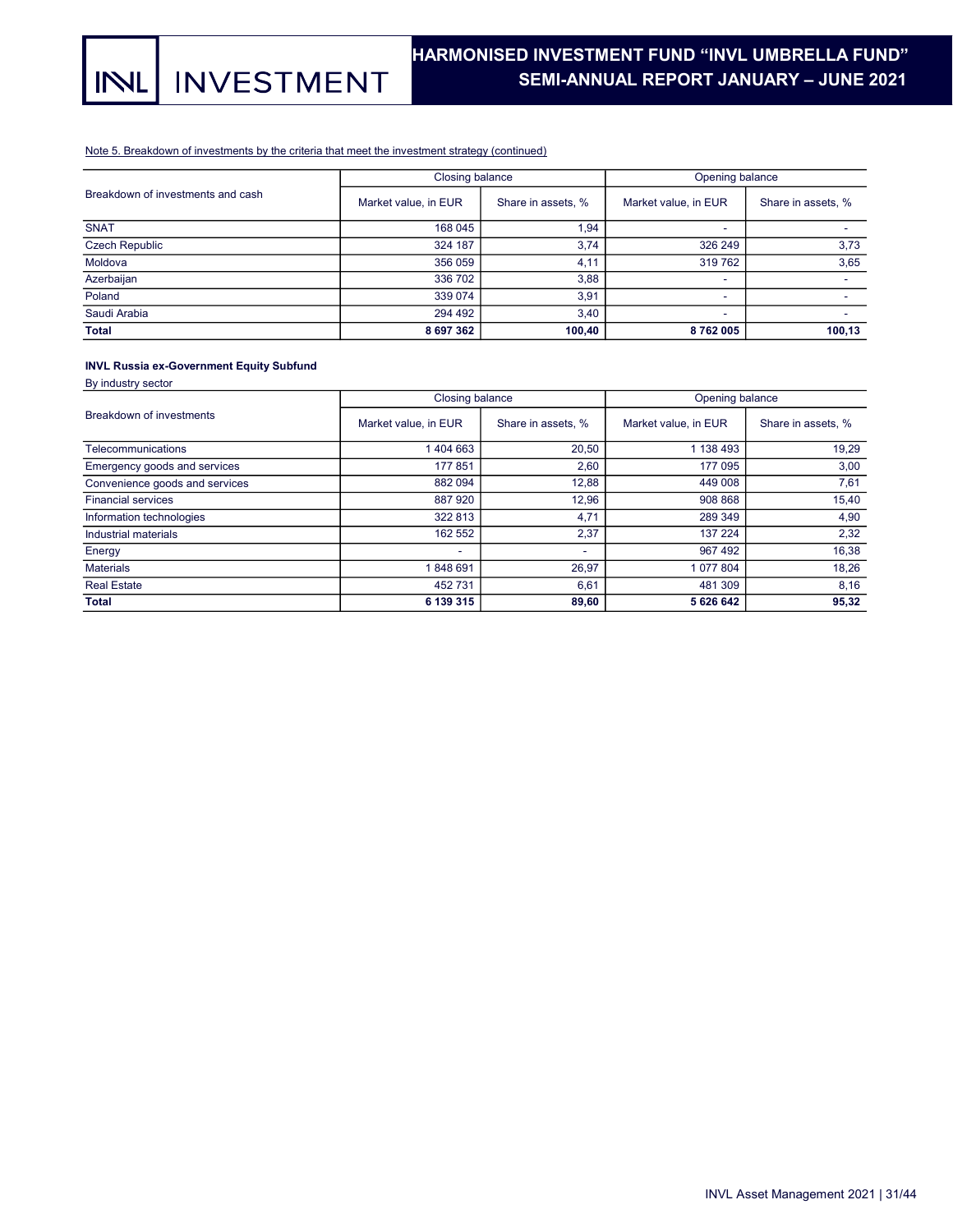**INVESTMENT** 

#### Note 6. Change in value of investments

January - June 2021

**INL** 

|                                                                                      |                                |                              |                                    | Change, in EUR           |                      |                            |
|--------------------------------------------------------------------------------------|--------------------------------|------------------------------|------------------------------------|--------------------------|----------------------|----------------------------|
| Items of the statement of net<br>assets                                              | Balance at 31<br>December 2020 | Acquired over the<br>period* | Sold (redeemed)<br>over the period | Increase in value        | Decrease in<br>value | Balance at 30 June<br>2021 |
| Time deposits                                                                        | ٠                              | ٠                            | ٠                                  | $\sim$                   | ٠                    |                            |
| Money market instruments                                                             | ٠                              | ٠                            | ٠                                  | $\overline{\phantom{a}}$ | ۰                    |                            |
| Non-equity securities <sup>2</sup>                                                   | 33 479 777                     | 12 906 881                   | 39 163 017                         | 3 860 659                | 2 627 043            | 8 4 5 7 2 5 7              |
| Non-equity securities<br>issued or guaranteed by<br>governments and central<br>banks | 6 0 5 0 8 0 8                  | 2 242 789                    | 5 884 171                          | 476 164                  | 448 041              | 2 437 549                  |
| Other non-equity securities                                                          | 27 428 969                     | 10 664 092                   | 33 278 846                         | 3 3 8 4 4 9 5            | 2 179 002            | 6019708                    |
| Equity securities                                                                    | 5 626 642                      | 1946956                      | 2 534 613                          | 3 525 027                | 2 4 2 4 6 9 7        | 6 139 315                  |
| Units and shares of collective<br>investment undertakings                            |                                | 20 829 704                   | ٠                                  |                          |                      | 20 829 704                 |
| Derivative financial<br>instruments <sup>1</sup>                                     | 537 083                        | ٠                            | 42 931                             |                          | 578 635              | (84483)                    |
| <b>Total</b>                                                                         | 39 643 502                     | 35 683 541                   | 41 740 561                         | 7 385 686                | 5 630 375            | 35 341 793                 |

1 Balance at the end of a previous period reflects the fair value of derivative financial instruments.

Acquired over the period equals zero, because the valuation of derivative instruments is made on the following day after the acquisition.

Sold (redeemed) over the period reflects the realised result of finalised transactions.

2 Balance at the end of a previous period reflects the fair value of non-equity securities at 1 January plus accrued interest.<br>Acquired over the period reflects the acquisition value plus accrued interest of the predecesso

Sold (redeemed) over the period reflects the sale value comprising accrued interest, acquisition cost and realised gain or loss.

Increase/decrease in value reflects accrued interest and revaluation result.

\*On 15 January 2020 INVL Emerging Europe ex Russia TOP20 subfund of the harmonized investment fund INVL Umbrella Fund was merged to the open-ended harmonized investment fund INVL Baltic<br>Fund and securities eith the value o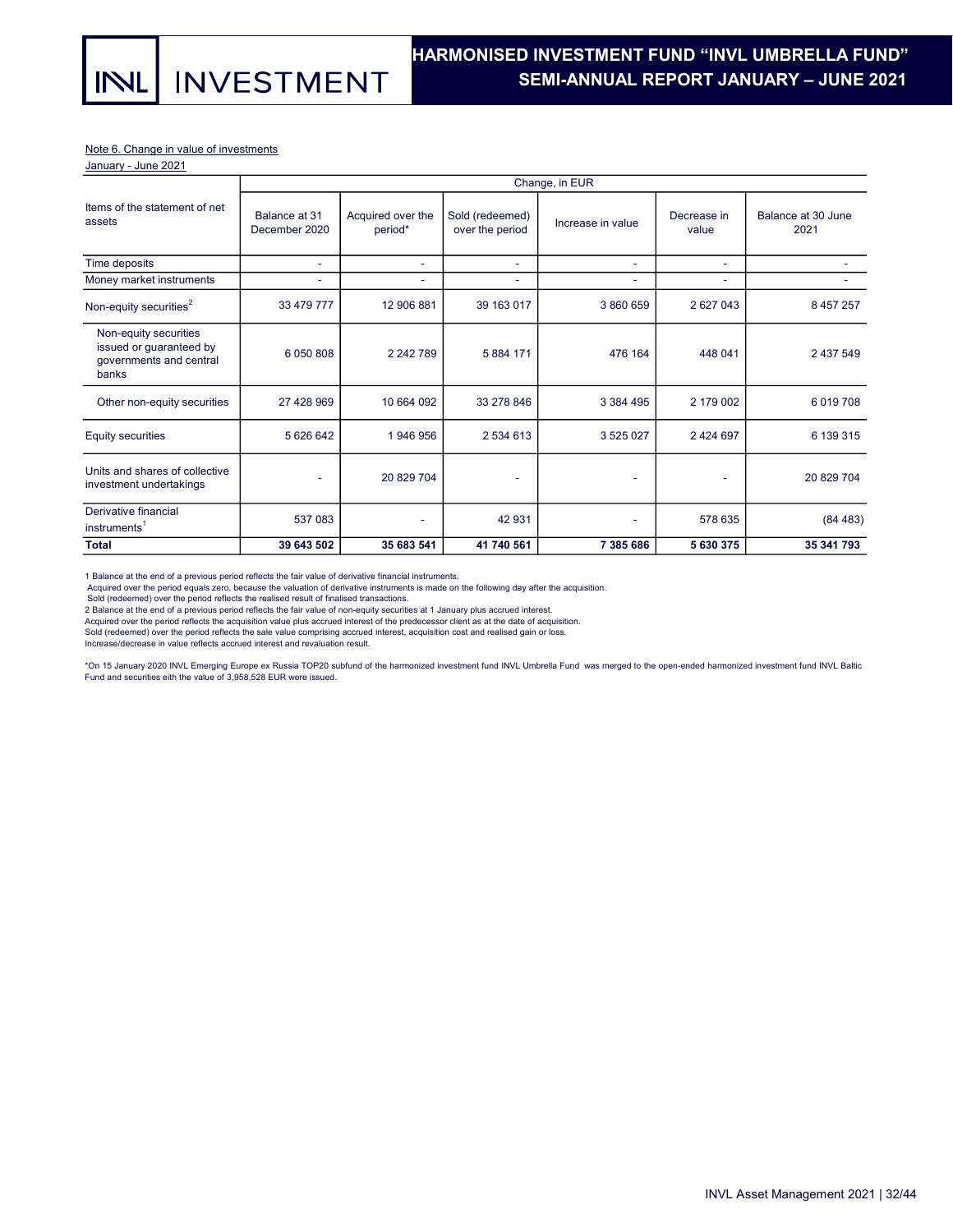**INVESTMENT** 

### Note 6. Change in value of investments (continued)

January - June 2020

INL

|                                                                                      | Change, in EUR                 |                             |                                    |                          |                      |                            |  |  |
|--------------------------------------------------------------------------------------|--------------------------------|-----------------------------|------------------------------------|--------------------------|----------------------|----------------------------|--|--|
| Items of the statement of net<br>assets                                              | Balance at 31<br>December 2019 | Acquired over the<br>period | Sold (redeemed)<br>over the period | Increase in value        | Decrease in<br>value | Balance at 30 June<br>2020 |  |  |
| Time deposits                                                                        | ٠                              | ٠                           | ۰                                  | ٠                        | ٠                    |                            |  |  |
| Money market instruments                                                             | ۰                              | ٠                           | ۰                                  | $\overline{\phantom{a}}$ | ٠                    |                            |  |  |
| Non-equity securities <sup>2</sup>                                                   | 32 494 815                     | 12 480 635                  | 9 575 746                          | 4 970 726                | 5938619              | 34 431 811                 |  |  |
| Non-equity securities<br>issued or guaranteed by<br>governments and central<br>banks | 5714439                        | 3 494 183                   | 2 432 969                          | 987 317                  | 1 328 059            | 6434911                    |  |  |
| Other non-equity securities                                                          | 26 780 376                     | 8 986 452                   | 7 142 777                          | 3 983 409                | 4610560              | 27 996 900                 |  |  |
| <b>Equity securities</b>                                                             | 13 006 271                     | 4 259 617                   | 9 209 285                          | 5985770                  | 7 197 326            | 6 845 047                  |  |  |
| Units and shares of collective<br>investment undertakings                            | 271 266                        | ٠                           | 270 950                            | 2643                     | 2959                 |                            |  |  |
| Derivative financial<br>instruments <sup>1</sup>                                     | 85 831                         |                             | (438518)                           | 75 162                   | ٠                    | 599 511                    |  |  |
| <b>Total</b>                                                                         | 45 858 183                     | 16 740 252                  | 18 617 463                         | 11 034 301               | 13 138 904           | 41 876 369                 |  |  |

1 Balance at the end of a previous period reflects the fair value of derivative financial instruments.

Acquired over the period equals zero, because the valuation of derivative instruments is made on the following day after the acquisition.

Sold (redeemed) over the period reflects the realised result of finalised transactions.

2 Balance at the end of a previous period reflects the fair value of non-equity securities at 1 January plus accrued interest.

Acquired over the period reflects the acquisition value plus accrued interest of the predecessor client as at the date of acquisition.

Sold (redeemed) over the period reflects the sale value comprising accrued interest, acquisition cost and realised gain or loss. Increase/decrease in value reflects accrued interest and revaluation result.

#### Note 7. Results of disposal of investments

The Fund did not have any sales of financial instruments during the reporting period and the previous reporting period, which are not measured at fair value.

#### Note 8. Derivative financial instruments

#### INVL Emerging Europe ex Russia TOP20 Subfund

The Subfund had no transactions involving derivative financial instruments over the reporting period.

On 15 January 2020 INVL Emerging Europe ex Russia TOP20 subfund of the harmonized investment fund INVL Umbrella Fund was merged to the openended harmonized investment fund INVL Baltic Fund

#### INVL Emerging Europe Bond Subfund

During the reporting period, the Fund conducted currency forwards which were used for the purposes of the management of currency risk. Currency forwards were used to mitigate currency risk related to investments denominated in the US dollars, thus reducing fluctuations in the value of the Fund's investments and the Fund's unit resulting from changes in foreign exchange rates.

In concluding these non-exchange traded transactions, the Fund assumes the related credit risk of the issuer of forwards. This is the risk of non-performance of the financial obligations assumed by the counterparty or the issuer in respect of the Fund. This risk is managed on the basis that the total amount of investments into one counterparty of issue should not exceed 20% of the value of net assets.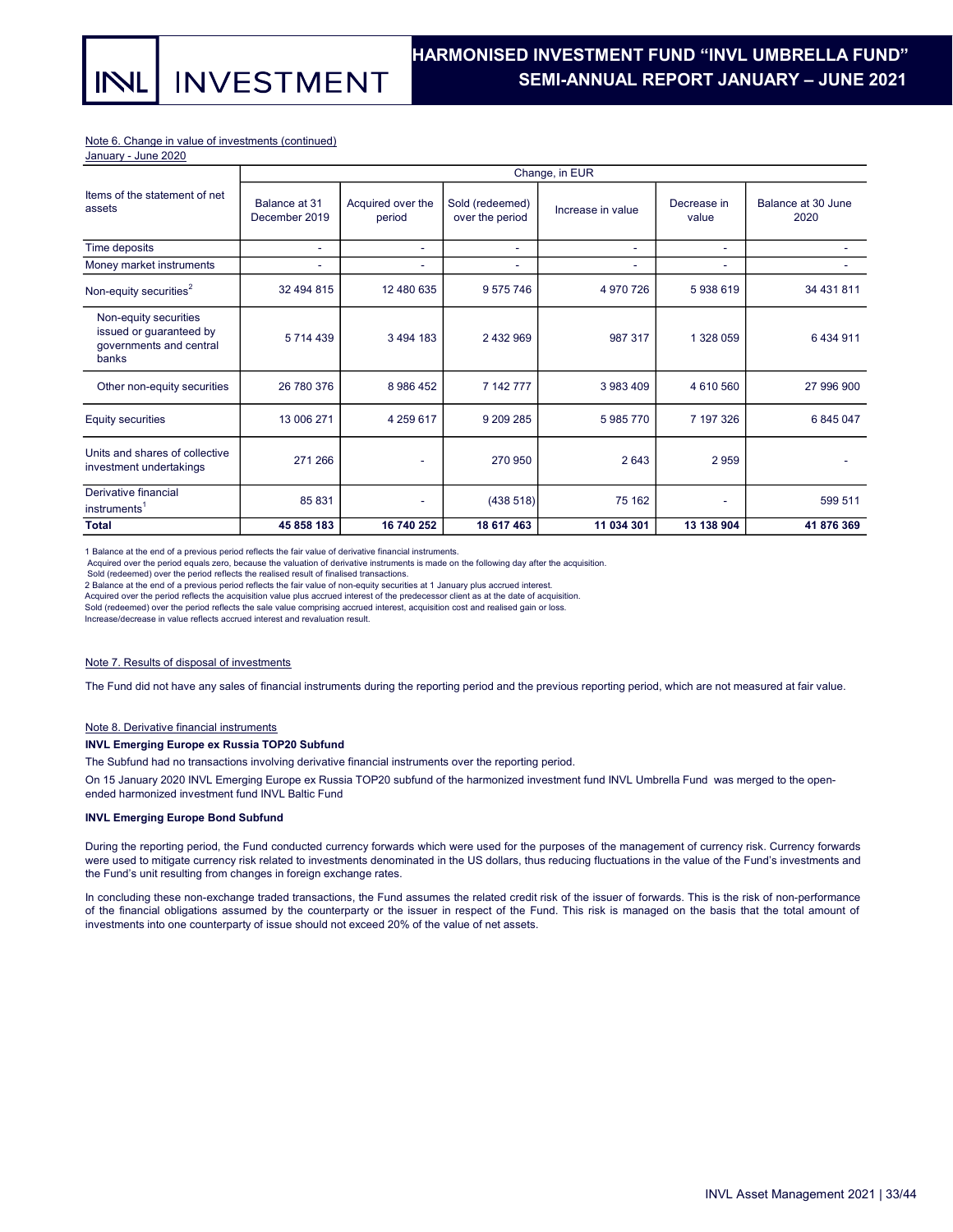**INVESTMENT** INL

## HARMONISED INVESTMENT FUND "INVL UMBRELLA FUND". SEMI-ANNUAL REPORT JANUARY – JUNE 2021 .

Note 8. Derivative financial instruments (continued)

January - June 2021

## The transactions involving derivative financial instruments that expired during the reporting period were as follows:

| Category of instrument   | Settlement date | Gain/loss | Currency   | Intended purpose of the derivative | Comments                        |
|--------------------------|-----------------|-----------|------------|------------------------------------|---------------------------------|
| <b>Currency forwards</b> | 2021-01-28      | 269 258   | <b>EUR</b> | Currency risk hedging              | Not traded on regulated markets |
| <b>Currency forwards</b> | 2021-01-28      | 3 8 0 4   | <b>EUR</b> | Currency risk hedging              | Not traded on regulated markets |
| <b>Currency forwards</b> | 2021-02-25      | 1721      | <b>EUR</b> | Currency risk hedging              | Not traded on regulated markets |
| Currency forwards*       | 2021-02-25      | 5 5 5 4   | <b>EUR</b> | Currency risk hedging              | Not traded on regulated markets |
| <b>Currency forwards</b> | 2021-02-25      | (326)     | <b>EUR</b> | Currency risk hedging              | Not traded on regulated markets |
| <b>Currency forwards</b> | 2021-03-25      | (7184)    | <b>EUR</b> | Currency risk hedging              | Not traded on regulated markets |
| <b>Currency forwards</b> | 2021-03-25      | (234967)  | <b>EUR</b> | Currency risk hedging              | Not traded on regulated markets |
| <b>Currency forwards</b> | 2021-04-28      | (6092)    | <b>EUR</b> | Currency risk hedging              | Not traded on regulated markets |
| Currency forwards*       | 2021-04-28      | (14771)   | <b>EUR</b> | Currency risk hedging              | Not traded on regulated markets |
| <b>Currency forwards</b> | 2021-06-17      | 92 474    | <b>EUR</b> | Currency risk hedging              | Not traded on regulated markets |
| Currency forwards*       | 2021-06-30      | (15768)   | <b>EUR</b> | Currency risk hedging              | Not traded on regulated markets |
| <b>Currency forwards</b> | 2021-06-30      | (9621)    | <b>EUR</b> | Currency risk hedging              | Not traded on regulated markets |
| <b>Currency forwards</b> | 2021-06-30      | (54528)   | <b>EUR</b> | Currency risk hedging              | Not traded on regulated markets |
| <b>Total</b>             |                 | 29 554    |            |                                    |                                 |

\*Transactions concluded with AB SEB bankas. Other transactions concluded with AB Šiaulių bankas

| Number of transactions | <b>Purchases</b> |             | Sale       |             | Gain (loss), EUR |
|------------------------|------------------|-------------|------------|-------------|------------------|
|                        | Currency         | Amount, EUR | Currency   | Amount, EUR | 30/06/2021       |
| 13                     | <b>EUR</b>       | 47 965 000  | <b>USD</b> | 47 965 000  | 29 5 54          |
| <b>Total</b>           |                  | 47 965 000  |            | 47 965 000  | 29 554           |

There was no valid transactions involving derivative financial instruments during financial period.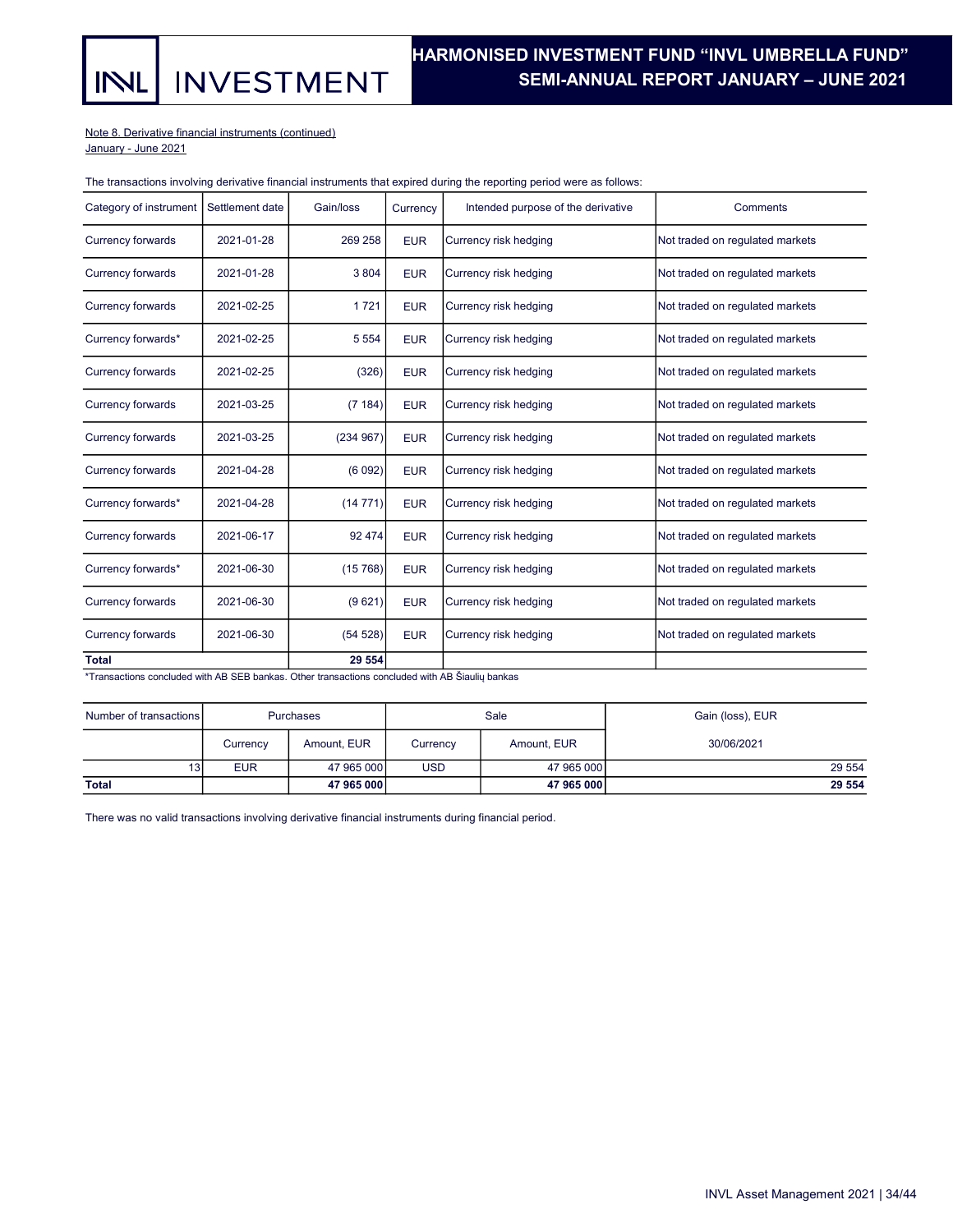#### Note 8. Transactions involving derivative financial instruments (continued) January - June 2020

INL

**INVESTMENT** 

The transactions involving derivative financial instruments, concluded through AB Šiaulių bankas, that expired during the previous reporting period were as follows:

| Category of instrument   | Settlement date | Gain/loss | Currency   | Intended purpose of the derivative | Comments                        |
|--------------------------|-----------------|-----------|------------|------------------------------------|---------------------------------|
| <b>Currency forwards</b> | 2020-03-26      | (3,400)   | <b>EUR</b> | Currency risk hedging              | Not traded on regulated markets |
| Currency forwards        | 2020-03-26      | (3659)    | <b>EUR</b> | Currency risk hedging              | Not traded on regulated markets |
| Currency forwards        | 2020-04-23      | (355 397) | <b>EUR</b> | Currency risk hedging              | Not traded on regulated markets |
| <b>Currency forwards</b> | 2020-04-23      | (4227)    | <b>EUR</b> | Currency risk hedging              | Not traded on regulated markets |
| <b>Currency forwards</b> | 2020-04-23      | 1 1 8 5   | <b>EUR</b> | Currency risk hedging              | Not traded on regulated markets |
| Currency forwards        | 2020-06-18      | 1 2 1 9   | <b>EUR</b> | Currency risk hedging              | Not traded on regulated markets |
| <b>Total</b>             |                 | (364 279) |            |                                    |                                 |

| Number of transactions |            | <b>Purchases</b> | Sale       |             | Gain (loss), EUR |
|------------------------|------------|------------------|------------|-------------|------------------|
|                        | Currency   | Amount, EUR      | Currency   | Amount, EUR | 30/06/2020       |
|                        | <b>EUR</b> | 450 000          | <b>USD</b> | 5 854 000   | (364 279)        |
|                        | <b>USD</b> | 11 091 000       | <b>EUR</b> | 180 000     |                  |
| <b>Total</b>           |            | 11 541 000       |            | 11 541 000  | (364 279)        |

The transaction value of valid derivative financial instruments:

| Category of instrument              | Value of liabilities at the end<br>of financial period | Currency   | Comments                        |  |
|-------------------------------------|--------------------------------------------------------|------------|---------------------------------|--|
| 492 570<br><b>Currency forwards</b> |                                                        | <b>EUR</b> | Not traded on regulated markets |  |
| <b>Total</b>                        | 492 570                                                |            |                                 |  |

Valid transactions involving derivative financial instruments:

| Category of instrument   | l Settlement date | Gain/loss | Currency   | Intended purpose of the derivative | Comments                        |
|--------------------------|-------------------|-----------|------------|------------------------------------|---------------------------------|
| <b>Currency forwards</b> | 2020-08-20        | 6 6 6 2   | <b>EUR</b> | Currency risk hedging              | Not traded on regulated markets |
| Currency forwards        | 2020-08-20        | 395 172   | <b>EUR</b> | Currency risk hedging              | Not traded on regulated markets |
| <b>Currency forwards</b> | 2020-08-20        | 17 745    | <b>EUR</b> | Currency risk hedging              | Not traded on regulated markets |
| <b>Currency forwards</b> | 2020-09-17        | 36 079    | <b>EUR</b> | Currency risk hedging              | Not traded on regulated markets |
| <b>Currency forwards</b> | 2020-09-17        | 36 912    | <b>EUR</b> | Currency risk hedging              | Not traded on regulated markets |
| <b>Total</b>             |                   | 492 570   |            |                                    |                                 |

| Number of transactions | <b>Purchases</b> |             | Sale     |             | Gain (loss), EUR |
|------------------------|------------------|-------------|----------|-------------|------------------|
|                        | Currencv         | Amount, EUR | Currencv | Amount, EUR | 30/06/2020       |
|                        | <b>EUR</b>       | 12 056 544  | USD      | 12 056 544  | 492 570          |
| <b>Total</b>           |                  | 12 056 544  |          | 12 056 544  | 492 570          |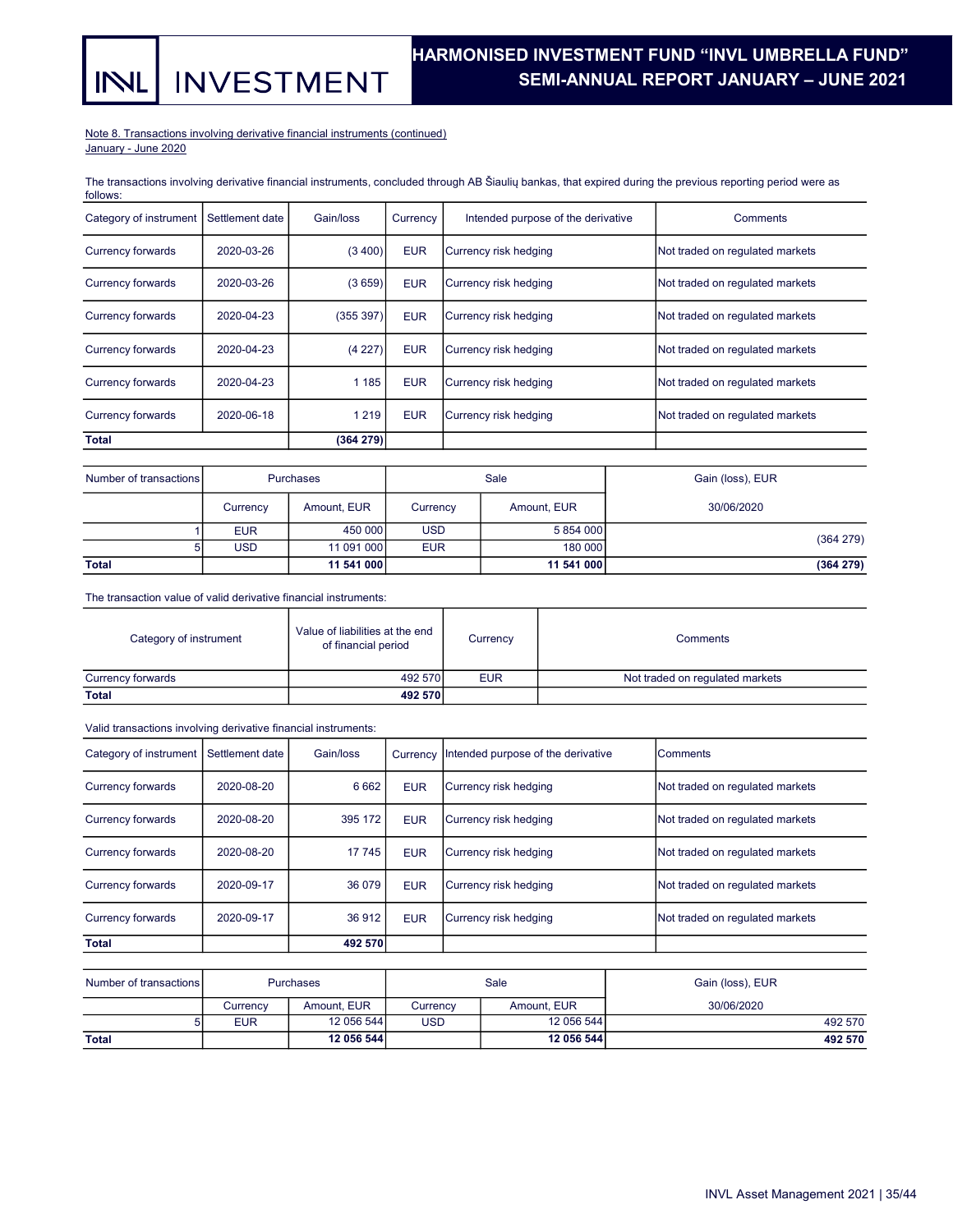Note 8. Transactions involving derivative financial instruments (continued)

**INVESTMENT** 

#### INVL Global Emerging Markets Bond Subfund

During the reporting period, the Fund conducted currency forwards which were used for the purposes of the management of currency risk. Currency forwards were used to mitigate currency risk related to investments denominated in the US dollars, thus reducing fluctuations in the value of the Fund's investments and the Fund's unit resulting from changes in foreign exchange rates.

In concluding these non-exchange traded transactions, the Fund assumes the related credit risk of the issuer of forwards. This is the risk of non-performance of the financial obligations assumed by the counterparty or the issuer in respect of the Fund. This risk is managed on the basis that the total amount of investments into one counterparty of issue should not exceed 20% of the value of net assets.

#### January - June 2021

NI

The transactions involving derivative financial instruments that expired during the reporting period were as follows:

| Category of instrument   | Settlement date | Gain/loss | Currency   | Intended purpose of the derivative | Comments                        |
|--------------------------|-----------------|-----------|------------|------------------------------------|---------------------------------|
| <b>Currency forwards</b> | 2021-01-28      | 20 30 6   | <b>EUR</b> | Currency risk hedging              | Not traded on regulated markets |
| <b>Currency forwards</b> | 2021-03-25      | 2945      | <b>EUR</b> | Currency risk hedging              | Not traded on regulated markets |
| Currency forwards*       | 2021-03-25      | 295       | <b>EUR</b> | Currency risk hedging              | Not traded on regulated markets |
| <b>Currency forwards</b> | 2021-03-25      | 1 2 2 3   | <b>EUR</b> | Currency risk hedging              | Not traded on regulated markets |
| <b>Currency forwards</b> | 2021-05-20      | 1809      | <b>EUR</b> | Currency risk hedging              | Not traded on regulated markets |
| Currency forwards*       | 2021-05-20      | 773       | <b>EUR</b> | Currency risk hedging              | Not traded on regulated markets |
| <b>Currency forwards</b> | 2021-05-20      | 1 0 3 3   | <b>EUR</b> | Currency risk hedging              | Not traded on regulated markets |
| <b>Currency forwards</b> | 2021-05-20      | (821)     | <b>EUR</b> | Currency risk hedging              | Not traded on regulated markets |
| <b>Currency forwards</b> | 2021-06-22      | (8962)    | <b>EUR</b> | Currency risk hedging              | Not traded on regulated markets |
| <b>Currency forwards</b> | 2021-06-22      | (9023)    | <b>EUR</b> | Currency risk hedging              | Not traded on regulated markets |
| <b>Currency forwards</b> | 2021-06-22      | 3799      | <b>USD</b> | Currency risk hedging              | Not traded on regulated markets |
| <b>Total</b>             |                 | 13 377    |            |                                    |                                 |

\*Transactions concluded with AB SEB bankas. Other transactions concluded with AB Šiaulių bankas

| Number of transactions | Purchases  |             |            | Sale        | Gain (loss), EUR |
|------------------------|------------|-------------|------------|-------------|------------------|
|                        | Currency   | Amount, EUR | Currency   | Amount, EUR | 30/06/2021       |
| 10 <sup>1</sup>        | <b>EUR</b> | 5 854 000   | <b>USD</b> | 5 854 000   |                  |
|                        | <b>USD</b> | 180 000     | <b>EUR</b> | 180 000     | 13 377           |
| <b>Total</b>           |            | 6 034 000   |            | 6034000     | 13 377           |

The transaction value of valid derivative financial instruments:

| Category of instrument | Value of liabilities at the end<br>of financial period | Currency   | Comments                        |  |
|------------------------|--------------------------------------------------------|------------|---------------------------------|--|
| Currency forwards      | (84483)                                                | <b>EUR</b> | Not traded on regulated markets |  |
| <b>Total</b>           | (84483)                                                |            |                                 |  |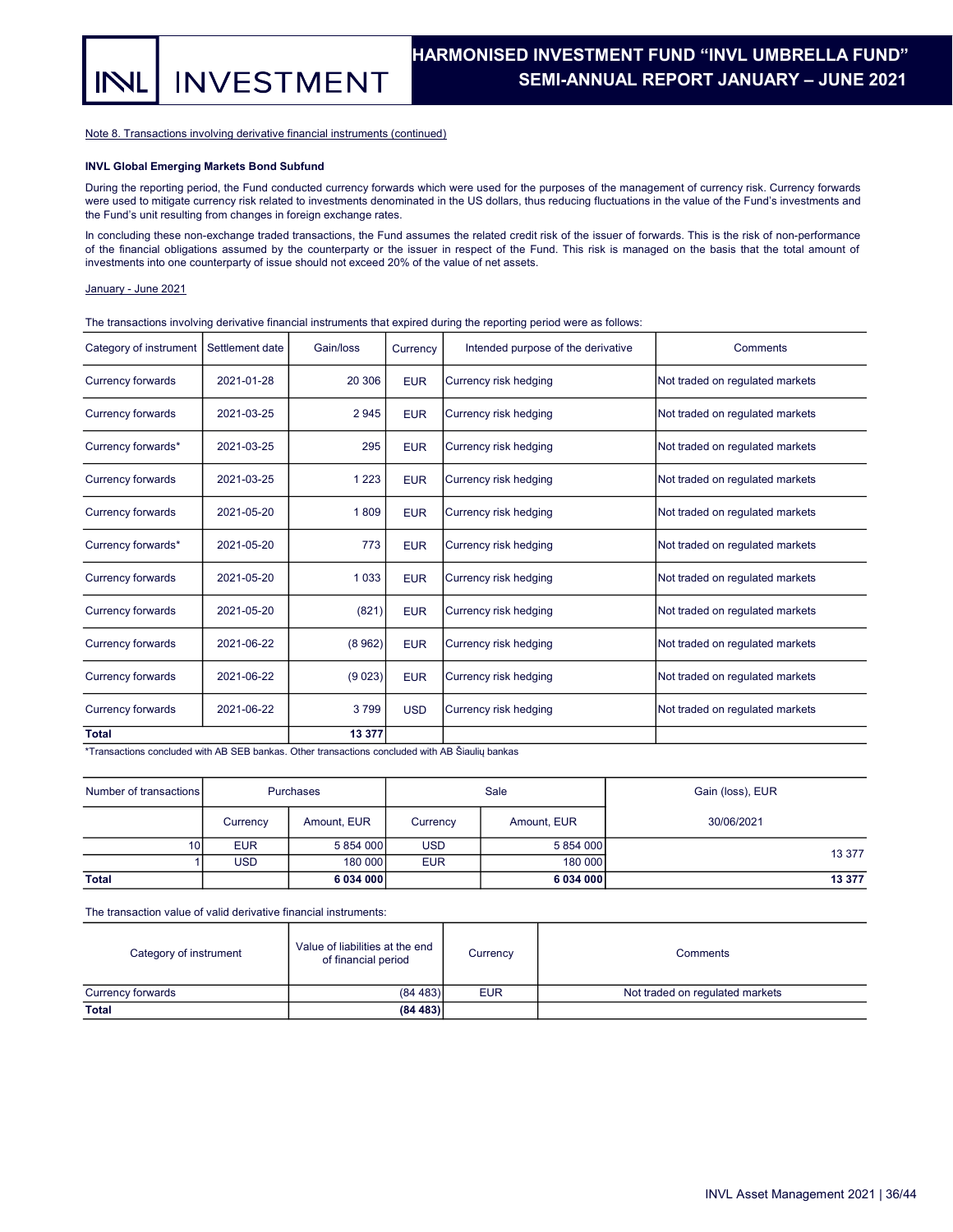**INVESTMENT** INL

Note 8. Transactions involving derivative financial instruments (continued)

Valid transactions involving derivative financial instruments:

| Category of instrument                                                                           | Settlement date | Gain/loss | Currency   | Intended purpose of the derivative | Comments                        |
|--------------------------------------------------------------------------------------------------|-----------------|-----------|------------|------------------------------------|---------------------------------|
| <b>Currency forwards</b>                                                                         | 2021-07-15      | (15667)   | <b>EUR</b> | Currency risk hedging              | Not traded on regulated markets |
| <b>Currency forwards</b>                                                                         | 2021-07-15      | 3945      | <b>EUR</b> | Currency risk hedging              | Not traded on regulated markets |
| <b>Currency forwards</b>                                                                         | 2021-07-15      | 457       | <b>EUR</b> | Currency risk hedging              | Not traded on regulated markets |
| Currency forwards*                                                                               | 2021-09-16      | 351       | <b>EUR</b> | Currency risk hedging              | Not traded on regulated markets |
| <b>Currency forwards</b>                                                                         | 2021-09-16      | 1 3 0 7   | <b>EUR</b> | Currency risk hedging              | Not traded on regulated markets |
| <b>Currency forwards</b>                                                                         | 2021-09-16      | (381)     | <b>EUR</b> | Currency risk hedging              | Not traded on regulated markets |
| <b>Currency forwards</b>                                                                         | 2021-09-16      | (118)     | <b>EUR</b> | Currency risk hedging              | Not traded on regulated markets |
| <b>Currency forwards</b>                                                                         | 2021-09-16      | (1173)    | <b>EUR</b> | Currency risk hedging              | Not traded on regulated markets |
| <b>Currency forwards</b>                                                                         | 2021-09-16      | (9693)    | <b>EUR</b> | Currency risk hedging              | Not traded on regulated markets |
| Currency forwards*                                                                               | 2021-11-18      | (51372)   | <b>EUR</b> | Currency risk hedging              | Not traded on regulated markets |
| <b>Currency forwards</b>                                                                         | 2021-11-18      | (11468)   | <b>EUR</b> | Currency risk hedging              | Not traded on regulated markets |
| <b>Currency forwards</b>                                                                         | 2021-11-18      | (671)     | <b>EUR</b> | Currency risk hedging              | Not traded on regulated markets |
| <b>Total</b>                                                                                     |                 | (84483)   |            |                                    |                                 |
| *Transactions concluded with AR SER bankas. Other transactions concluded with AR Šiauliu bankas. |                 |           |            |                                    |                                 |

\*Transactions concluded with AB SEB bankas. Other transactions concluded with AB Šiaulių bankas

| Number of transactions | <b>Purchases</b> |             |            | Sale        | Gain (loss), EUR |  |
|------------------------|------------------|-------------|------------|-------------|------------------|--|
|                        | Currency         | Amount, EUR | Currency   | Amount, EUR | 30/06/2021       |  |
| 12                     | <b>EUR</b>       | 7 097 000   | <b>USD</b> | 7 097 000   | (84483)          |  |
| <b>Total</b>           |                  | 7 097 000   |            | 7 097 000   | (84483)          |  |

## January - June 2020

The transactions involving derivative financial instruments, concluded through AB Šiaulių bankas, that expired during the previous reporting period were as follows:

| Category of instrument   | Settlement date | Gain/loss | Currency   | Intended purpose of the derivative | Comments                        |
|--------------------------|-----------------|-----------|------------|------------------------------------|---------------------------------|
| Currency forwards        | 2020-03-26      | (14781)   | <b>EUR</b> | Currency risk hedging              | Not traded on regulated markets |
| <b>Currency forwards</b> | 2020-04-23      | (20701)   | <b>EUR</b> | Currency risk hedging              | Not traded on regulated markets |
| Currency forwards        | 2020-04-23      | 1 0 5 3   | <b>EUR</b> | Currency risk hedging              | Not traded on regulated markets |
| Currency forwards        | 2020-05-07      | (29689)   | <b>EUR</b> | Currency risk hedging              | Not traded on regulated markets |
| Currency forwards        | 2020-05-07      | (2749)    | <b>EUR</b> | Currency risk hedging              | Not traded on regulated markets |
| <b>Currency forwards</b> | 2020-05-07      | (1832)    | <b>EUR</b> | Currency risk hedging              | Not traded on regulated markets |
| Currency forwards        | 2020-06-18      | 428       | <b>EUR</b> | Currency risk hedging              | Not traded on regulated markets |
| Currency forwards        | 2020-06-18      | 5 1 3 5   | <b>EUR</b> | Currency risk hedging              | Not traded on regulated markets |
| <b>Currency forwards</b> | 2020-06-18      | 3547      | <b>EUR</b> | Currency risk hedging              | Not traded on regulated markets |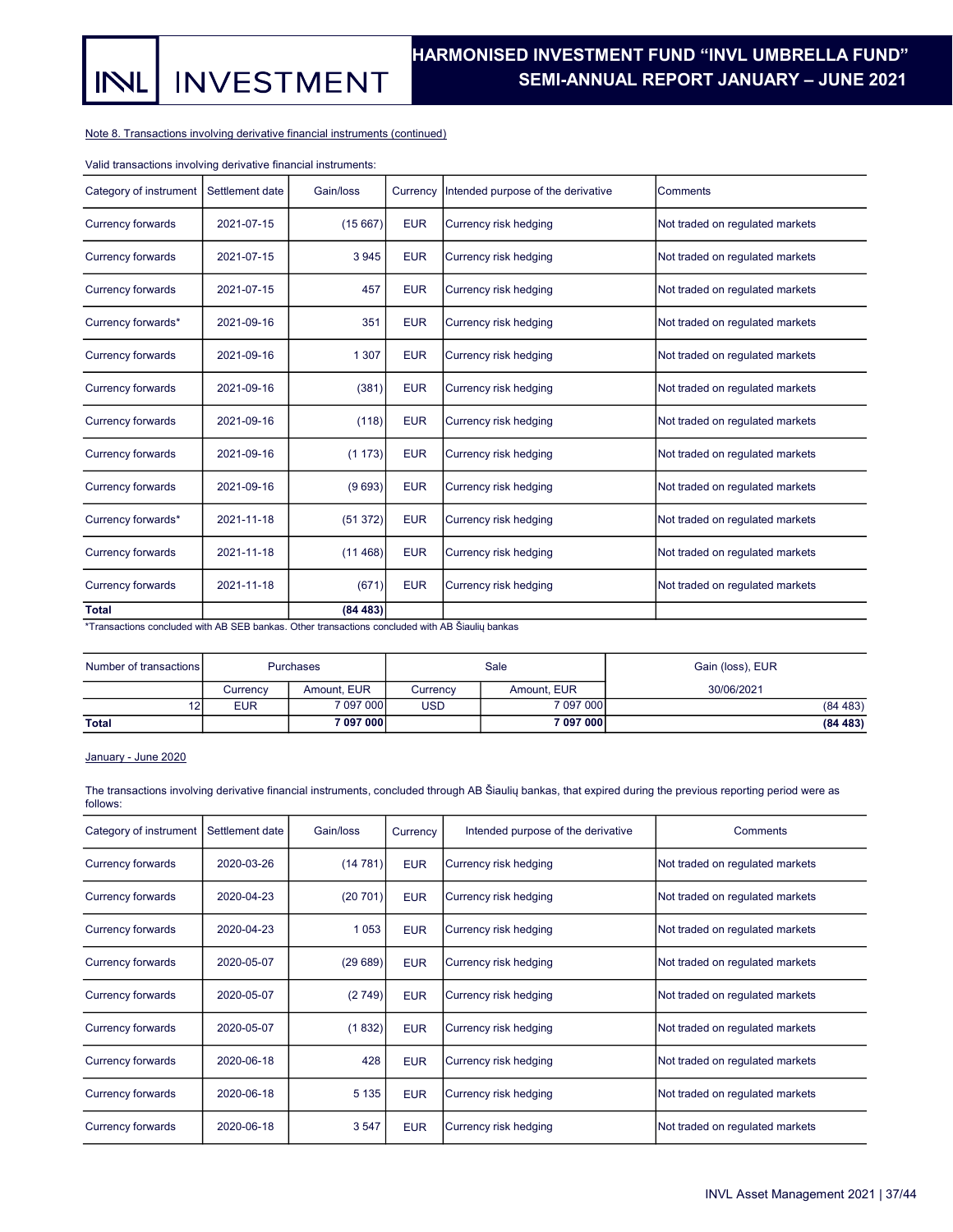**INVESTMENT INL** 

## HARMONISED INVESTMENT FUND "INVL UMBRELLA FUND". SEMI-ANNUAL REPORT JANUARY – JUNE 2021 .

#### Note 8. Transactions involving derivative financial instruments (continued)

| Category of instrument   Settlement date |            | Gain/loss | Currency   | Intended purpose of the derivative | Comments                        |
|------------------------------------------|------------|-----------|------------|------------------------------------|---------------------------------|
| Currency forwards                        | 2020-06-18 | 2912      | <b>EUR</b> | Currency risk hedging              | Not traded on regulated markets |
| Currency forwards                        | 2020-04-23 | (17562)   | <b>EUR</b> | Currency risk hedging              | Not traded on regulated markets |
| <b>Total</b>                             |            | (74239)   |            |                                    |                                 |

| Number of transactions |            | Purchases   |            | Sale        | Gain (loss), EUR |
|------------------------|------------|-------------|------------|-------------|------------------|
|                        | Currency   | Amount, EUR | Currency   | Amount, EUR | 30/06/2020       |
|                        | <b>EUR</b> | 400 000     | <b>USD</b> | 400 000     |                  |
| 10                     | <b>USD</b> | 3798000     | <b>EUR</b> | 3798000     | (74239)          |
| <b>Total</b>           |            | 4 198 000   |            | 4 198 000   | (74239)          |

The transaction value of valid derivative financial instruments:

| Category of instrument | Value of liabilities at the end<br>of financial period | Currency   | Comments                        |  |
|------------------------|--------------------------------------------------------|------------|---------------------------------|--|
| Currency forwards      | 106 941                                                | <b>EUR</b> | Not traded on regulated markets |  |
| <b>Total</b>           | 106 941                                                |            |                                 |  |

Valid transactions involving derivative financial instruments:

| Category of instrument   | Settlement date | Gain/loss | Currency   | Intended purpose of the derivative |  | Comments                        |
|--------------------------|-----------------|-----------|------------|------------------------------------|--|---------------------------------|
| Currency forwards        | 2020-09-17      | 21886     | <b>EUR</b> | Currency risk hedging              |  | Not traded on regulated markets |
| Currency forwards        | 2020-09-17      | 6 3 7 7   | <b>EUR</b> | Currency risk hedging              |  | Not traded on regulated markets |
| Currency forwards        | 2020-09-17      | 8 9 9 0   | <b>EUR</b> | Currency risk hedging              |  | Not traded on regulated markets |
| Currency forwards        | 2020-10-15      | 7 0 6 8   | <b>EUR</b> | Currency risk hedging              |  | Not traded on regulated markets |
| Currency forwards        | 2020-10-15      | 38 993    | <b>EUR</b> | Currency risk hedging              |  | Not traded on regulated markets |
| <b>Currency forwards</b> | 2020-10-15      | (345)     | <b>EUR</b> | Currency risk hedging              |  | Not traded on regulated markets |
| Currency forwards        | 2020-10-15      | 1 1 2 9   | <b>EUR</b> | Currency risk hedging              |  | Not traded on regulated markets |
| Currency forwards        | 2020-10-15      | 19886     | <b>EUR</b> | Currency risk hedging              |  | Not traded on regulated markets |
| Currency forwards        | 2020-09-17      | 2957      | <b>EUR</b> | Currency risk hedging              |  | Not traded on regulated markets |
| <b>Total</b>             |                 | 106 941   |            |                                    |  |                                 |
|                          |                 |           |            |                                    |  |                                 |
| Number of transactions   |                 | Purchases |            | Sale                               |  | Gain (loss), EUR                |
|                          |                 |           |            |                                    |  |                                 |

| Number of transactions | Purchases  |             |          | Sale        | Gain (loss), EUR |
|------------------------|------------|-------------|----------|-------------|------------------|
|                        | Currency   | Amount. EUR | Currency | Amount. EUR | 30/06/2020       |
|                        | <b>EUR</b> | 3 693 871   | USD      | 3 693 871   | 106 941          |
| <b>Total</b>           |            | 3 693 871   |          | 3 693 871   | 106 941          |

## INVL Russia ex-Government Equity Subfund

The Subfund had no transactions involving derivative financial instruments over the reporting period.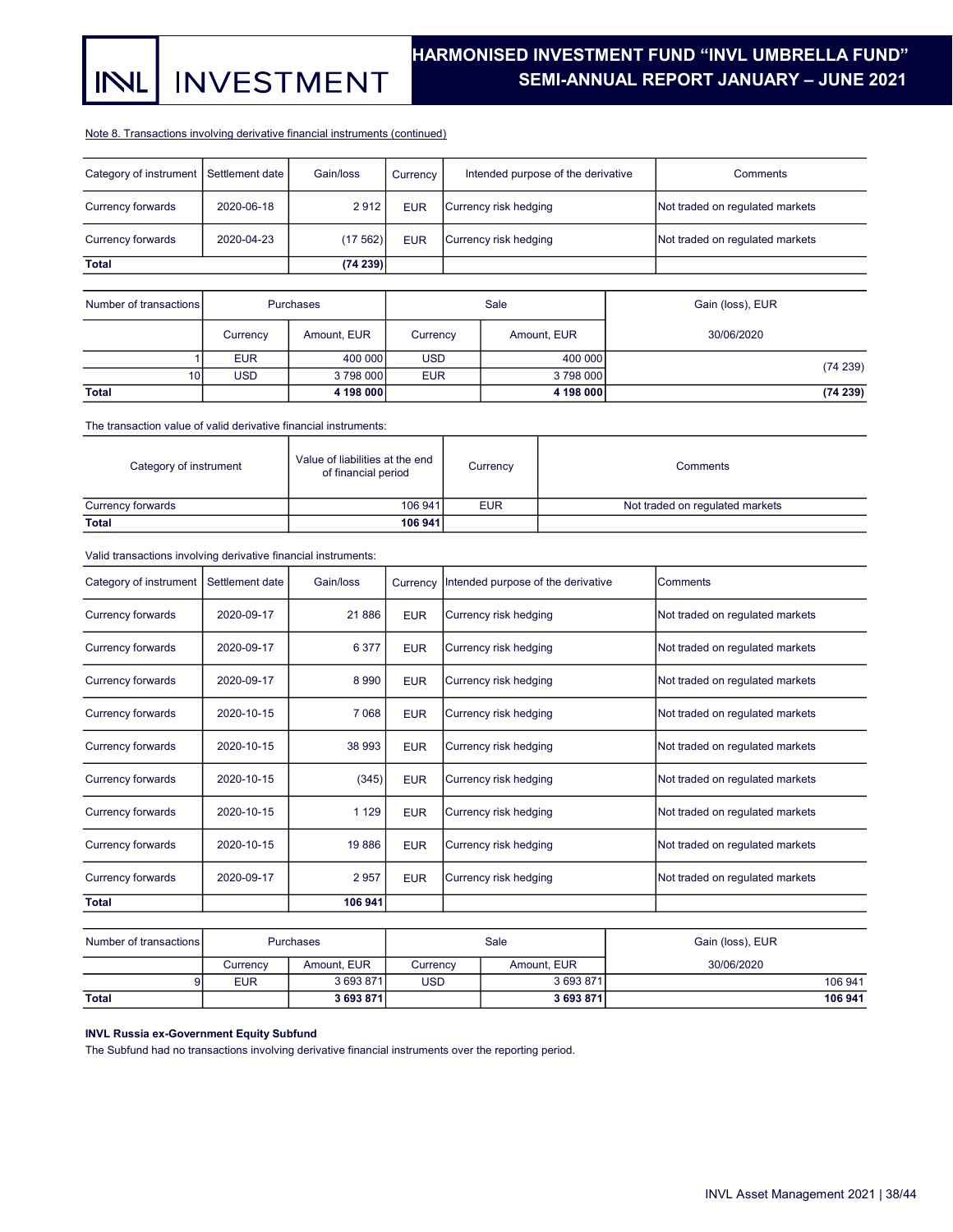#### Note 9. Costs of intermediary fees

January - June 2021

| Name of the intermediary | <b>INVL Emerging Europe ex</b><br>Russia TOP20 Subfund, in<br><b>EUR</b> | <b>INVL Emerging Europe Bond</b><br>Subfund, in EUR | <b>INVL Global Emerging</b><br>Markets Bond Subfund, in<br>EUR | <b>INVL Russia ex-Government</b><br>Equity Subfund, in EUR |
|--------------------------|--------------------------------------------------------------------------|-----------------------------------------------------|----------------------------------------------------------------|------------------------------------------------------------|
| AB SEB bankas*           |                                                                          | 675                                                 |                                                                | 2689                                                       |
| AB Šiauliu bankas        |                                                                          |                                                     |                                                                | 650                                                        |
| UAB FMI ORION SECURITIES |                                                                          |                                                     |                                                                | 117                                                        |
| <b>WOOD&amp;COMPANY</b>  |                                                                          |                                                     |                                                                | 1908                                                       |
| <b>Total</b>             |                                                                          | 675                                                 |                                                                | 5 3 6 4                                                    |

#### January - June 2020

| Name of the intermediary | <b>INVL Emerging Europe ex</b><br>Russia TOP20 Subfund, in<br><b>EUR</b> | <b>INVL Emerging Europe Bond</b><br>Subfund, in EUR | <b>INVL Global Emerging</b><br>Markets Bond Subfund, in<br><b>EUR</b> | <b>INVL Russia ex-Government</b><br>Equity Subfund, in EUR |
|--------------------------|--------------------------------------------------------------------------|-----------------------------------------------------|-----------------------------------------------------------------------|------------------------------------------------------------|
| AB SEB bankas*           | 160                                                                      |                                                     |                                                                       | 5 5 5 0                                                    |
| AB Šiauliu bankas        |                                                                          |                                                     |                                                                       | 2875                                                       |
| UAB FMI ORION SECURITIES | 568                                                                      |                                                     |                                                                       |                                                            |
| WOOD&COMPANY             |                                                                          |                                                     |                                                                       | 517                                                        |
| <b>InterCapital</b>      | 2 2 1 2                                                                  |                                                     |                                                                       |                                                            |
| <b>Total</b>             | 3940                                                                     |                                                     |                                                                       | 8942                                                       |

Services granted: commission fee for intermediation services in transactions involving securities

Relationship of the intermediary to the management company – the management company and intermediary have signed an agreement on intermediation services, except those concluded with the counterparty

\* SEB Bankas AB is the depository of the Fund managed by the Management Company

Note 10. Dividends and other benefits assessed and/or paid to the participants that do not result in changes in units

The Fund did not pay and did not account for any dividends payable to its clients over the reporting period.

Note 11. Borrowings and loans granted

The Fund had no borrowings for its own needs as at the end and over the reporting period.

Note 12. Third-party guarantee commitments in respect of the undertaking's yield

There were no third-party guarantee commitments in respect of the undertaking's yield as at the end and over the reporting period.

Note 13. Related-party transactions over the financial year and previous financial year

#### INVL Emerging Europe Bond Subfund

Parties are considered to be related when one party has a possibility to control the other or have a significant influence on the other party in making financial or operating decisions. As at 30 June 2021, the parties related to the Fund included the management company UAB INVL Asset Management, entities under its control, managers, shareholders as well as other INVL Invalda AB group entities related through the shareholder.

As at 30 June 2021 related parties were AB Invalda INVL, which held 30 699.9991 investment units of the Subfund.

Related parties as at 30 June 2021, which held the Subfund's investment units:

- AB Invalda INVL held 99 000 units;

- UAB Cedus Invest held 4 999.9991 units;

- Pension funds managed by UAB INVL Asset Management held 60 032.0459 units.

During the reporting period, management company UAB INVL Asset Management was a related party to which management fee disclosed in 7 herein was calculated.

#### INVL Global Emerging Markets Bond Subfund

Parties are considered to be related when one party has a possibility to control the other or have a significant influence on the other party in making financial or operating decisions. As at 30 June 2021, the parties related to the Fund included the management company UAB INVL Asset Management, entities under its control, managers, shareholders as well as other INVL Invalda AB group entities related through the shareholder.

Related parties as at 30 June 2021, which held the Fund's investment units:

- UAB INVL Asset Management held 1 000 units;

- UAB FMĮ INVL Finasta held 938.8085 units;
- Pension funds managed by UAB INVL Asset Management held 1 701.1431 units.

Related parties as at 30 June 2020, which held the Fund's investment units:

- UAB INVL Asset Management held 1 000 units;
- UAB FMĮ INVL Finasta held 938.8085 units;

During the reporting period, management company UAB INVL Asset Management was a related party to which management fee disclosed in 7 herein was calculated.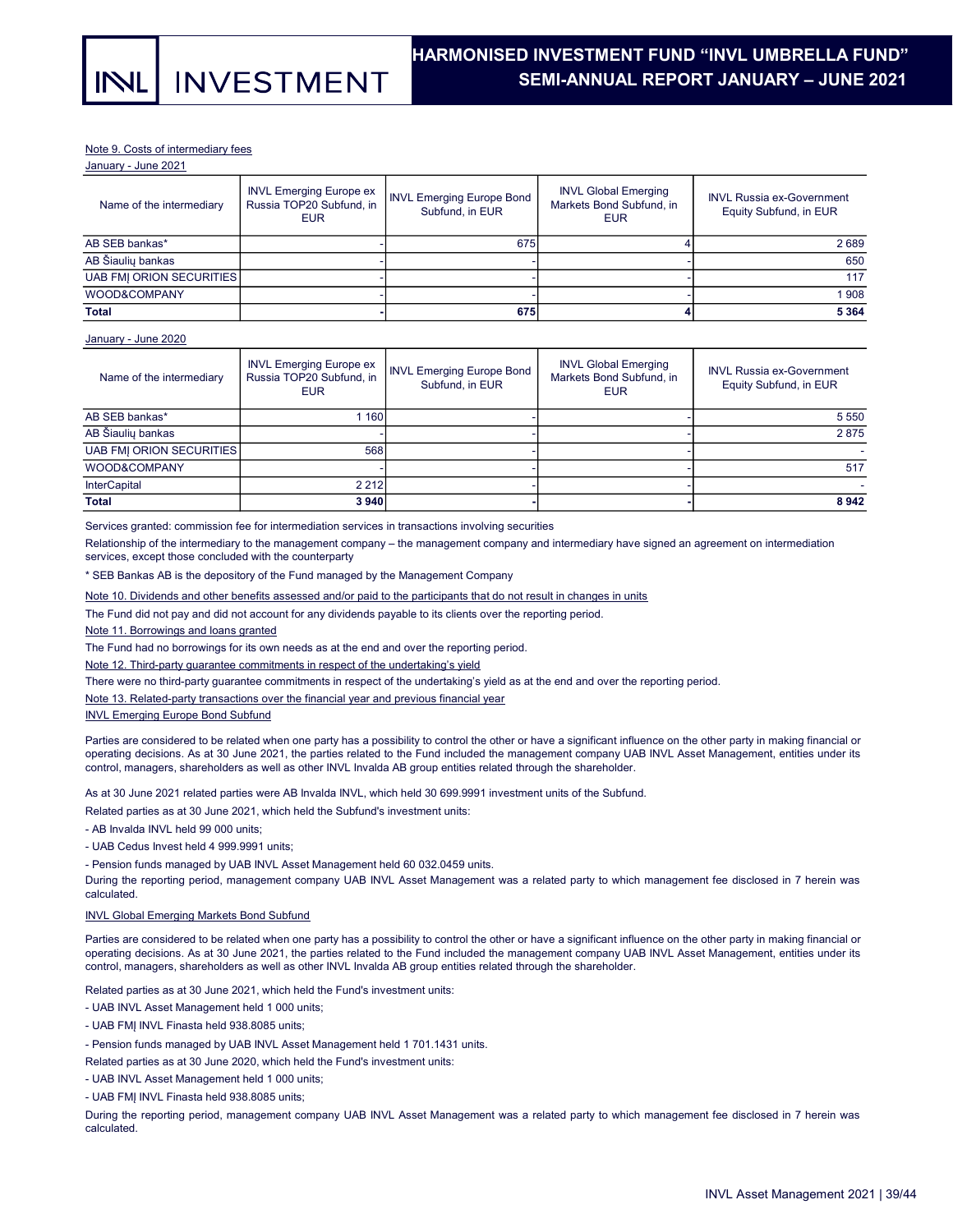**INVESTMENT** INL

Note 13. Related-party transactions over the financial year and previous financial year (continued)

INVL Russia ex-Government Equity Subfund

Parties are considered to be related when one party has a possibility to control the other or have a significant influence on the other party in making financial or operating decisions. As at 30 June 2021, the parties related to the Fund included the management company UAB INVL Asset Management, entities under its control, managers, shareholders as well as other INVL Invalda AB group entities related through the shareholder.

As at 30 June 2021 and at 30 June 2020, related parties were pension funds managed by UAB INVL Asset Management, which held 53 210.1846 investment units of the Subfund.

During the reporting period, management company UAB INVL Asset Management was a related party to which management fee disclosed in 7 herein was calculated.

Note 14. Significant effect of changes in accounting estimates, or if these were not made, adjustments to comparative information due to changes in accounting policies or correction of errors

During the reporting period from 1 January 2021 to 30 June 2021, the Fund applied accounting policies

consistent with those applied in the previous year.

Note 15. Brief description of significant events after the end of the reporting period that, if not disclosed, might have material impact on the ability of users of these financial statements to make decisions

There were no significant events after the end of the reporting period.

Note 16. Significant changes in assets and liabilities that occurred after the date of calculation net asset value and that were not included in net asset value

There were no significant changes in assets and liabilities after the end of the reporting period.

Note 17. Other significant information on the financial position of the collective investment undertaking, factors and circumstances that had impact on assets and liabilities of the collective investment undertaking

As of June 30, 2021, INVL Emerging Europe Bond Subfund has become a feeder fund. At least 85 percent of sub-fund's net assets are invested in the funded investment Master INVL Emerging Europe Bond Fund.

The working day, the time of acceptance and suspension of applications to buy, change and sell investment units have changed in the harmonized fund.

The strategy of INVL Russia ex-Government Equity Subfund has been changed. The Sub-Fund's assets may only be invested in financial instruments of companies operating in the Russian Federation and other CIS countries (including former CIS members), except for state-controlled companies. State control over the company will be considered higher than 20%. share. This will mean that from 2021. June 30 The Sub-Fund will no longer be able to invest in government companies.

Further information is provided in the Fund Rules, which are available on the Management Company's website at www.invl.com.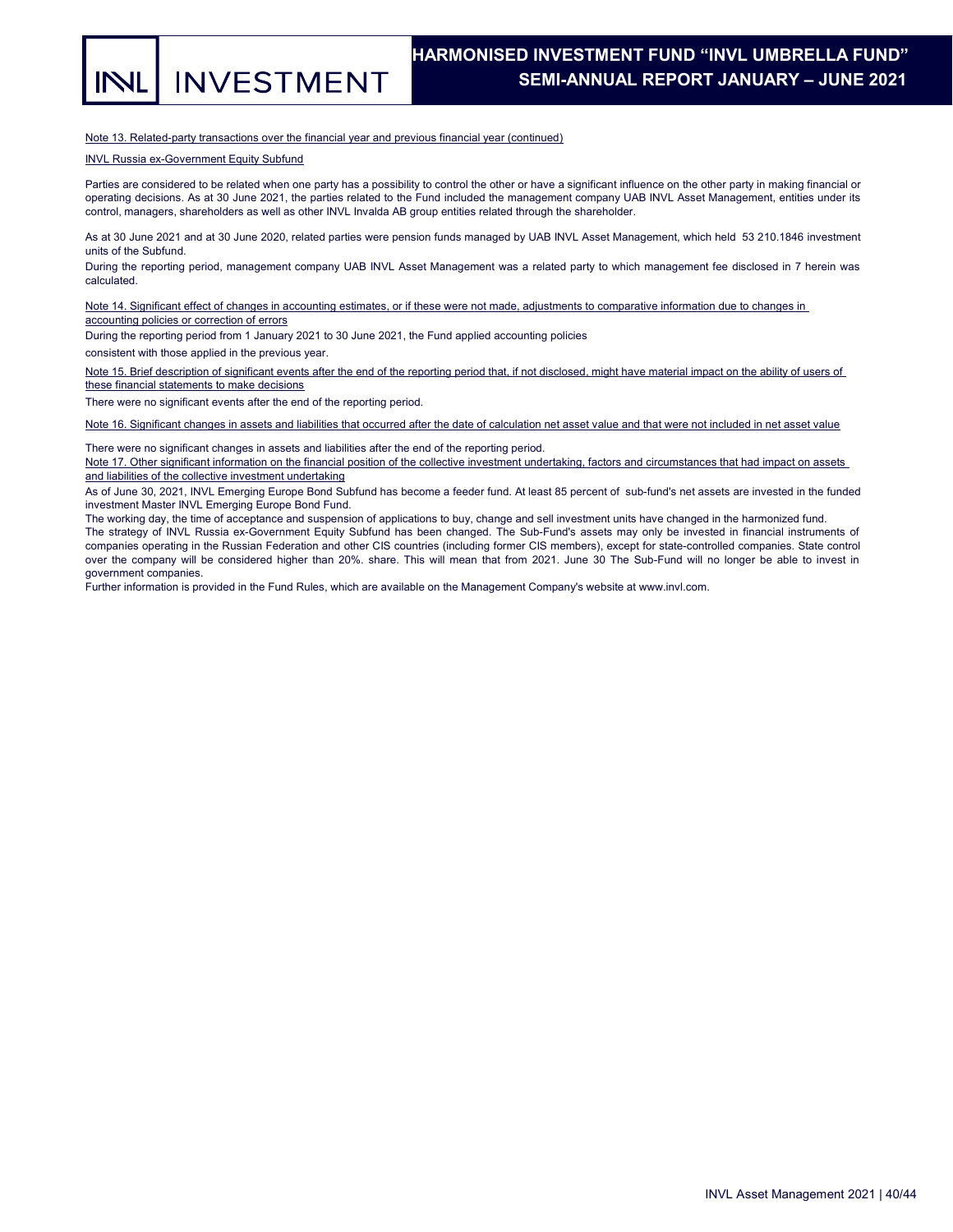**INVESTMENT** INL

## HARMONISED INVESTMENT FUND "INVL UMBRELLA FUND". SEMI-ANNUAL REPORT JANUARY – JUNE 2021 .

24. Entire text of the auditor's report:

Information is provided on the annual report.

25. Information on investment income and expenses of the collective investment undertaking over the reporting period:

|                           |                                                     | <b>INVL Emerging</b> |                                                            | <b>INVL Russia ex-</b> |                     |
|---------------------------|-----------------------------------------------------|----------------------|------------------------------------------------------------|------------------------|---------------------|
|                           |                                                     | <b>Europe Bond</b>   | <b>INVL Global Emerging</b><br><b>Markets Bond Subfund</b> | Government             | <b>Consolidated</b> |
|                           |                                                     | Subfund              |                                                            | <b>Equity Subfund</b>  | data                |
| T.                        | Income from investing activities                    |                      |                                                            |                        |                     |
| $\overline{1}$ .          | Interest income                                     |                      |                                                            |                        |                     |
| $\overline{2}$ .          | Realised gain (loss) on investment in:              | 453 783              | (14176)                                                    | 384 484                | 824 091             |
| 2.1.                      | equity securities                                   |                      |                                                            | 384 484                | 384 484             |
| 2.2.                      | non-equity securities                               | 453 783              | (14176)                                                    |                        | 439 607             |
| 2.3.                      | money market instruments                            |                      |                                                            |                        |                     |
| 2.4.                      | derivative financial instruments                    |                      |                                                            |                        | $\blacksquare$      |
| 2.5.                      | units of other collective investment undertakings   |                      |                                                            |                        | ٠                   |
| 2.6.                      | real estate objects                                 |                      |                                                            |                        | $\blacksquare$      |
| 2.7.                      | other investment instruments                        |                      |                                                            |                        |                     |
| $\overline{3}$ .          | Unrealised gain (loss) on:                          | (394 495)            | (99838)                                                    | 715 846                | 221 513             |
| 3.1.                      | equity securities                                   |                      |                                                            | 715 846                | 715 846             |
| 3.2.                      | non-equity securities                               |                      | 84 30 2                                                    |                        | 84 30 2             |
| 3.3.                      | money market instruments                            |                      |                                                            |                        |                     |
| 3.4.                      | derivative financial instruments                    | (394 495)            | (184 140)                                                  |                        | (578635)            |
| 3.5.                      | units of other collective investment undertakings   |                      |                                                            |                        |                     |
| 3.6.                      | real estate objects                                 |                      |                                                            |                        |                     |
| 3.7.                      | other investment instruments                        |                      |                                                            |                        |                     |
| 4.                        | Other income:                                       | 688 559              | 276 644                                                    | 238 466                | 1 203 669           |
| 4.1.                      | income from lease of real estate                    |                      |                                                            |                        |                     |
| 4.2.                      | positive foreign exchange effect                    | 148 259              | 50 036                                                     | 55 565                 | 253 860             |
| 4.3.                      | other                                               | 540 300              | 226 608                                                    | 182 901                | 949 809             |
|                           | total income                                        | 747 847              | 162 630                                                    | 1 338 796              | 2 2 4 9 2 7 3       |
| II.                       | expenses                                            |                      |                                                            |                        |                     |
| 1.                        | Operating expenses:                                 | 176 209              | 61 332                                                     | 61 4 34                | 298 975             |
| 1.1.                      | deductions of management fee                        | 148 020              | 53 661                                                     | 47 116                 | 248 797             |
| 1.2.                      | deductions of depository fee                        | 13 674               | 4 6 0 5                                                    | 4 60 6                 | 22 8 8 5            |
| 1.3.                      | intermediary fee                                    | 675                  |                                                            | 5 3 6 4                | 6 0 4 3             |
| 1.4.                      | audit fee                                           | 3 4 9 7              | 915                                                        | 760                    | 5 1 7 2             |
| 1.5.                      | deductions of other fees and charges                | 10 343               | 2 147                                                      | 3588                   | 16 078              |
| $\overline{2}$ .          | Other expenses:                                     | 109 367              | 40 274                                                     | 51 396                 | 201 037             |
| 2.1.                      | interest expenses                                   |                      |                                                            |                        | ٠                   |
| $\overline{2.2}$ .        | expenses related to the managed real estate objects |                      |                                                            |                        |                     |
| 2.3.                      | negative foreign exchange effect                    | 109 367              | 40 274                                                     | 51 396                 | 201 037             |
| 2.4.                      | other                                               |                      |                                                            |                        |                     |
|                           | <b>Total expenses</b>                               | 285 576              | 101 606                                                    | 112 830                | 500 012             |
| Ш.                        | Net income                                          | 462 271              | 61 0 24                                                    | 1 225 966              | 1749 261            |
| W.                        | Payments (dividends) to holders of investment units |                      |                                                            |                        |                     |
| $\overline{\mathsf{v}}$ . | Re-invested earnings                                | 462 271              | 61 0 24                                                    | 1 225 966              | 1749 261            |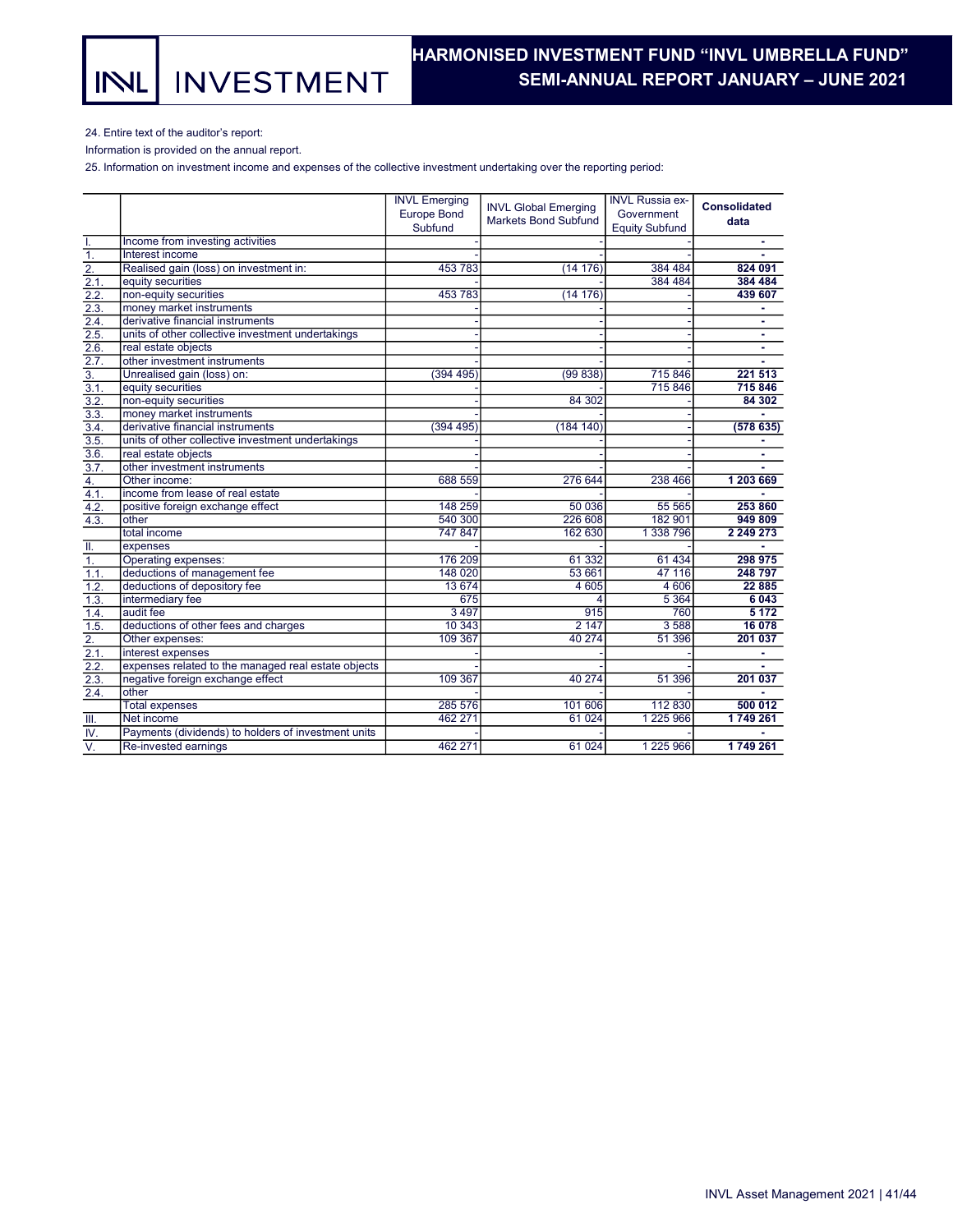**INVESTMENT** INI

## HARMONISED INVESTMENT FUND "INVL UMBRELLA FUND". SEMI-ANNUAL REPORT JANUARY – JUNE 2021 .

26. Other significant information on the financial position of the collective investment undertaking, factors and circumstances that had impact on assets and liabilities of the collective investment undertaking:

There is no other significant information on the financial position of the fund.

## VII. INFORMATION ON PAYMENT OF DIVIDENDS

27. Information on dividends declared and/or paid: Information is provided in Note 10.

## VIII. INFORMATION ON COLLECTIVE INVESTMENT UNDERTAKING'S BORROWINGS FOR ITS OWN NEEDS

28. Collective investment undertaking's borrowings for its own needs as at the end of the reporting period: Information is provided in Note 11.

### IX. OTHER INFORMATION

29. Explanations, comments, graphic illustrations and other important information on the activities of collective investment undertaking enabling the investor to assess appropriately all changes in and results of operations of the undertaking (continued)

Change in value of unit and benchmark index during the period between 1 January 2021 and 30 June 2021:

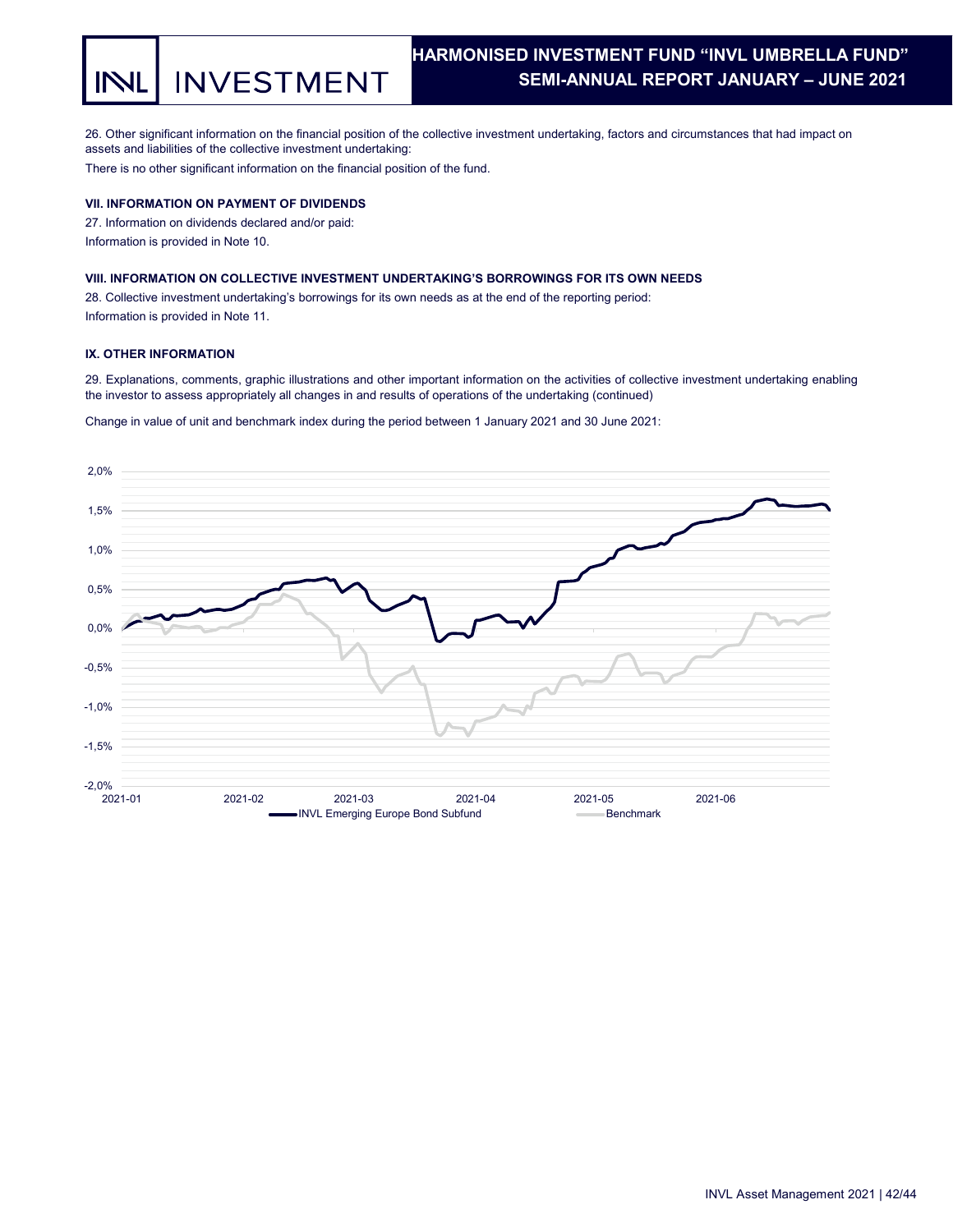**INVESTMENT** IN

## HARMONISED INVESTMENT FUND "INVL UMBRELLA FUND". SEMI-ANNUAL REPORT JANUARY – JUNE 2021 .

29. Explanations, comments, graphic illustrations and other important information on the activities of collective investment undertaking enabling the investor to assess appropriately all changes in and results of operations of the undertaking (continued)



Change in value of unit and benchmark index during the period between 1 January 2021 and 30 June 2021:

Change in value of unit and benchmark index during the period between 1 January 2021 and 30 June 2021: